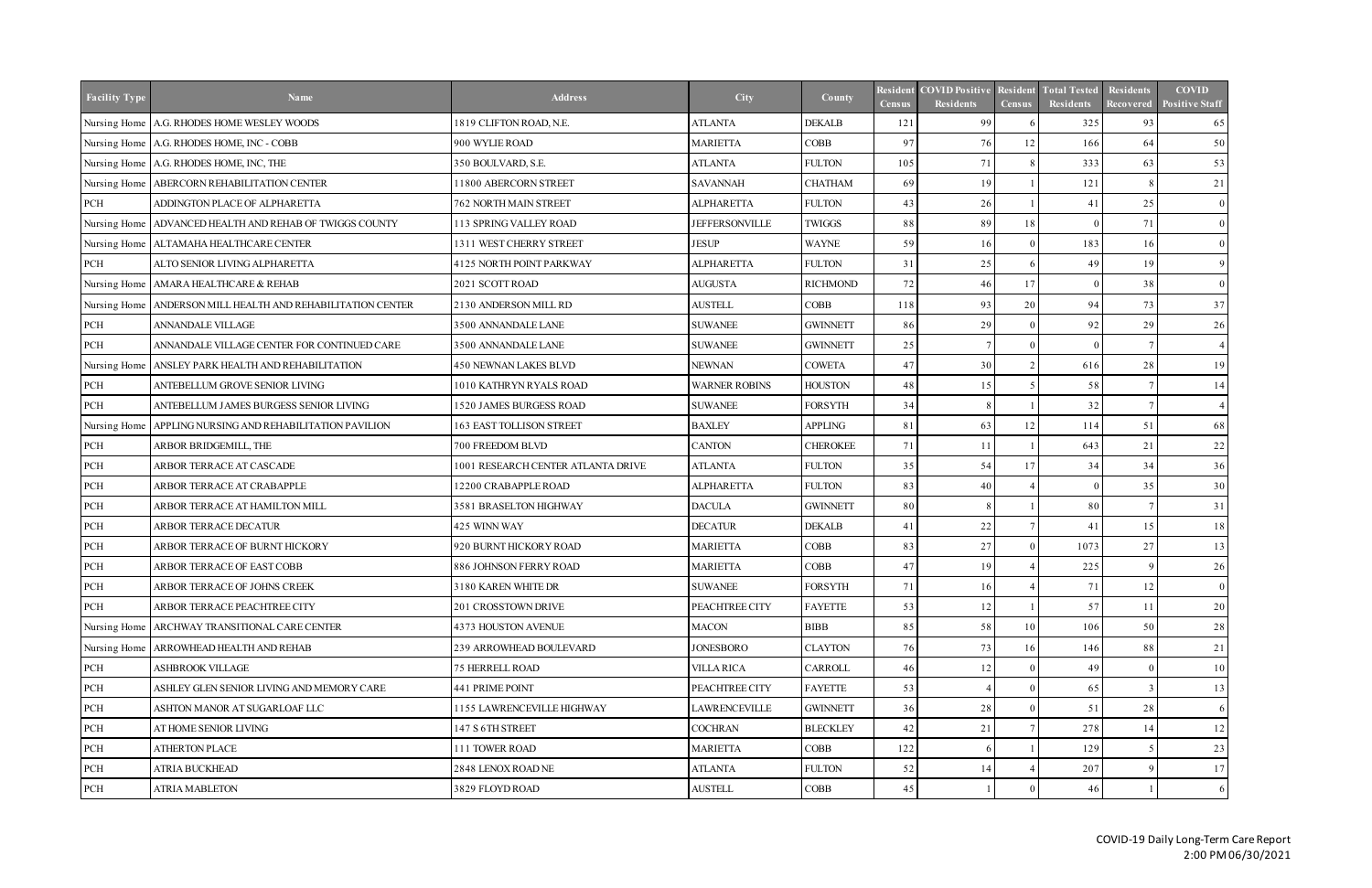| <b>Facility Type</b> | <b>Name</b>                                                | <b>Address</b>              | City                | County          | <b>Resident</b><br><b>Census</b> | <b>COVID Positive</b><br><b>Residents</b> | <b>Resident</b><br><b>Census</b> | <b>Total Tested</b><br><b>Residents</b> | <b>Residents</b><br><b>Recovered</b> | <b>COVID</b><br><b>Positive Staff</b> |
|----------------------|------------------------------------------------------------|-----------------------------|---------------------|-----------------|----------------------------------|-------------------------------------------|----------------------------------|-----------------------------------------|--------------------------------------|---------------------------------------|
| PCH                  | <b>ATRIA NORTH POINT</b>                                   | 100 SOMERBY DRIVE           | <b>ALPHARETTA</b>   | <b>FULTON</b>   | 37                               |                                           |                                  | 46                                      |                                      | 6                                     |
| $\rm PCH$            | AUGUSTA GARDENS RETIREMENT RES                             | 3725 WHEELER ROAD           | <b>AUGUSTA</b>      | <b>RICHMOND</b> | 42                               | 21                                        |                                  | 42                                      | 20                                   | 18                                    |
| Nursing Home         | AUTUMN BREEZE HEALTH AND REHAB                             | 1480 SANDTOWN ROAD SW       | <b>MARIETTA</b>     | COBB            | 85                               | 34                                        |                                  | 87                                      | - 0                                  | $\overline{0}$                        |
| Nursing Home         | AUTUMN LANE HEALTH AND REHABILITATION                      | 302 GEORGIA 18 EAST         | <b>GRAY</b>         | <b>JONES</b>    | 76                               |                                           |                                  | 102                                     |                                      | 27                                    |
| $\operatorname{PCH}$ | <b>AUTUMN SQUARE</b>                                       | 2455 OAK GROVE CHURCH ROAD  | CARROLLTON          | CARROLL         | 20                               | 15                                        |                                  | 21                                      | 15                                   | $\overline{0}$                        |
|                      | Nursing Home AVALON HEALTH AND REHABILITATION              | 120 SPRING STREET           | <b>NEWNAN</b>       | <b>COWETA</b>   | 54                               | 55                                        | 12                               | 54                                      | 43                                   | 30                                    |
| $\operatorname{PCH}$ | <b>AVERY PLACE</b>                                         | 124 AVERY STREET            | <b>WINTERVILLE</b>  | <b>CLARKE</b>   | 39                               |                                           |                                  | 39                                      | $\gamma$                             | 5                                     |
|                      | Nursing Home   AZALEA HEALTH AND REHABILITATION            | 300 CEDAR ROAD              | <b>METTER</b>       | <b>CANDLER</b>  | 54                               | 57                                        | 14                               | 54                                      | 43                                   | 17                                    |
|                      | Nursing Home   AZALEA HEALTH AND REHABILITATION CENTER     | 1600 ANTHONY ROAD           | <b>AUGUSTA</b>      | <b>RICHMOND</b> | 65                               | 62                                        |                                  | 90                                      | 51                                   | 47                                    |
|                      | Nursing Home AZALEA TRACE NURSING CENTER                   | 910 TALBOTTON RD            | <b>COLUMBUS</b>     | <b>MUSCOGEE</b> | 20                               | $\mathbf Q$                               |                                  | 117                                     | $\Omega$                             | 17                                    |
|                      | Nursing Home AZALEALAND NURSING HOME                       | 2040 COLONIAL DRIVE         | <b>SAVANNAH</b>     | <b>CHATHAM</b>  | 73                               | 66                                        | 11                               | 84                                      | 55                                   | 35                                    |
|                      | Nursing Home   BAINBRIDGE HEALTH AND REHAB                 | 1155 WEST COLLEGE STREET    | <b>BAINBRIDGE</b>   | <b>DECATUR</b>  | 77                               | 65                                        |                                  | 77                                      | 58                                   | 34                                    |
|                      | Nursing Home   BAPTIST VILLAGE, INC.                       | 2650 CARSWELL AVE           | <b>WAYCROSS</b>     | <b>WARE</b>     | 177                              | 110                                       | 31                               | 302                                     | 77                                   | 134                                   |
|                      | Nursing Home   BAYVIEW NURSING HOME                        | 12884 CLEVELAND STREET WEST | <b>NAHUNTA</b>      | <b>BRANTLEY</b> | 47                               | 36                                        | $\mathfrak{D}$                   | 77                                      | 28                                   | 14                                    |
|                      | Nursing Home   BELL MINOR HOME, THE                        | 2200 OLD HAMILTON PLACE NE  | <b>GAINESVILLE</b>  | <b>HALL</b>     | 82                               | 76                                        | 12                               | 189                                     | 64                                   | 39                                    |
| $\operatorname{PCH}$ | BENTON HOUSE OF AUGUSTA                                    | 204 FRAZIER COURT           | <b>AUGUSTA</b>      | <b>RICHMOND</b> | 48                               | 17                                        |                                  | 48                                      | 12                                   | 22                                    |
| $\operatorname{PCH}$ | BENTON HOUSE OF COVINGTON                                  | 7155 DEARING ROAD           | <b>COVINGTON</b>    | <b>NEWTON</b>   | 53                               | 19                                        |                                  | 53                                      | 14                                   | 18                                    |
| $\rm PCH$            | BENTON HOUSE OF DECATUR                                    | 2711 LAWRENCEVILLE HWY      | <b>DECATUR</b>      | <b>DEKALB</b>   | 56                               | -8                                        |                                  | $\Omega$                                | -8                                   | 15                                    |
| $\rm PCH$            | BENTON HOUSE OF DOUGLASVILLE                               | 4999 PRESTLEY MILL ROAD     | <b>DOUGLASVILLE</b> | <b>DOUGLAS</b>  | 40                               | 14                                        |                                  | 54                                      | $\Omega$                             | 12                                    |
| $\rm PCH$            | BENTON HOUSE OF GRAYSON                                    | 2270 LOGANVILLE HIGHWAY     | <b>GRAYSON</b>      | <b>GWINNETT</b> | 41                               | 25                                        |                                  | $\Omega$                                | 22                                   | $\overline{0}$                        |
| $\rm PCH$            | BENTON HOUSE OF NEWNAN                                     | 25 NEWNAN LAKES BOULEVARD   | <b>NEWNAN</b>       | <b>COWETA</b>   | 51                               |                                           |                                  | 58                                      |                                      | 6                                     |
| PCH                  | BENTON HOUSE OF STOCKBRIDGE                                | 201 EVERGREEN TERRACE       | <b>STOCKBRIDGE</b>  | <b>HENRY</b>    | 40                               | $\Omega$                                  |                                  | $\Omega$                                | $\Omega$                             | 10                                    |
| PCH                  | BENTON HOUSE OF WOODSTOCK                                  | 3385 TRICKUM ROAD           | <b>WOODSTOCK</b>    | <b>CHEROKEE</b> | 54                               | 19                                        |                                  | 54                                      | 13                                   | 18                                    |
| PCH                  | BENTON MANOR OF STOCKBRIDGE                                | 195 EVERGREEN TERRACE       | <b>STOCKBRIDGE</b>  | <b>HENRY</b>    | 47                               |                                           | $\overline{0}$                   | 9                                       | $\vert 0 \vert$                      | 12                                    |
| $\rm PCH$            | BERMAN COMMONS ASSISTED LIVING AND MEMORY CARE             | 2026 WOMACK ROAD            | <b>ATLANTA</b>      | <b>DEKALB</b>   | 76                               |                                           |                                  | 76                                      |                                      | 14                                    |
| Nursing Home         | <b>BERRIEN NURSING CENTER</b>                              | 405 LAUREL AVE.             | <b>NASHVILLE</b>    | <b>BERRIEN</b>  | 82                               | 79                                        | 25                               | 361                                     | 54                                   | 52                                    |
| PCH                  | <b>BIG SPRINGS PLACE</b>                                   | 131 MELISSA LANE            | <b>CEDARTOWN</b>    | <b>POLK</b>     | 44                               |                                           |                                  | 39                                      |                                      |                                       |
| $\rm PCH$            | BLUE RIDGE ASSISTED LIVING AND MEMORY CARE                 | 1600 BALLETOWN ROAD         | <b>BLUE RIDGE</b>   | <b>FANNIN</b>   | 90                               | 22                                        |                                  | 93                                      | 21                                   | 16 <sup> </sup>                       |
| Nursing Home         | BLUE RIDGE HEALTHCARE OF BUCHANAN, LLC                     | 144 DEPOT STREET            | <b>BUCHANAN</b>     | <b>HARALSON</b> | 48                               | 45                                        |                                  | 50                                      | 41                                   | 28                                    |
|                      | Nursing Home   BOLINGREEN HEALTH AND REHABILITATION        | 529 BOLINGREEN DRIVE        | <b>MACON</b>        | <b>MONROE</b>   | 71                               | 52                                        | 14                               | 70                                      | 38                                   | 20                                    |
|                      | Nursing Home   BONTERRA TRANSITIONAL CARE & REHABILITATION | 2801 FELTON DRIVE           | <b>EAST POINT</b>   | <b>FULTON</b>   | 108                              | 43                                        |                                  | 781                                     | 47                                   | 30                                    |
| PCH                  | <b>BRASSTOWN MANOR</b>                                     | 108 CHURCH STREET           | HIAWASSEE           | <b>TOWNS</b>    | 31                               | 12.                                       |                                  | 31                                      | 11                                   | $\overline{4}$                        |
|                      | Nursing Home   BRENTWOOD HEALTH AND REHABILITATION         | 115 BRENTWOOD DRIVE         | WAYNESBORO          | <b>BURKE</b>    | 54                               | 36                                        |                                  | 79                                      | 31                                   | 30 <sup>1</sup>                       |
|                      | Nursing Home   BRIAN CENTER HEALTH & REHABILITATION/CANTON | 150 HOSPITAL CIRCLE N.W.    | <b>CANTON</b>       | <b>CHEROKEE</b> | 80                               | 66                                        |                                  | 86                                      | 60                                   | 35                                    |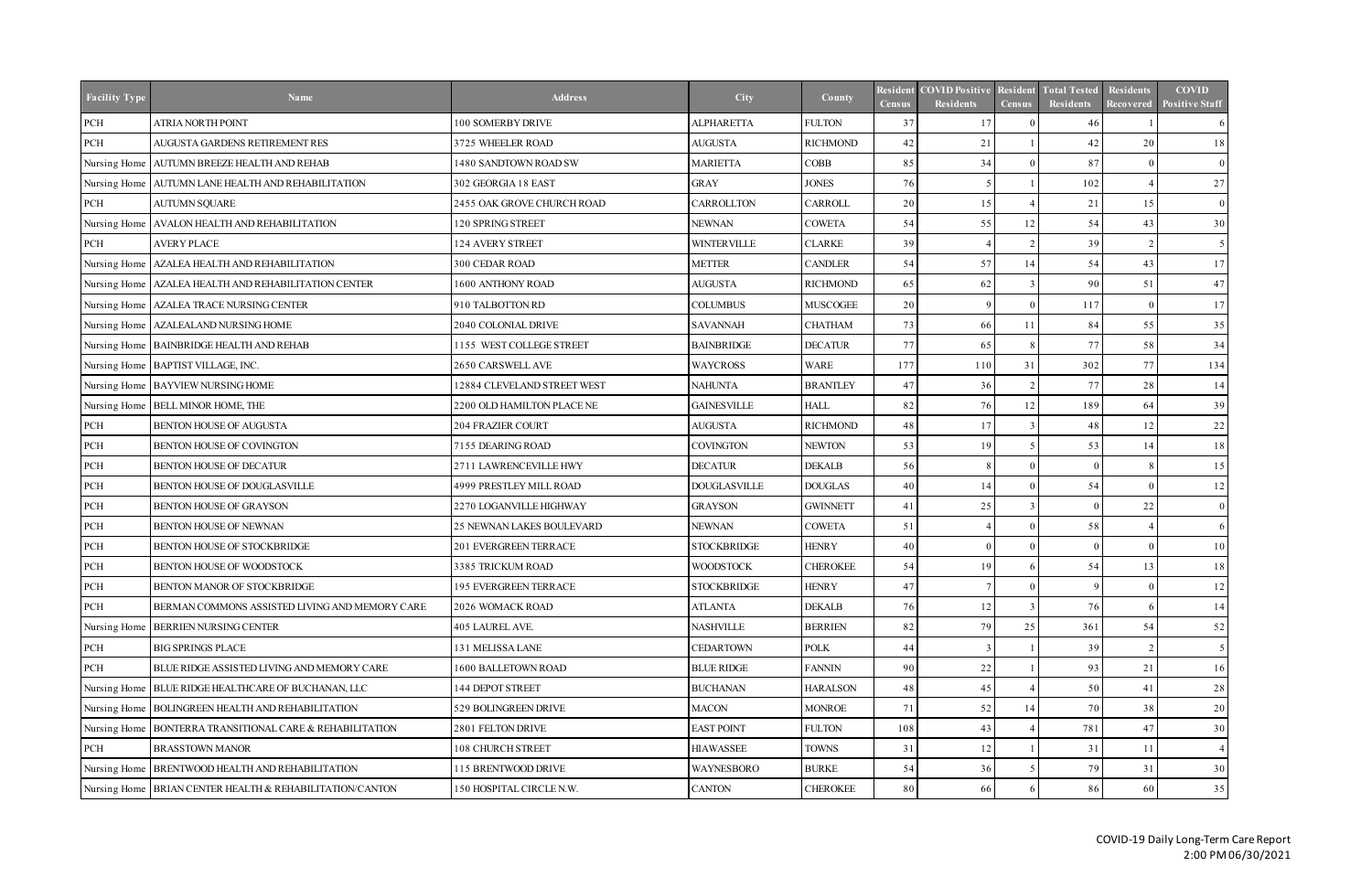| <b>Facility Type</b> | <b>Name</b>                                            | <b>Address</b>                          | City               | County          | Census          | <b>Resident COVID Positive</b><br><b>Residents</b> | Resident<br><b>Census</b> | <b>Total Tested</b><br>Residents | <b>Residents</b><br><b>Recovered</b> | <b>COVID</b><br><b>Positive Staff</b> |
|----------------------|--------------------------------------------------------|-----------------------------------------|--------------------|-----------------|-----------------|----------------------------------------------------|---------------------------|----------------------------------|--------------------------------------|---------------------------------------|
| Nursing Home         | BRIAR WOOD HEALTH AND REHABILITATION CENTER            | 3888 LAVISTA ROAD                       | <b>TUCKER</b>      | <b>DEKALB</b>   | 84              | 200                                                | 26                        | 265                              | 208                                  | 27                                    |
| PCH                  | BRICKMONT ACWORTH SPE, LLC                             | 3114 COBB PARKWAY                       | <b>ACWORTH</b>     | COBB            | 30 <sup>l</sup> |                                                    |                           | 31                               |                                      | $\overline{3}$                        |
| PCH                  | BRICKMONT ASSISTED LIVING                              | 2925 WEBB ROAD                          | <b>MILTON</b>      | <b>FULTON</b>   | 63              | 14                                                 |                           | 62                               | $\Omega$                             | $7\phantom{.0}$                       |
| PCH                  | BRICKMONT WOODSTOCK SPE                                | 13291 HIGHWAY 92                        | <b>WOODSTOCK</b>   | <b>CHEROKEE</b> | 60              | 21                                                 |                           | 57                               | 14                                   | 14                                    |
| PCH                  | BRIDGE AT LAWRENCEVILLE, THE                           | 220 COLLINS INDUSTRIAL WAY              | LAWRENCEVILLE      | <b>GWINNETT</b> | 34              | $\mathcal{L}$                                      |                           | 46                               |                                      | $\overline{0}$                        |
| Nursing Home         | BRIGHTMOOR HEALTH CARE, INC                            | 3235 NEWNAN ROAD                        | <b>GRIFFIN</b>     | <b>SPALDING</b> | 102             | 89                                                 | 20                        | 102                              | 69                                   | 36                                    |
| PCH                  | BRIGHTMOOR SENIOR LIVING                               | 3223 NEWNAN ROAD                        | <b>GRIFFIN</b>     | <b>SPALDING</b> | 51              | $\Omega$                                           |                           | 51                               | $\Omega$                             | $\overline{3}$                        |
| PCH                  | BRIGHTON GARDENS OF BUCKHEAD                           | 3088 LENOX ROAD                         | <b>ATLANTA</b>     | <b>FULTON</b>   | 70              | 43                                                 |                           | 81                               | 35                                   | 30                                    |
| PCH                  | <b>BROOKDALE BUFORD</b>                                | 4450 OLD HAMILTON ROAD                  | <b>BUFORD</b>      | <b>GWINNETT</b> | 55              | 15                                                 |                           | 55                               | 10                                   |                                       |
| PCH                  | <b>BROOKDALE CARROLLTON</b>                            | 530 NORTHSIDE DRIVE                     | CARROLLTON         | CARROLL         | 60              | 11                                                 |                           | 68                               | -6                                   | 12                                    |
| PCH                  | <b>BROOKDALE COLUMBUS</b>                              | 3607 WEEMS ROAD                         | <b>COLUMBUS</b>    | <b>MUSCOGEE</b> | 28              |                                                    |                           | 19                               | -8                                   | 8                                     |
| PCH                  | <b>BROOKDALE HARTWELL</b>                              | <b>45 WALNUT STREET</b>                 | <b>HARTWELL</b>    | <b>HART</b>     | 28              | 14                                                 |                           | 29                               |                                      | $\overline{0}$                        |
| PCH                  | BROOKDALE LAWRENCEVILLE                                | 1000 RIVER CENTRE PLACE                 | LAWRENCEVILLE      | <b>GWINNETT</b> | 25              | 10                                                 |                           | 29                               | -8                                   | 19                                    |
| PCH                  | <b>BROOKDALE NEWNAN</b>                                | 355 MILLARD FARMER INDUSTRIAL BOULEVARD | <b>NEWNAN</b>      | <b>COWETA</b>   | 15              |                                                    |                           | 30 <sup>°</sup>                  |                                      | $\overline{4}$                        |
| PCH                  | <b>BROOKDALE ROME</b>                                  | 180 WOODROW WILSON WAY                  | ROME               | <b>FLOYD</b>    | 60 <sup>1</sup> | 2                                                  |                           | 60                               | $\mathcal{D}$                        | 7 <sup>1</sup>                        |
| PCH                  | <b>BROOKSIDE GLEN</b>                                  | 400 BRADLEY PARK DR                     | <b>COLUMBUS</b>    | <b>MUSCOGEE</b> | 21              | 13                                                 |                           | 20                               | 10                                   | 15 <sup>1</sup>                       |
|                      | Nursing Home BROWN HEALTH AND REHABILITATION           | 545 COOK STREET                         | <b>ROYSTON</b>     | <b>FRANKLIN</b> | 76              | 73                                                 | 14                        | 183                              | 58                                   | 32                                    |
|                      | Nursing Home   BROWN'S HEALTH & REHAB CENTER           | 226 SOUTH COLLEGE STREET                | <b>STATESBORO</b>  | <b>BULLOCH</b>  | 58              | 27                                                 |                           | 177                              | $2\sqrt{2}$                          | 25                                    |
|                      | Nursing Home   BRYAN COUNTY HLTH & REHAB CTR           | 127 CARTER ST                           | RICHMOND HILL      | <b>BRYAN</b>    | 74              | 38                                                 |                           | 74                               | 36                                   | 13                                    |
|                      | Nursing Home   BRYANT HEALTH AND REHABILITATION CENTER | 134 S 6TH STREET                        | <b>COCHRAN</b>     | <b>BLECKLEY</b> | 53              | 57                                                 | 14                        | 88                               | 43                                   | 33                                    |
| PCH                  | <b>BUCKINGHAM SOUTH</b>                                | 5450 ABERCORN STREET                    | <b>SAVANNAH</b>    | <b>CHATHAM</b>  | 89              | 24                                                 |                           | 95                               | 24                                   | 10 <sup>1</sup>                       |
|                      | Nursing Home   BUDD TERRACE AT WESLEY WOODS            | 1833 CLIFTON ROAD, NE                   | <b>ATLANTA</b>     | <b>DEKALB</b>   | 135             | 104                                                |                           | 135                              | 96                                   | 76                                    |
| PCH                  | <b>CADENCE MARIETTA</b>                                | 1345 MILFORD CHURCH ROAD                | <b>MARIETTA</b>    | COBB            | 73              | 32                                                 |                           | 89                               | 19                                   | 11                                    |
|                      | Nursing Home   CALHOUN HEALTH CARE CENTER              | 1387 HIGHWAY 41 NORTH                   | <b>CALHOUN</b>     | <b>GORDON</b>   | 77 I            | 75                                                 | 14                        | 146                              | 61                                   | 35                                    |
|                      | Nursing Home   CALHOUN NURSING HOME                    | 265 TURNER STREET                       | <b>EDISON</b>      | <b>CALHOUN</b>  | 56              |                                                    |                           | 87                               | 10                                   | $\overline{4}$                        |
|                      | Nursing Home   CAMBRIDGE POST ACUTE CARE CENTER        | 2020 MCGEE ROAD                         | <b>SNELLVILLE</b>  | <b>GWINNETT</b> | 114             | 86                                                 | 13                        | 2350                             | 70                                   | 34                                    |
|                      | Nursing Home CAMELLIA GARDENS OF LIFE CARE             | 804 SOUTH BROAD STREET BOX 1959         | <b>THOMASVILLE</b> | <b>THOMAS</b>   | 70 I            | 65                                                 | 10                        | 144                              | 55                                   | 46                                    |
| Nursing Home         | CAMELLIA HEALTH & REHABILITATION                       | 700 EAST LONG STREET                    | <b>CLAXTON</b>     | <b>EVANS</b>    | 43              |                                                    |                           | 43                               |                                      | 9                                     |
| PCH                  | <b>CAMELLIA PLACE</b>                                  | 294 ROPE MILL ROAD                      | <b>WOODSTOCK</b>   | <b>CHEROKEE</b> | 84              |                                                    |                           | 78                               |                                      | $\gamma$                              |
| $\operatorname{PCH}$ | CAMELLIA WALK ASSISTED LIVING AND MEMORY CARE          | 3949 EVANS TO LOCKS ROAD                | <b>EVANS</b>       | <b>COLUMBIA</b> | 72              |                                                    |                           | 69                               |                                      |                                       |
| PCH                  | CAMERON HALL OF ELLIJAY                                | 114 PENLAND STREET                      | <b>ELLIJAY</b>     | <b>GILMER</b>   | 43              |                                                    |                           | 44                               |                                      |                                       |
| Nursing Home         | CANDLER SKILLED NURSING UNIT                           | 5353 REYNOLDS STREET                    | <b>SAVANNAH</b>    | <b>CHATHAM</b>  | 19 <sup>1</sup> |                                                    |                           |                                  |                                      | 36                                    |
| PCH                  | CANNON WOOD VILLAGE                                    | 2834 OLD US HIGHWAY 441                 | TIGER              | <b>RABUN</b>    | 26              |                                                    |                           |                                  |                                      |                                       |
| PCH                  | CANOPY AT AZALEA GROVE, THE                            | 6002 N OAK STREET                       | <b>VALDOSTA</b>    | <b>LOWNDES</b>  | 32              |                                                    |                           | 32                               |                                      | $\mathcal{D}$                         |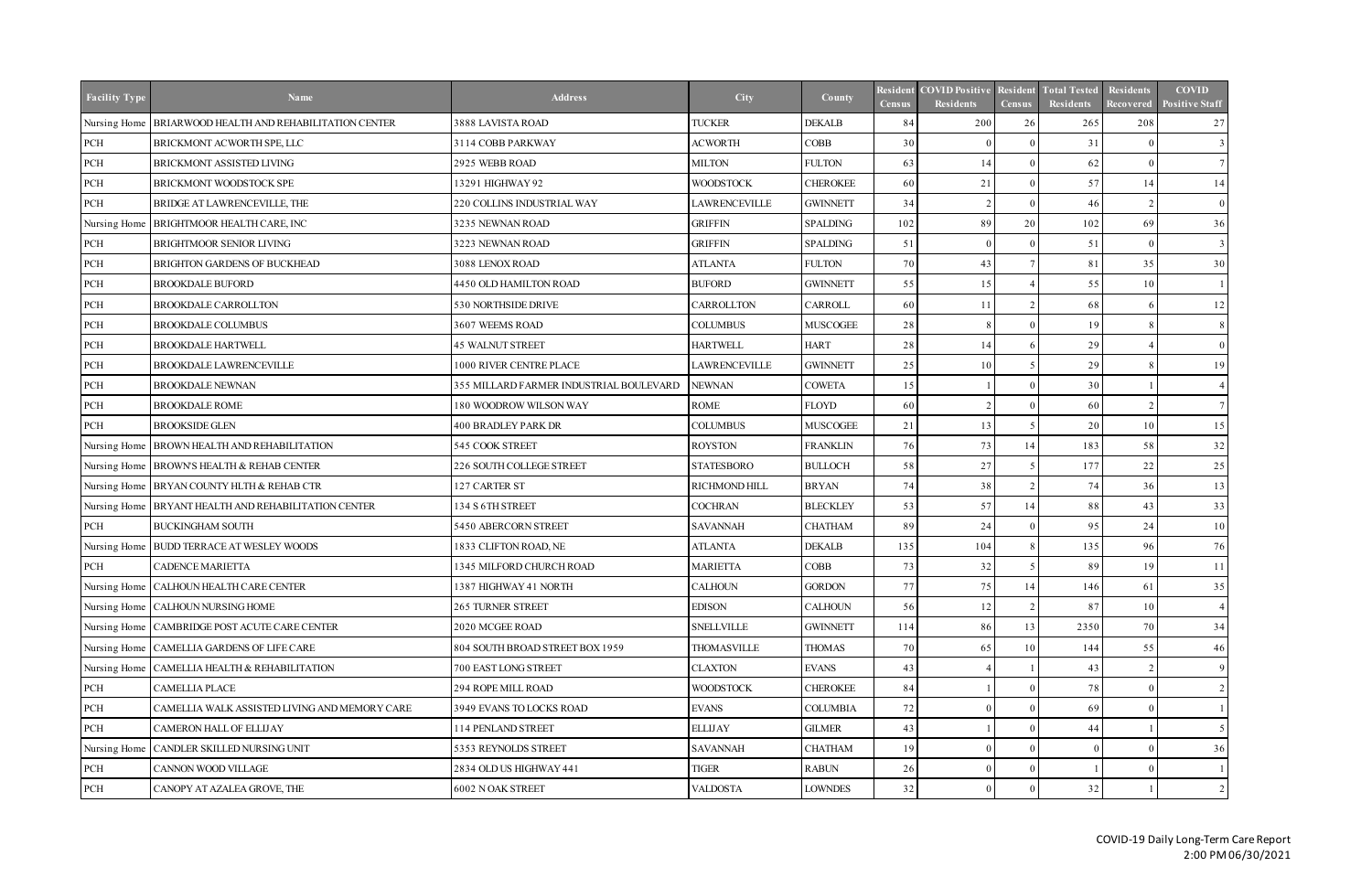| <b>Facility Type</b> | <b>Name</b>                                            | <b>Address</b>              | City                | County           | Resident<br><b>Census</b> | <b>COVID Positive</b><br><b>Residents</b> | Resident<br><b>Census</b> | <b>Total Tested</b><br>Residents | Residents<br>Recovered | <b>COVID</b><br><b>Positive Staff</b> |
|----------------------|--------------------------------------------------------|-----------------------------|---------------------|------------------|---------------------------|-------------------------------------------|---------------------------|----------------------------------|------------------------|---------------------------------------|
|                      | Nursing Home   CANTERBURY COURT                        | 3750 PEACHTREE ROAD NE      | <b>ATLANTA</b>      | <b>FULTON</b>    | 21                        |                                           |                           | 44                               |                        | 27                                    |
| PCH                  | <b>CANTERFIELD OF KENNESAW</b>                         | 4381 BELLS FERRY            | <b>KENNESAW</b>     | <b>COBB</b>      | 69                        | $\Omega$                                  |                           | 71                               |                        | 9                                     |
|                      | Nursing Home CANTON NURSING CENTER                     | 321 HOSPITAL ROAD           | <b>CANTON</b>       | <b>CHEROKEE</b>  | 74                        | 75                                        | 17                        | 1396                             | 35                     | 57                                    |
|                      | Nursing Home CARLYLE PLACE                             | 5300 ZEBULON ROAD           | <b>MACON</b>        | <b>BIBB</b>      | 26                        | 12                                        |                           | 281                              | 10                     | 13                                    |
| PCH                  | CARLYLE PLACE RETIREMENT COMMU                         | 5300 ZEBULON ROAD           | <b>MACON</b>        | <b>BIBB</b>      | 38                        | $\Omega$                                  |                           | 157                              | $\Omega$               | 17                                    |
|                      | Nursing Home   CARROLLTON MANOR, INCORPORATED          | 2455 OAK GROVE CHURCH ROAD  | CARROLLTON          | CARROLL          | 84                        | 67                                        |                           | 1328                             | 58                     | 35                                    |
| Nursing Home         | CARROLLTON NURSING & REHAB CTR                         | 2327 NORTH HIGHWAY 27       | CARROLLTON          | <b>CARROLL</b>   | 86                        | 87                                        | 16                        | 127                              | 65                     | 38                                    |
| Nursing Home         | CARTERSVILLE CENTER FOR NURSING AND HEALING            | <b>78 OPAL STREET</b>       | CARTERSVILLE        | <b>BARTOW</b>    | 102                       | 101                                       | 26                        | 4356                             | 131                    | 56                                    |
| PCH                  | CEDAR HILL SENIOR LIVING COMMUNITY                     | 402 EAST ELLAWOOD AVENUE    | <b>CEDARTOWN</b>    | <b>POLK</b>      | $\theta$                  | 10                                        |                           | 28                               | 10                     | 11                                    |
| PCH                  | CEDAR PLANTATION SENIOR LIVING                         | 46637 HIGHWAY 46 EAST       | <b>METTER</b>       | <b>CANDLER</b>   | 17                        |                                           |                           | $2\sqrt{2}$                      |                        | 3                                     |
| Nursing Home         | CEDAR SPRINGS HEALTH AND REHAB                         | 148 CASON ROAD              | <b>CEDARTOWN</b>    | <b>POLK</b>      | 42                        | 45                                        |                           | 1238                             | 42                     | 31                                    |
| Nursing Home         | CEDAR VALLEY NSG & REHAB CTR                           | 225 PHILPOT STREET          | <b>CEDARTOWN</b>    | <b>POLK</b>      | 80                        | 58                                        | 11                        | 158                              | 47                     | 50                                    |
| PCH                  | CELEBRATION VILLAGE ACWORTH                            | 4460 CELEBRATION BOULEVARD  | <b>ACWORTH</b>      | <b>COBB</b>      | 80                        | $\Omega$                                  |                           | 83                               | 32                     | 19                                    |
| PCH                  | CELEBRATION VILLAGE FORSYTH                            | 3000 CELEBRATION BOULEVARD  | <b>SUWANEE</b>      | <b>FORSYTH</b>   | 68                        | 17                                        |                           | 68                               | $\Omega$               | 20                                    |
| Nursing Home         | CHAPLINWOOD NURSING HOME                               | 325 ALLEN MEMORIAL DRIVE SW | MILLEDGEVILLE       | <b>BALDWIN</b>   | 69                        | 65                                        |                           | 114                              | 65                     | 25                                    |
| PCH                  | CHARTER SENIOR LIVING AT SOUTHERN PINES                | 423 COVINGTON AVENUE        | <b>THOMASVILLE</b>  | <b>THOMAS</b>    | 87                        | 26                                        | 15                        | 114                              | 10                     | 16                                    |
| Nursing Home         | CHATSWORTH HEALTH CARE CENTER                          | 102 HOSPITAL DRIVE          | <b>CHATSWORTH</b>   | <b>MURRAY</b>    | 106                       | 72                                        | 19                        | 106                              | 71                     | 52                                    |
|                      | Nursing Home CHATUGE REGIONAL NURSING HOME             | 386 BELAIRE DRIVE           | <b>HIAWASSEE</b>    | <b>TOWNS</b>     | 88                        | 92                                        | 11                        | 2373                             | 81                     | 88                                    |
|                      | Nursing Home CHELSEY PARK HEALTH AND REHABILITATION    | 200 MOUNTAIN PARK DRIVE     | <b>DAHLONEGA</b>    | LUMPKIN          | 43                        | $\gamma$                                  |                           | 375                              | $\mathcal{L}$          | 6                                     |
|                      | Nursing Home CHERRY BLOSSOM HEALTH AND REHABILITATION  | 3520 KENNETH DRIVE          | <b>MACON</b>        | <b>BIBB</b>      | 57                        | 44                                        |                           | 103                              | 35                     | 23                                    |
|                      | Nursing Home CHESTNUT RIDGE NSG & REHAB CTR            | 125 SAMARITAN DRIVE         | <b>CUMMING</b>      | <b>FORSYTH</b>   | 111                       | 110                                       | 10                        | 396                              | 103                    | 59                                    |
|                      | Nursing Home CHRISTIAN CITY REHABILITATION CENTER      | 7300 LESTER ROAD            | <b>UNION CITY</b>   | <b>FULTON</b>    | 171                       | 188                                       | 51                        | 647                              | 142                    | 81                                    |
|                      | Nursing Home CHULIO HILLS HEALTH AND REHAB             | 1170 CHULIO ROAD            | <b>ROME</b>         | FLOYD            | 56                        | 38                                        |                           | 1798                             | 34                     | 67                                    |
|                      | Nursing Home CHURCH HOME REHABILITATION AND HEALTHCARE | 2470 HWY 41 N               | FORT VALLEY         | <b>HOUSTON</b>   | 63                        | 19                                        |                           | 1584                             | 18                     | 26                                    |
| PCH                  | CLAIBORNE AT WEST LAKE, THE                            | 557 FURYS FERRY ROAD        | <b>MARTINEZ</b>     | <b>COLUMBIA</b>  | 99                        | 23                                        |                           | 100                              | 23                     | 21                                    |
| PCH                  | CLARY CARE CENTER & WILKINSON                          | 249 HOSPITAL DRIVE          | <b>TOCCOA</b>       | <b>STEPHENS</b>  | 72                        | 20                                        |                           | 136                              | 20                     | 10                                    |
|                      | Nursing Home   COASTAL MANOR                           | 128 COASTAL MANOR DRIVE SE  | <b>LUDOWICI</b>     | LONG             | 77                        |                                           |                           | 132                              |                        | 23                                    |
| Nursing Home         | COBBLESTONE REHABILITATION AND HEALTHCARE CENTER       | 101 COBBLESTONE TRACE, SE   | <b>MOULTRIE</b>     | <b>COLQUITT</b>  | 53                        | 53                                        |                           | $\Omega$                         | 44                     | $\overline{0}$                        |
| PCH                  | COHEN HOME, THE                                        | 10485 JONES BRIDGE ROAD     | <b>JOHNS CREEK</b>  | <b>FULTON</b>    | 39                        |                                           |                           | 42                               |                        |                                       |
| PCH                  | <b>COLONNADE</b>                                       | 4275 OWENS ROAD             | <b>EVANS</b>        | <b>COLUMBIA</b>  | 24                        |                                           |                           | 70                               | $\Omega$               |                                       |
| Nursing Home         | COMER HEALTH AND REHABILITATION                        | 2430 PAOLI ROAD             | <b>COMER</b>        | <b>MADISON</b>   | 74                        | 70                                        |                           | 98                               | 64                     | 35                                    |
| Nursing Home         | COMFORT CREEK NURSING AND REHABILITATION CENTER        | 10200 U.S. HWY 1 SOUTH      | <b>WADLEY</b>       | <b>JEFFERSON</b> | 77                        | 42                                        |                           | 1066                             | 35                     | 32                                    |
| Nursing Home         | CONDOR HEALTH LAFAYETTE                                | 110 BRANDYWINE BOULEVARD    | <b>FAYETTEVILLE</b> | <b>FAYETTE</b>   | 107                       | 48                                        |                           | 129                              |                        | 11                                    |
|                      | Nursing Home CORDELE HEALTH AND REHABILITATION         | 1106 NORTH 4TH STREET       | CORDELE             | <b>CRISP</b>     | 51                        |                                           |                           |                                  | 42                     | 30                                    |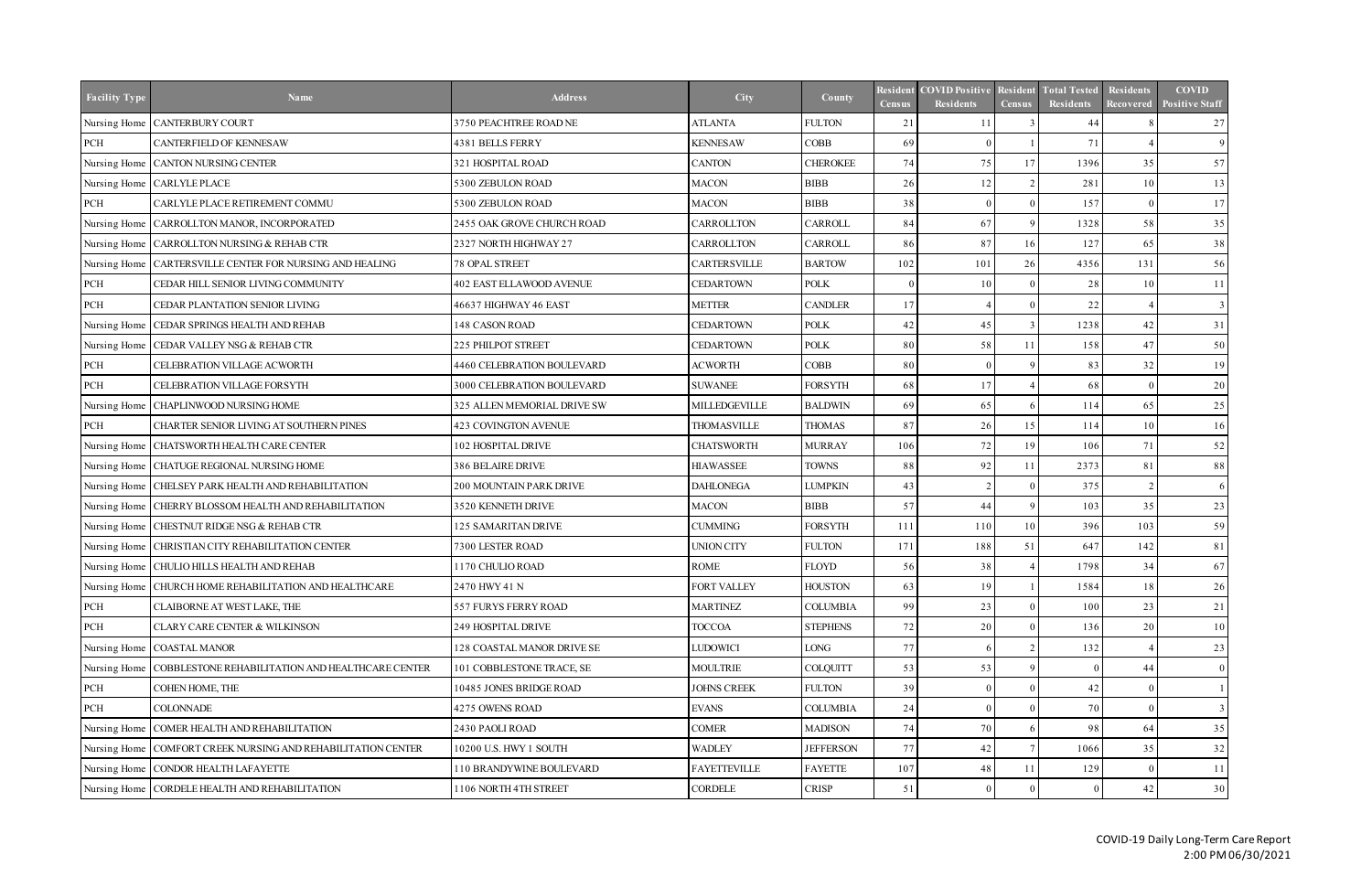| <b>Facility Type</b> | <b>Name</b>                                                    | <b>Address</b>                       | City                | County           | <b>Census</b>   | <b>Resident COVID Positive</b><br><b>Residents</b> | Resident<br><b>Census</b> | <b>Total Tested</b><br><b>Residents</b> | <b>Residents</b><br>Recovered | <b>COVID</b><br><b>Positive Staff</b> |
|----------------------|----------------------------------------------------------------|--------------------------------------|---------------------|------------------|-----------------|----------------------------------------------------|---------------------------|-----------------------------------------|-------------------------------|---------------------------------------|
| PCH                  | COTTAGE LANDING                                                | 150 COTTAGE LANE                     | CARROLLTON          | <b>CARROLL</b>   | 27              |                                                    |                           | 66                                      |                               |                                       |
| PCH                  | COTTAGE LANDING-MEMORY CARE BUILDING                           | 150 COTTAGE LANE                     | CARROLLTON          | <b>CARROLL</b>   | 22              | $\Omega$                                           | 11                        | 65                                      | 19                            | 11                                    |
| PCH                  | COTTAGE RESOURCES, LLC                                         | 1010 FERNWOOD DRIVE                  | MILLEDGEVILLE       | <b>BALDWIN</b>   | 12              | $\Omega$                                           |                           | $\Omega$                                | $\Omega$                      | 3                                     |
| PCH                  | COTTAGES ON WESLEYAN AL, THE                                   | 1633 WESLEYAN DR                     | <b>MACON</b>        | <b>BIBB</b>      | 34              | $\Omega$                                           |                           | 34                                      | $\Omega$                      | $\mathcal{D}$                         |
| PCH                  | COUNTRY GARDENS SENIOR LIVING                                  | 7175 LESTER ROAD                     | <b>UNION CITY</b>   | <b>FULTON</b>    | 30 <sup>l</sup> | 26                                                 |                           | 37                                      | 26                            | 11                                    |
| Nursing Home         | COUNTRYSIDE HEALTH CENTER                                      | 233 CARROLLTON STREET                | <b>BUCHANAN</b>     | <b>HARALSON</b>  | 54              | 52                                                 |                           | $\Omega$                                | 46                            | $\overline{0}$                        |
| PCH                  | COVENANT WOODS RETIREMENT COMMUNITY                            | 5424 WOODRUFF FARM ROAD              | <b>COLUMBUS</b>     | <b>MUSCOGEE</b>  | 28              |                                                    |                           | 28                                      | -5                            |                                       |
| PCH                  | <b>COVENTRY PLACE</b>                                          | 2806 NORTH DECATUR ROAD              | <b>DECATUR</b>      | <b>DEKALB</b>    | 20              | $\Omega$                                           |                           | 8                                       | $\Omega$                      |                                       |
| Nursing Home         | <b>CRESTVIEW HEALTH &amp; REHAB CTR</b>                        | 2800 SPRINGDALE ROAD                 | <b>ATLANTA</b>      | <b>FULTON</b>    | 272             | 145                                                |                           | 272                                     | 143                           | 62                                    |
| Nursing Home         | CRISP REGIONAL NSG & REHAB CTR                                 | 902 BLACKSHEAR ROAD                  | <b>CORDELE</b>      | <b>CRISP</b>     | 48              | 42                                                 |                           | 66                                      | - 0                           | 13                                    |
| Nursing Home         | <b>CROSSVIEW CARE CENTER</b>                                   | 402 E. BAY ST                        | <b>PINEVIEW</b>     | <b>WILCOX</b>    | 62              | $\Omega$                                           |                           | 60                                      | 69                            | 2                                     |
| PCH                  | CUMMING MANOR PERSONAL CARE                                    | 2775 CASTLEBERRY ROAD                | <b>CUMMING</b>      | <b>FORSYTH</b>   | 19              | 22                                                 |                           | 26                                      | 21                            |                                       |
| Nursing Home         | CUMMING NURSING CENTER                                         | 2775 CASTLEBERRY ROAD                | <b>CUMMING</b>      | <b>FORSYTH</b>   | 53              | 53                                                 |                           | 119                                     | 47                            | 28                                    |
|                      | Nursing Home   D SCOTT HUDGENS CENTER FOR SKILLED NURSING, THE | 3500 ANNANDALE LANE                  | <b>SUWANEE</b>      | <b>GWINNETT</b>  | 30              | 12                                                 |                           | 34                                      | 11                            | 11                                    |
| Nursing Home         | DADE HEALTH AND REHAB                                          | 1234 HIGHWAY 301 SOUTH               | <b>TRENTON</b>      | <b>DADE</b>      | 42              | 38                                                 |                           | 258                                     | -9                            | 14                                    |
| PCH                  | DAHLONEGA ASSISTED LIVING & MEMORY CARE                        | 55 MECHANICSVILLE ROAD               | <b>DAHLONEGA</b>    | <b>LUMPKIN</b>   | 49              | 46                                                 | 11                        | 50                                      | 30                            | 12                                    |
| PCH                  | <b>DALTON PLACE</b>                                            | 1300 WEST WAUGH STREET               | <b>DALTON</b>       | <b>WHITFIELD</b> | 49              | 17                                                 |                           | 48                                      | 13                            | 10                                    |
| Nursing Home         | DAWSON HEALTH AND REHABILITATION                               | 1159 GEORGIA AVE. S.E.               | <b>DAWSON</b>       | <b>TERRELL</b>   | 50              | 45                                                 | 15                        | 98                                      | 31                            | 29                                    |
| Nursing Home         | <b>DELMAR GARDENS OF GWINNETT</b>                              | 3100 CLUB DRIVE                      | LAWRENCEVILLE       | <b>GWINNETT</b>  | 57              | 58                                                 | 17                        | 112                                     | 45                            | 24                                    |
| PCH                  | DELMAR GARDENS OF GWINNETT                                     | 3100 CLUB DRIVE                      | LAWRENCEVILLE       | <b>GWINNETT</b>  | 87              |                                                    |                           | 87                                      | -3                            | 11                                    |
| Nursing Home         | <b>DELMAR GARDENS OF SMYRNA</b>                                | <b>404 KING SPRINGS VILLAGE PKWY</b> | <b>SMYRNA</b>       | <b>COBB</b>      | 84              | 28                                                 |                           | 87                                      | 22                            |                                       |
| PCH                  | DISCOVERY VILLAGE AT SUGARLOAF                                 | 1220 SATELLITE BOULEVARD             | <b>SUWANEE</b>      | <b>GWINNETT</b>  | 59              | 10                                                 |                           | 72                                      | <sup>Q</sup>                  | 10 <sup>1</sup>                       |
| <b>PCH</b>           | DOGWOOD FOREST OF ACWORTH                                      | 4461 SOUTH MAIN STREET               | <b>ACWORTH</b>      | <b>COBB</b>      | 64              | 24                                                 |                           | 79                                      | 23                            | <b>15</b>                             |
| PCH                  | DOGWOOD FOREST OF DUNWOODY                                     | 7400 PEACHTREE DUNWOODY ROAD, NE     | ATLANTA             | <b>FULTON</b>    | 43              | 5                                                  | $\overline{0}$            | 43                                      | $\overline{0}$                |                                       |
| PCH                  | DOGWOOD FOREST OF GRAYSON                                      | 1754 GRAYSON HIGHWAY                 | <b>GRAYSON</b>      | <b>GWINNETT</b>  | 95              | 23                                                 |                           | 108                                     | 16                            | 24                                    |
| Nursing Home         | DOUGLASVILLE NURSING AND REHABILITATION CENTER                 | 4028 HWY 5                           | <b>DOUGLASVILLE</b> | <b>DOUGLAS</b>   | 204             | 157                                                | 18                        | $\theta$                                | 128                           | 56                                    |
| PCH                  | <b>DUBLIN PLACE</b>                                            | 504 FIRETOWER ROAD                   | <b>DUBLIN</b>       | <b>LAURENS</b>   | 35              | 21                                                 |                           | 120                                     | -6                            | 8                                     |
| Nursing Home         | <b>DUBLINAIR HEALTH &amp; REHAB</b>                            | 300 INDUSTRIAL BLVD                  | <b>DUBLIN</b>       | <b>LAURENS</b>   | 89              | 103                                                | 25                        | $\overline{4}$                          | 78                            | 70                                    |
| Nursing Home         | DUNWOODY HEALTH AND REHABILITATION CENTER                      | 5470 MERIDIAN MARK ROAD, BLDG E      | <b>ATLANTA</b>      | <b>FULTON</b>    | 122             | 136                                                | 29                        | 193                                     | 79                            | 76                                    |
| PCH                  | DUNWOODY PLACE PERSONAL CARE HOME                              | 1460 SOUTH JOHNSON FERRY ROAD        | <b>ATLANTA</b>      | <b>DEKALB</b>    | 61              |                                                    |                           | 98                                      |                               | $\overline{0}$                        |
| Nursing Home         | <b>EAGLE HEALTH &amp; REHABILITATION</b>                       | 405 S COLLEGE ST                     | <b>STATESBORO</b>   | <b>BULLOCH</b>   | 40              |                                                    |                           | 40                                      |                               | 9                                     |
| PCH                  | EAGLES LANDING SENIOR LIVING                                   | 475 COUNTRY CLUB DRIVE               | <b>STOCKBRIDGE</b>  | <b>HENRY</b>     | 55              | 20                                                 |                           | 52                                      | 20                            | 10 <sup>1</sup>                       |
| Nursing Home         | <b>EARLY MEMORIAL NURSING FACILITY</b>                         | 11740 COLUMBIA STREET                | <b>BLAKELY</b>      | <b>EARLY</b>     | 81              | 48                                                 | 24                        | 83                                      | 27                            |                                       |
|                      | Nursing Home   EAST LAKE ARBOR                                 | 304 FIFTH AVENUE                     | <b>DECATUR</b>      | <b>DEKALB</b>    | 77              | 39                                                 |                           | 77                                      | 36                            | 32                                    |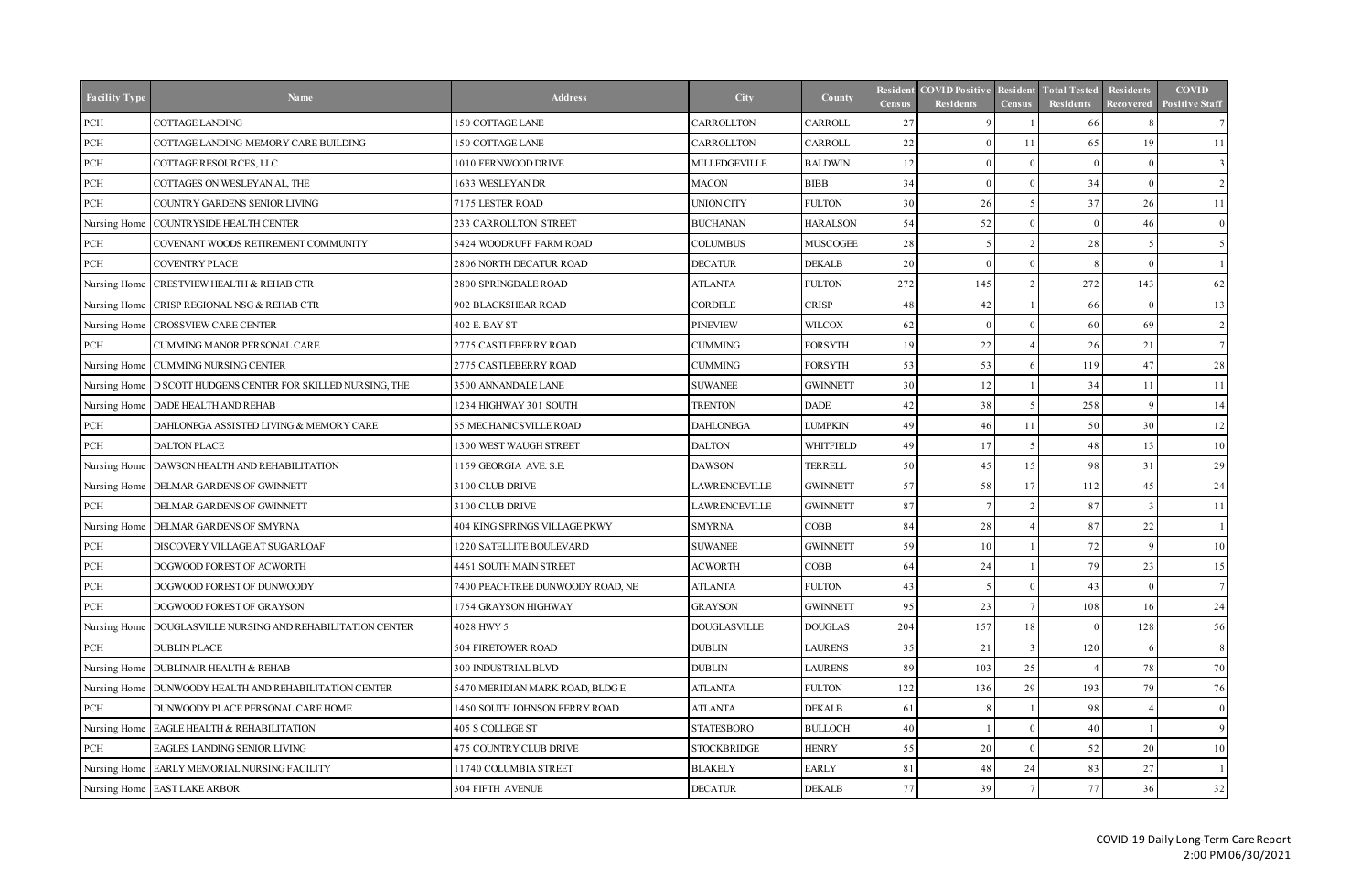| <b>Facility Type</b> | <b>Name</b>                                                 | <b>Address</b>                  | City                | County           | Resident<br><b>Census</b> | <b>COVID Positive</b><br><b>Residents</b> | <b>Resident</b><br><b>Census</b> | <b>Total Tested</b><br><b>Residents</b> | <b>Residents</b><br><b>Recovered</b> | <b>COVID</b><br><b>Positive Staff</b> |
|----------------------|-------------------------------------------------------------|---------------------------------|---------------------|------------------|---------------------------|-------------------------------------------|----------------------------------|-----------------------------------------|--------------------------------------|---------------------------------------|
| Nursing Home         | <b>EASTMAN HEALTHCARE &amp; REHAB</b>                       | 556 CHESTER HIGHWAY             | <b>EASTMAN</b>      | <b>DODGE</b>     | 87                        | 87                                        | 13                               | 157                                     | 74                                   | 50                                    |
|                      | Nursing Home   EASTVIEW NURSING CENTER                      | 3020 JEFFERSONVILLE ROAD        | <b>MACON</b>        | <b>BIBB</b>      | 50                        |                                           |                                  | 217                                     |                                      | 16                                    |
|                      | Nursing Home EATONTON HEALTH AND REHABILITATION             | 125 SPARTA HIGHWAY 16 EAST      | <b>EATONTON</b>     | <b>PUTNAM</b>    | 59                        | 37                                        | 10 <sup>1</sup>                  | 96                                      | 27                                   | 15                                    |
|                      | Nursing Home   EFFINGHAM CARE & REHABILITATION CENTER       | 459 HIGHWAY 119 SOUTH           | <b>SPRINGFIELD</b>  | <b>EFFINGHAM</b> | 89                        | 35                                        |                                  | 92                                      | 27                                   | 43                                    |
| Nursing Home         | <b>EMANUEL COUNTY NURSING HOME</b>                          | 117 KITE ROAD                   | <b>SWAINSBORO</b>   | <b>EMANUEL</b>   | 39                        | 21                                        |                                  | 815                                     |                                      | 19                                    |
| PCH                  | EVERGREEN ASSISTED LIVING FACILITY                          | 2823 GILLIONVILLE ROAD          | <b>ALBANY</b>       | <b>DOUGHERTY</b> | 23                        | 21                                        |                                  | 31                                      | 19                                   | 9                                     |
| Nursing Home         | EVERGREEN HEALTH AND REHABILITATION CENTER                  | 139 MORAN LAKE ROAD, NE         | ROME                | FLOYD            | 82                        | 70                                        |                                  | 88                                      | 63                                   | 47                                    |
| Nursing Home         | <b>FAIRBURN HEALTH CARE CENTER</b>                          | 178 WEST CAMPBELLTON STREET     | <b>FAIRBURN</b>     | <b>FULTON</b>    | 83                        | 54                                        |                                  | 87                                      | 54                                   |                                       |
| PCH                  | FELLOWSHIP HOME AT BROOKSIDE                                | 470 FELLOWSHIP HOME LANE        | <b>VALDOSTA</b>     | <b>BROOKS</b>    | 81                        | 30                                        |                                  | 130                                     | 17                                   | 13                                    |
| PCH                  | FELLOWSHIP HOME AT CORDELIA MANOR                           | 1307 BLACKSHEAR ROAD            | CORDELE             | <b>CRISP</b>     | 32                        | 18                                        |                                  | 54                                      | $\Omega$                             | $\overline{0}$                        |
| PCH                  | FELLOWSHIP HOME AT COTTON HILL                              | 6330 HIGHWAY 82 WEST            | <b>CUTHBERT</b>     | <b>RANDOLPH</b>  | 19                        | $\overline{\mathcal{L}}$                  |                                  | 24                                      | $\overline{2}$                       |                                       |
| $\rm PCH$            | FELLOWSHIP HOME AT MERIWETHER                               | <b>10 MERIWETHER PLACE</b>      | MILLEDGEVILLE       | <b>BALDWIN</b>   | 59                        |                                           |                                  | 60                                      |                                      |                                       |
| $\rm PCH$            | FELLOWSHIP HOME OF NASHVILLE                                | 1207 EAST MCPHERSON AVENUE      | <b>NASHVILLE</b>    | <b>BERRIEN</b>   | 18                        | $\Omega$                                  |                                  | $\Omega$                                | -8                                   |                                       |
| PCH                  | FEMI CARE MARIETTA LIVING CENTER                            | 447 ATLANTA STREET SE           | <b>MARIETTA</b>     | <b>COBB</b>      | 25                        | $\mathbf Q$                               |                                  | 26                                      | <sup>Q</sup>                         |                                       |
| Nursing Home         | FIFTH AVENUE HEALTH CARE                                    | 505 NORTH FIFTH AVENUE          | ROME                | FLOYD            | 63                        | 36                                        |                                  | $\Omega$                                | 34                                   | 46                                    |
| $\rm PCH$            | FITE LIVING CENTER                                          | 5 FITE STREET                   | <b>CARTERSVILLE</b> | <b>BARTOW</b>    | 25                        | $\mathbf{Q}$                              |                                  | 33                                      | <sup>Q</sup>                         |                                       |
|                      | Nursing Home   FLORENCE HAND HOME                           | 200 MEDICAL DRIVE               | LAGRANGE            | <b>TROUP</b>     | 103                       | 78                                        | 17                               | 128                                     | 51                                   | 59                                    |
|                      | Nursing Home   FOLKSTON PARK CARE AND REHABILITATION CENTER | 36261 NORTH OKEFENOKEE DRIVE    | <b>FOLKSTON</b>     | <b>CHARLTON</b>  | 71                        | 55                                        | 13                               | 320                                     | 56                                   | 31                                    |
|                      | Nursing Home FORT GAINES HEALTH AND REHAB                   | 101 HARTFORD ROAD, WEST         | <b>FORT GAINES</b>  | <b>CLAY</b>      | 50                        | 32                                        |                                  | 50                                      | 29                                   | 38                                    |
|                      | Nursing Home   FORT VALLEY HEALTH AND REHAB                 | 604 BLUEBIRD BOULEVARD          | FORT VALLEY         | <b>PEACH</b>     | 43                        | 53                                        |                                  | 49                                      | 92                                   | 31                                    |
|                      | Nursing Home FOUNTAIN BLUE REHAB AND NURSING                | 3051 WHITESIDE ROAD             | <b>MACON</b>        | <b>BIBB</b>      | 68                        | 57                                        |                                  | 628                                     | 56                                   | $\overline{0}$                        |
| PCH                  | FOUNTAINS IN CARTERSVILLE, THE                              | 925 DOUTHIT FERRY ROAD          | CARTERSVILLE        | <b>BARTOW</b>    | 65                        | 16                                        |                                  | 66                                      | 15                                   | 14                                    |
| Nursing Home         | FOUNTAINVIEW CTR FOR ALZHEIMER                              | 2631 NORTH DRUID HILLS ROAD N E | <b>ATLANTA</b>      | <b>DEKALB</b>    | 88                        | 66                                        | 15                               | 147                                     | 51                                   | 32                                    |
|                      | Nursing Home   FOUR COUNTY HEALTH AND REHABILITATION        | 124 OVERBY DRIVE                | <b>RICHLAND</b>     | <b>STEWART</b>   | 54                        | 53                                        | 10                               | 77 I                                    | 43                                   | 42                                    |
|                      | Nursing Home FRIENDSHIP HEALTH AND REHAB                    | 161 FRIENDSHIP ROAD             | <b>CLEVELAND</b>    | <b>WHITE</b>     | 38                        | 45                                        | 12                               | 60                                      | 36                                   | 23                                    |
|                      | Nursing Home FULTON CENTER FOR REHABILITATION LLC           | 2850 SPRINGDALE ROAD SW         | <b>ATLANTA</b>      | <b>FULTON</b>    | 95                        | 83                                        | 18                               | 600                                     | 95                                   | $\overline{0}$                        |
| PCH                  | GABLES AT COBB VILLAGE, LLC (THE)                           | 12 COBB VILLAGE DRIVE           | <b>ROYSTON</b>      | <b>FRANKLIN</b>  | 36                        | 12                                        |                                  | 243                                     | 12                                   | 13                                    |
| $\operatorname{PCH}$ | <b>GAINES PARK SENIOR LIVING</b>                            | 1740 OLD HIGHWAY 41             | <b>KENNESAW</b>     | <b>COBB</b>      | 40                        |                                           |                                  | 129                                     | - 0                                  | 12                                    |
| $\operatorname{PCH}$ | GARDENS AT CALVARY ALC, THE                                 | 7595 MOON ROAD                  | <b>COLUMBUS</b>     | <b>MUSCOGEE</b>  | 58                        | 24                                        |                                  | 88                                      | 16                                   | 10 <sup>1</sup>                       |
| $\operatorname{PCH}$ | <b>GARDENS AT ROYAL OAKS, THE</b>                           | 1218 BROADRICK DRIVE            | <b>DALTON</b>       | <b>WHITFIELD</b> | 30 <sup>l</sup>           |                                           |                                  | 30                                      | 10                                   | 19                                    |
| $\operatorname{PCH}$ | GARDENS AT SOUTHERN MANOR, THE                              | <b>625 GENTILLY ROAD</b>        | <b>STATESBORO</b>   | <b>BULLOCH</b>   | 25                        |                                           |                                  | 32                                      |                                      | $\overline{0}$                        |
| PCH                  | <b>GARDENS OF FAYETTEVILLE</b>                              | 1294 HIGHWAY 54 WEST            | <b>FAYETTEVILLE</b> | <b>FAYETTE</b>   | 18                        | 12                                        |                                  | 15                                      | $\mathcal{D}$                        | 11                                    |
| $\rm PCH$            | <b>GARDENS OF GAINESVILLE</b>                               | 3315 THOMPSON BRIDGE ROAD       | <b>GAINESVILLE</b>  | <b>HALL</b>      | 38                        |                                           |                                  | $\Omega$                                |                                      | $\overline{0}$                        |
| PCH                  | <b>GARDENS OF LAKE SPIVEY, THE</b>                          | 8080 SUMMIT BUSINESS PARKWAY    | <b>JONESBORO</b>    | <b>CLAYTON</b>   | 30 <sup>l</sup>           |                                           |                                  | 38                                      | - 0                                  |                                       |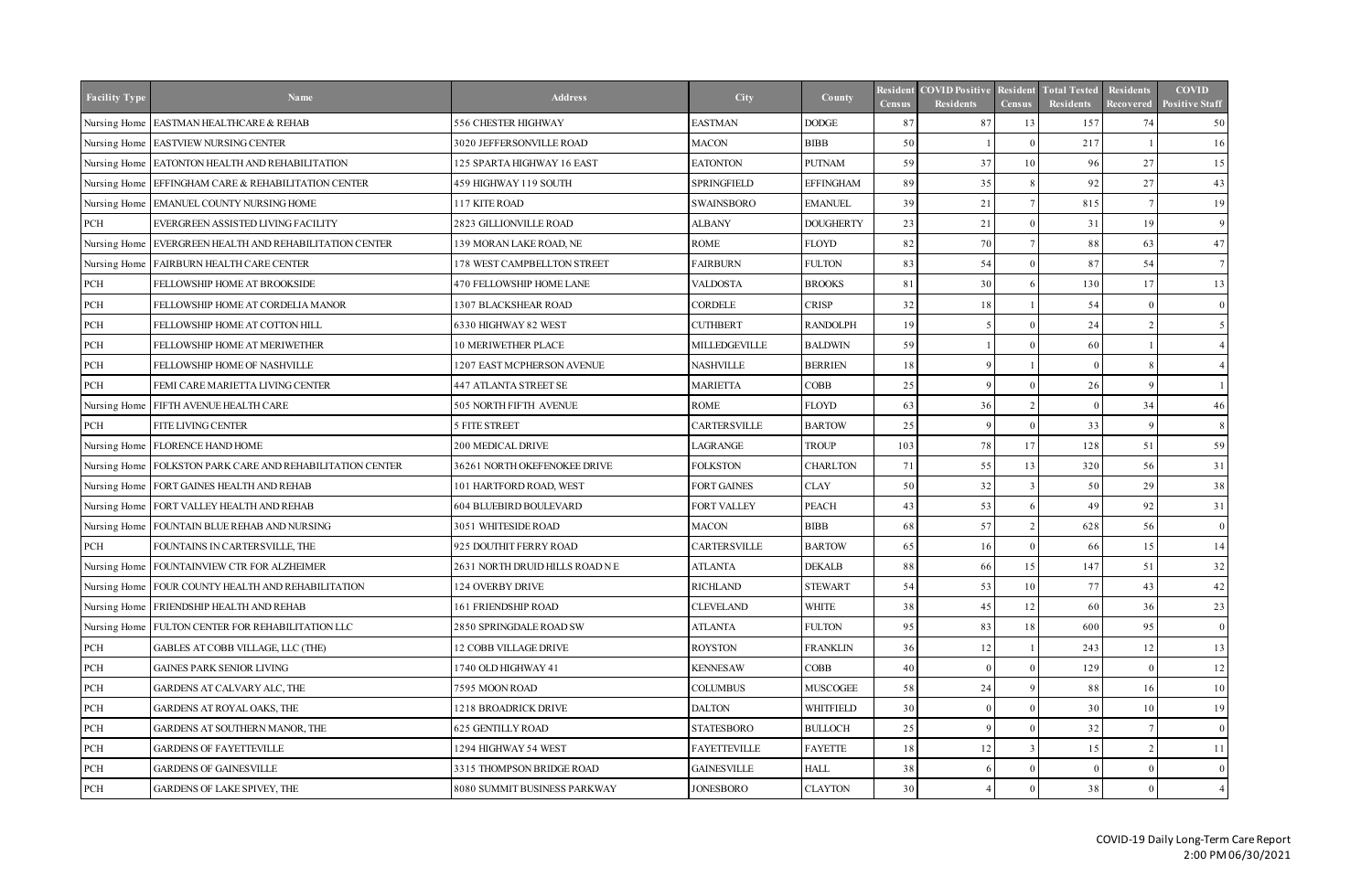| <b>Facility Type</b> | <b>Name</b>                                      | <b>Address</b>                       | City                 | County           | <b>Census</b>   | <b>Resident COVID Positive</b><br>Residents | Resident<br><b>Census</b> | <b>Total Tested</b><br><b>Residents</b> | <b>Residents</b><br>Recovered | <b>COVID</b><br><b>Positive Staff</b> |
|----------------------|--------------------------------------------------|--------------------------------------|----------------------|------------------|-----------------|---------------------------------------------|---------------------------|-----------------------------------------|-------------------------------|---------------------------------------|
| $\rm PCH$            | <b>GARDENS OF ROME, THE</b>                      | 1168 CHULIO ROAD SE                  | ROME                 | <b>FLOYD</b>     | 30              | 14                                          |                           | 30                                      |                               | 14                                    |
| PCH                  | GARDENS OF SOCIAL CIRCLE II, THE                 | 621 NORTH CHEROKEE ROAD              | <b>SOCIAL CIRCLE</b> | <b>WALTON</b>    | $\Omega$        | 6                                           |                           | 19                                      | $^{\circ}$                    | 12                                    |
| Nursing Home         | <b>GATEWAY HEALTH AND REHAB</b>                  | 3201 WESTMORELAND ROAD               | <b>CLEVELAND</b>     | <b>WHITE</b>     | 44              | 35                                          |                           | 67                                      | 28                            | 37                                    |
| Nursing Home         | <b>GEORGIA REGIONAL ATLANTA LTC</b>              | 3073 PANTHERSVILLE RD, SNF BLDG. #17 | <b>DECATUR</b>       | <b>DEKALB</b>    | 20              | 11                                          |                           | 556                                     | -8                            | 19                                    |
| Nursing Home         | <b>GEORGIA WAR VETERANS HOME</b>                 | 2249 VINSON HWY                      | MILLEDGEVILLE        | <b>BALDWIN</b>   | 176             | 95                                          | 20                        | 1898                                    | 75                            | 113                                   |
| Nursing Home         | <b>GEORGIA WAR VETERANS NSG HOME</b>             | 1101 15TH STREET                     | <b>AUGUSTA</b>       | <b>RICHMOND</b>  | 121             | 108                                         | 26                        | 125                                     | 86                            | $\overline{0}$                        |
| PCH                  | <b>GEORGIAN LAKESIDE, THE</b>                    | 1070 HARDSCRABBLE ROAD               | <b>ROSWELL</b>       | COBB             | 70              | 14                                          |                           | 262                                     |                               | 15                                    |
| Nursing Home         | <b>GIBSON HEALTH AND REHABILITATION</b>          | 434 BEALL SPRINGS ROAD               | <b>GIBSON</b>        | <b>GLASCOCK</b>  | 48              | 65                                          | 11                        | 92                                      | 54                            | 29                                    |
| PCH                  | GLEN AT LAKE OCONEE VILLAGE, THE                 | 1070 OLD SALEM ROAD                  | <b>GREENSBORO</b>    | <b>GREENE</b>    | 91              | 18                                          |                           | 91                                      | 15                            | 10                                    |
| Nursing Home         | <b>GLEN EAGLE HEALTHCARE AND REHAB</b>           | 206 MAIN STREET EAST                 | <b>ABBEVILLE</b>     | <b>WILCOX</b>    | 63              | 54                                          | 11                        | 1111                                    | 44                            | 27                                    |
| Nursing Home         | <b>GLENN-MOR NURSING HOME</b>                    | 10629 U.S. HIGHWAY 19 SOUTH          | <b>THOMASVILLE</b>   | <b>THOMAS</b>    | 54              | 39                                          |                           | $\Omega$                                | 33                            | 31                                    |
|                      | Nursing Home   GLENVUE HEALTH AND REHAB          | 721 NORTH VETERANS BLVD              | <b>GLENNVILLE</b>    | <b>TATTNALL</b>  | 106             | 74                                          | 12                        | 2753                                    | 65                            | 36                                    |
| Nursing Home         | <b>GLENWOOD HEALTH AND REHABILITATION CENTER</b> | 4115 GLENWOOD RD                     | <b>DECATUR</b>       | <b>DEKALB</b>    | 184             | 135                                         | 20                        | 278                                     | 115                           | 69                                    |
|                      | Nursing Home GOLD CITY HEALTH AND REHAB          | 222 MOORE DRIVE                      | <b>DAHLONEGA</b>     | <b>LUMPKIN</b>   | 74              | 94                                          | 23                        | 95                                      | 67                            | 49                                    |
| PCH                  | GOLDENCREST ASSISTED LIVING AT MORROW            | 2160 LAKE HARBIN RD                  | <b>MORROW</b>        | <b>CLAYTON</b>   | 17              | 17                                          |                           | 34                                      | 17                            | 5 <sup>1</sup>                        |
| Nursing Home         | GORDON HEALTH AND REHABILITATION                 | 1280 MAULDIN ROAD NE                 | <b>CALHOUN</b>       | <b>GORDON</b>    | 98              | 36                                          |                           | 208                                     | 27                            | 49                                    |
| PCH                  | GOVERNOR'S GLEN MEM CARE & ASSISTED LIVING COMM  | 5000 GOVERNOR'S DRIVE                | <b>FOREST PARK</b>   | <b>CLAYTON</b>   | 34              | 21                                          |                           | $\Omega$                                | $\Omega$                      | $\overline{0}$                        |
| Nursing Home         | <b>GRACE HEALTHCARE OF TUCKER</b>                | 2165 IDLEWOOD ROAD                   | <b>TUCKER</b>        | <b>DEKALB</b>    | 95              | 59                                          | 12                        | 156                                     | 47                            | 18                                    |
| PCH                  | <b>GRACE SENIOR LIVING</b>                       | 8847 HOSPITAL DRIVE                  | <b>DOUGLASVILLE</b>  | <b>DOUGLAS</b>   | 13 <sup>l</sup> | 17                                          |                           | 23                                      | 17                            | 11                                    |
| PCH                  | GRACEMONT ASSISTED LIVING & MEMORY CARE 2        | 4960 JOT EM DOWN ROAD                | <b>CUMMING</b>       | <b>FORSYTH</b>   | $\Omega$        |                                             |                           | 55                                      | - 0                           | 3                                     |
| PCH                  | GRACEMONT ASSISTED LIVING AND MEMORY CARE        | 4940 JOT EM DOWN ROAD                | <b>CUMMING</b>       | <b>FORSYTH</b>   | 30 <sup>l</sup> | $\mathcal{R}$                               |                           | 78                                      | $\Omega$                      | 10 <sup>1</sup>                       |
| Nursing Home         | <b>GRACEMORE NURSING AND REHAB</b>               | 2708 LEE STREET                      | <b>BRUNSWICK</b>     | <b>GLYNN</b>     | 32              | 34                                          |                           | 231                                     | 24                            | 16                                    |
| Nursing Home         | <b>GRANDVIEW HEALTH CARE CENTER</b>              | 618 GENNETT DRIVE                    | <b>JASPER</b>        | <b>PICKENS</b>   | 52              | 36                                          |                           | $\theta$                                | 22                            | 34                                    |
| PCH                  | GREAT OAKS                                       | 920 HWY 138 NW                       | MONROE               | <b>WALTON</b>    | 69              | 65                                          | 14                        | 433                                     | 50 J                          | 31                                    |
| Nursing Home         | <b>GREEN ACRES HEALTH AND REHABILITATION</b>     | 313 ALLEN MEMORIAL DRIVE,SW          | MILLEDGEVILLE        | <b>BALDWIN</b>   | 69              | 24                                          |                           | 137                                     | 23                            | 25                                    |
| Nursing Home         | <b>GREENE POINT HEALTH AND REHABILITATION</b>    | 1321 WASHINGTON HIGHWAY              | UNION POINT          | <b>GREENE</b>    | 44              |                                             |                           | 68                                      | - 0                           | 12                                    |
| PCH                  | <b>GREENWOOD PLACE</b>                           | 1160 WHITLOCK DR                     | <b>MARIETTA</b>      | <b>COBB</b>      | 31              | 14                                          |                           | 29                                      | -8                            | 7                                     |
| PCH                  | <b>GREENWOOD PLACE RETIREMENT COMMUNITY</b>      | 949 W ELM STREET                     | WRIGHTSVILLE         | <b>JOHNSON</b>   | 20              |                                             |                           | 27                                      |                               | $\mathcal{L}$                         |
| Nursing Home         | <b>HABERSHAM HOME</b>                            | HIGHWAY 441 NORTH, BOX 37            | <b>DEMOREST</b>      | <b>HABERSHAM</b> | 64              | 72                                          | 16                        | 81                                      | 57                            | 82                                    |
| PCH                  | HABERSHAM RETREAT ALC                            | 258 PARK AVENUE                      | <b>BALDWIN</b>       | <b>BANKS</b>     | 15 <sup>1</sup> | $\mathcal{D}$                               |                           | 16                                      | - 0                           |                                       |
| Nursing Home         | HARALSON NSG & REHAB CENTER                      | 315 FIELD STREET                     | <b>BREMEN</b>        | <b>HARALSON</b>  | 94              | 94                                          | 16                        | 106                                     | 80                            | 63                                    |
| PCH                  | HARBOR AT HARMONY CROSSING, THE                  | 923 HARMONY ROAD                     | <b>EATONTON</b>      | <b>PUTNAM</b>    | 45              |                                             |                           | 46                                      | - 0                           | 9                                     |
| PCH                  | HARBOR AT RENAISSANCE MARQUIS, THE               | 3126 CEDARTOWN HWY SW                | ROME                 | <b>FLOYD</b>     | 24              |                                             |                           | 24                                      | $\Omega$                      |                                       |
|                      | Nursing Home   HARBORVIEW HEALTH SYSTEMS JESUP   | 1090 W ORANGE ST                     | JESUP                | <b>WAYNE</b>     | 77              | 76                                          |                           | 99                                      | 71                            | 27                                    |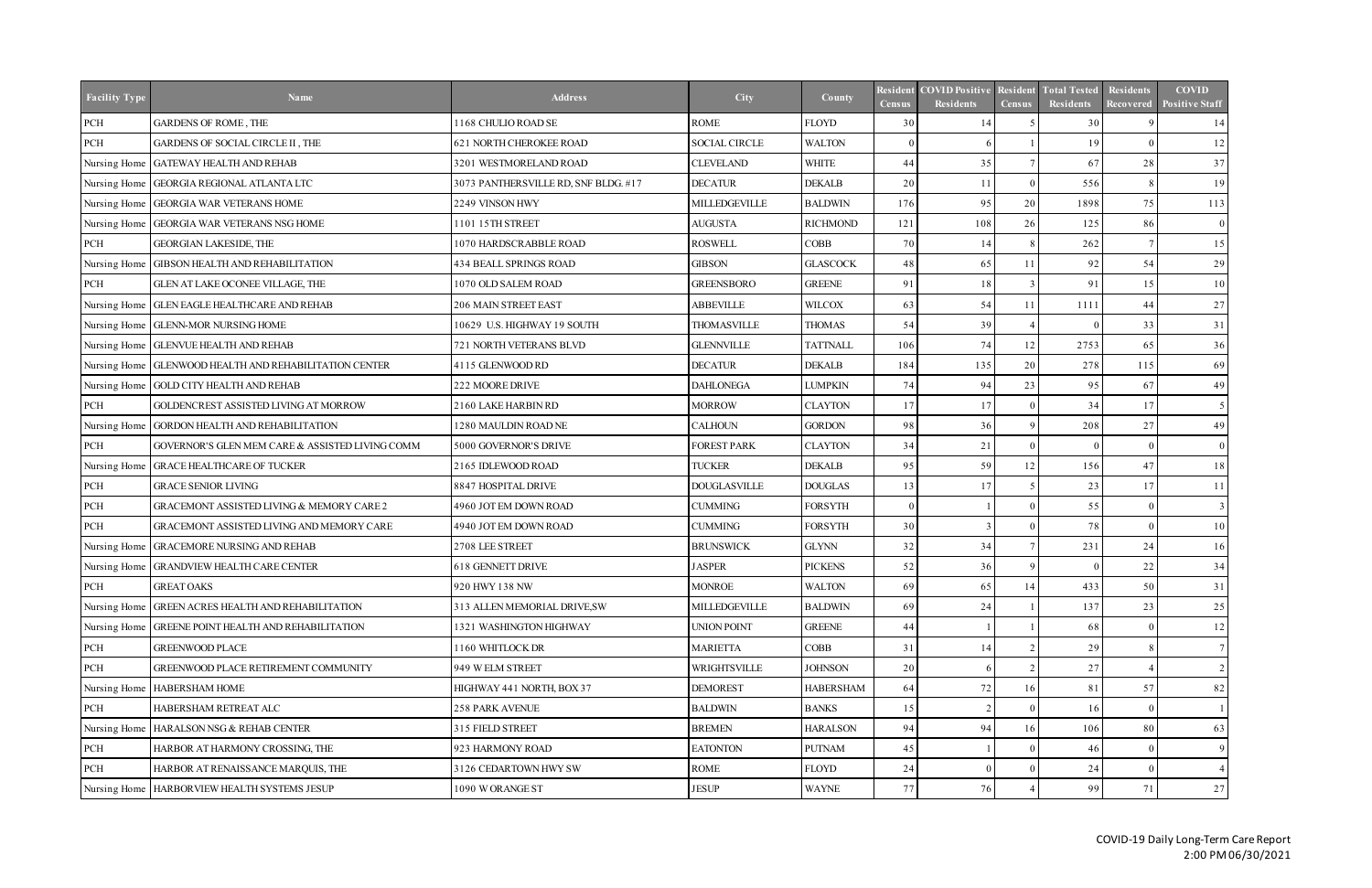| <b>Facility Type</b> | <b>Name</b>                                                    | <b>Address</b>                | <b>City</b>         | County            | Resident<br><b>Census</b> | <b>COVID Positive</b><br><b>Residents</b> | <b>Resident</b><br><b>Census</b> | <b>Total Tested</b><br><b>Residents</b> | Residents<br><b>Recovered</b> | <b>COVID</b><br><b>Positive Staff</b> |
|----------------------|----------------------------------------------------------------|-------------------------------|---------------------|-------------------|---------------------------|-------------------------------------------|----------------------------------|-----------------------------------------|-------------------------------|---------------------------------------|
|                      | Nursing Home   HARBORVIEW HEALTH SYSTEMS THOMASTON             | 310 AVENUE F                  | <b>THOMASTON</b>    | <b>UPSON</b>      | 107                       | 95                                        | 21                               | 108                                     | 76                            | $\overline{0}$                        |
|                      | Nursing Home   HARBORVIEW PIERCE COUNTY                        | 221 EAST CARTER AVENUE        | <b>BLACKSHEAR</b>   | PIERCE            | 60                        | 63                                        |                                  | 118                                     | 51                            | 54                                    |
|                      | Nursing Home   HARBORVIEW SATILLA                              | 1600 RIVERSIDE AVE            | <b>WAYCROSS</b>     | <b>WARE</b>       | 81                        | 80                                        | 10                               | 225                                     | 71                            | 40                                    |
|                      | Nursing Home   HARRINGTON PARK HEALTH AND REHABILITATION       | 511 PLEASANT HOME ROAD        | <b>AUGUSTA</b>      | <b>RICHMOND</b>   | 45                        | 34                                        |                                  | 157                                     | 30                            | 26                                    |
|                      | Nursing Home   HART CARE CENTER                                | <b>261 FAIRVIEW AVENUE</b>    | <b>HARTWELL</b>     | <b>HART</b>       | 73                        | 51                                        |                                  | 92                                      | 37                            | 34                                    |
|                      | Nursing Home   HARTWELL HEALTH AND REHABILITATION              | 94 CADE STREET                | <b>HARTWELL</b>     | <b>HART</b>       | 64                        | 51                                        |                                  | 158                                     | 45                            | 35                                    |
|                      | Nursing Home   HAZELHURST COURT CARE AND REHABILITATION CENTER | <b>180 BURKETT FERRY ROAD</b> | <b>HAZLEHURST</b>   | <b>JEFF DAVIS</b> | 68                        | 37                                        |                                  | 83                                      | 29                            | 22                                    |
|                      | Nursing Home   HEARDMONT HEALTH AND REHABILITATION             | 1043 LONGSTREET ROAD          | <b>ELBERTON</b>     | <b>ELBERT</b>     | 47                        | 24                                        |                                  | 144                                     | $25\,$                        | 26                                    |
|                      | Nursing Home   HEART OF GEORGIA NURSING HOME                   | 815 LEGION DRIVE              | <b>EASTMAN</b>      | $\rm{DODGE}$      | 83                        | 79                                        | 21                               | 91                                      | 58                            | 80                                    |
| PCH                  | HEARTHSTONE AT PRESBYTERIAN VILLAGE                            | 2000 EAST-WEST CONNECTOR      | <b>AUSTELL</b>      | <b>COBB</b>       | 37                        |                                           |                                  | 37                                      | -5                            | $\overline{4}$                        |
| PCH                  | <b>HEARTIS FAYETTEVILLE</b>                                    | 936 WEST LANIER AVENUE        | <b>FAYETTEVILLE</b> | <b>FAYETTE</b>    | 78                        | 21                                        |                                  | $\Omega$                                | $\Omega$                      | 17                                    |
| PCH                  | HEARTIS SUWANEE                                                | 4055 SUWANEE DAM ROAD         | <b>SUWANEE</b>      | <b>GWINNETT</b>   | 35                        |                                           |                                  | $\Omega$                                |                               | 8                                     |
| Nursing Home         | HERITAGE INN HEALTH AND REHABILITATION                         | 307 JONES MILL ROAD           | <b>STATESBORO</b>   | <b>BULLOCH</b>    | 56                        | 25                                        |                                  | 112                                     | 20                            | 14                                    |
|                      | Nursing Home   HERITAGE INN OF BARNESVILLE HEALTH AND REHAB    | 946 VETERANS PARKWAY          | <b>BARNESVILLE</b>  | LAMAR             | 72                        | 78                                        | 17                               | 146                                     | 65                            | 42                                    |
|                      | Nursing Home   HERITAGE INN OF SANDERSVILLE HEALTH AND REHAB   | <b>652 FERNCREST DRIVE</b>    | <b>SANDERSVILLE</b> | <b>WASHINGTON</b> | 51                        | 42                                        | 11                               | 91                                      | 31                            | 20                                    |
| PCH                  | HERITAGE OF MARIETTA, THE                                      | 1790 POWDER SPRINGS ROAD      | <b>MARIETTA</b>     | COBB              | 38                        | 14                                        |                                  | 38                                      | 14                            | $\overline{0}$                        |
| PCH                  | HERITAGE OF SANDY PLAINS                                       | 3039 SANDY PLAINS ROAD        | <b>MARIETTA</b>     | COBB              | 45                        |                                           |                                  | 33                                      |                               |                                       |
| PCH                  | HERITAGE OF SANDY PLAINS                                       | 3039 SANDY PLAINS ROAD        | <b>MARIETTA</b>     | COBB              | 45                        | $\Omega$                                  |                                  | $\Omega$                                | $\Omega$                      |                                       |
| Nursing Home         | HIGH SHOALS HEALTH AND REHABILITATION                          | 3450 NEW HIGH SHOALS RD       | <b>BISHOP</b>       | <b>OCONEE</b>     | 71                        | 50                                        |                                  | 186                                     | 38                            | 26                                    |
| PCH                  | <b>HIGHLANDS SENIOR LIVING</b>                                 | 16 ROVING ROAD                | CARTERSVILLE        | <b>BARTOW</b>     | 23                        |                                           |                                  | 26                                      | $\Omega$                      | 9                                     |
| PCH                  | HIGHLANDS SENIOR LIVING SOUTH                                  | 241 NELSON STREET             | CARTERSVILLE        | <b>BARTOW</b>     | 32                        | $\Omega$                                  |                                  | 28                                      | $\Omega$                      |                                       |
|                      | Nursing Home   HILL HAVEN NURSING HOME                         | 880 RIDGEWAY ROAD             | <b>COMMERCE</b>     | <b>JACKSON</b>    | 52                        | 32                                        |                                  | 138                                     | 28                            | 25                                    |
| PCH                  | HISTORIC ROSWELL PLACE ASSISTED LIVING & MEMORY                | 75 MAGNOLIA ST                | <b>ROSWELL</b>      | <b>FULTON</b>     | 65                        |                                           |                                  | 121                                     |                               |                                       |
| PCH                  | HOLBROOK OF DECATUR, THE                                       | 1882 CLAIRMONT ROAD           | <b>DECATUR</b>      | DEKALB            | 55                        | $\overline{0}$                            |                                  | 55                                      | $\overline{0}$                | $\mathcal{L}$                         |
| PCH                  | HOLLANDER SENIOR LIVING                                        | 171 HIGHWAY US 78 NW          | <b>MONROE</b>       | <b>WALTON</b>     | 40                        |                                           |                                  | 40                                      |                               |                                       |
| PCH                  | HOPE ASSISTED LIVING & MEMORY CARE CENTER                      | 1200 WINDER HWY               | <b>DACULA</b>       | <b>GWINNETT</b>   | 37                        |                                           |                                  | 38                                      |                               | 14                                    |
| PCH                  | HOPE CENTER MEMORY CARE                                        | 355 BRANDYWINE BOULEVARD      | <b>FAYETTEVILLE</b> | <b>FAYETTE</b>    | 54                        |                                           |                                  | $\Omega$                                |                               | $\overline{0}$                        |
| PCH                  | <b>INSIGNIA OF NEWNAN</b>                                      | 27 BELT ROAD                  | <b>NEWNAN</b>       | <b>COWETA</b>     | 28                        | 27                                        |                                  | 132                                     | 22                            | 12                                    |
| PCH                  | IVY HALL ASSISTED LIVING                                       | 5690 STATE BRIDGE ROAD        | <b>ALPHARETTA</b>   | <b>FULTON</b>     | 29                        |                                           |                                  | 24                                      |                               | $\overline{0}$                        |
| PCH                  | JACKSON OAKS SENIOR LIVING                                     | 50 SUMMER WAY                 | <b>JEFFERSON</b>    | <b>JACKSON</b>    | 58                        | 11                                        |                                  | 61                                      | - Q                           | 12                                    |
| Nursing Home         | <b>JESUP HEALTH AND REHAB</b>                                  | 3100 SAVANNAH HIGHWAY         | <b>JESUP</b>        | <b>WAYNE</b>      | 50                        |                                           |                                  | 53                                      |                               | 15                                    |
| Nursing Home         | JOE-ANNE BURGIN NURSING HOME                                   | 321 RANDOLPH STREET           | <b>CUTHBERT</b>     | <b>RANDOLPH</b>   | 42                        | 55                                        |                                  | 87                                      | 40                            | 38                                    |
| PCH                  | JOHN-WESLEY VILLAS                                             | 5471 THOMASTON ROAD           | <b>MACON</b>        | <b>BIBB</b>       | 49                        |                                           |                                  | 13                                      |                               | 9                                     |
| PCH                  | JOHN-WESLEY VILLAS OF SAVANNAH                                 | 231 W MONTGOMERY CROSSROADS   | <b>SAVANNAH</b>     | <b>CHATHAM</b>    | 24                        |                                           |                                  | 26                                      |                               |                                       |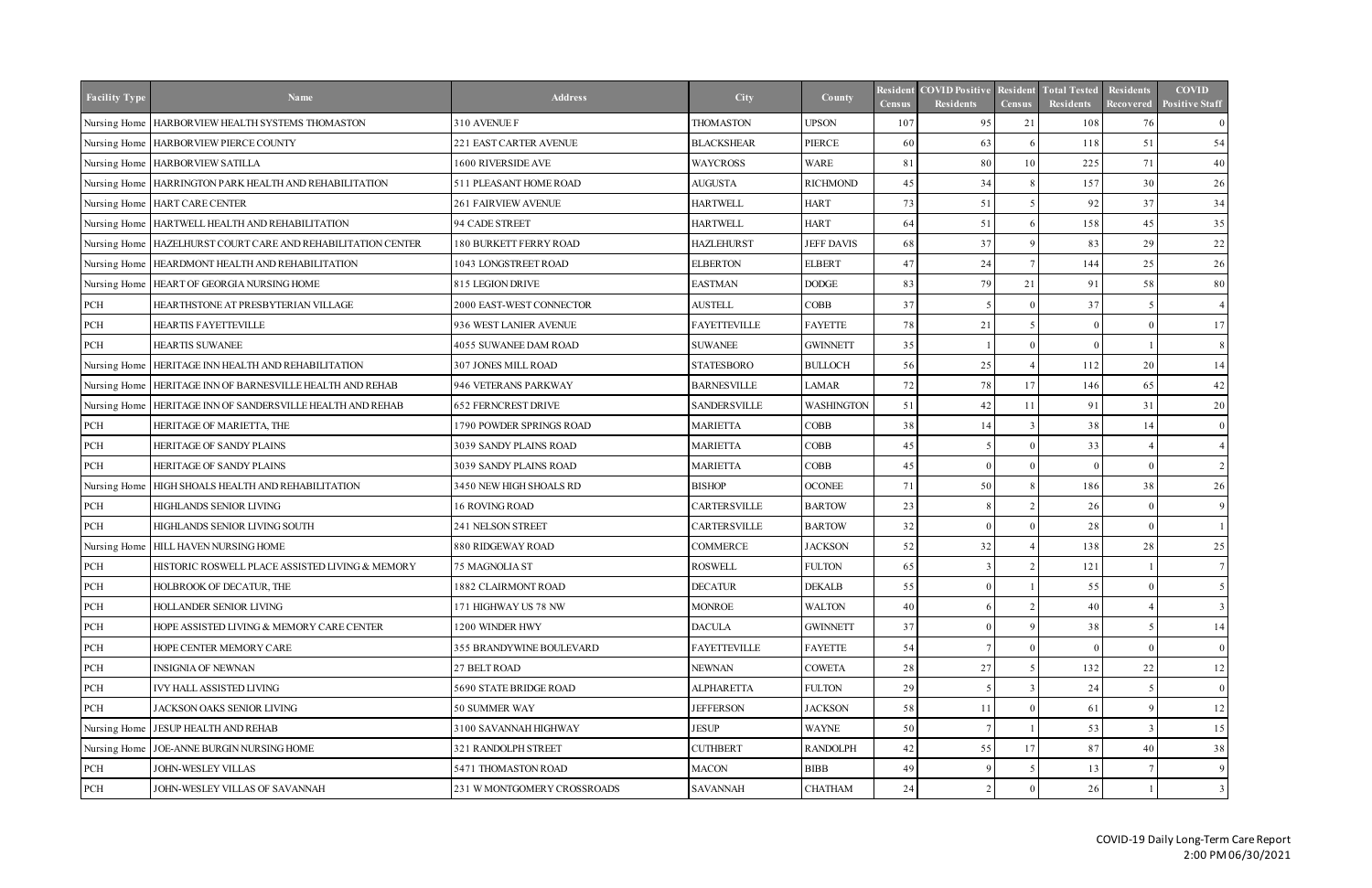| <b>Facility Type</b>  | <b>Name</b>                                       | <b>Address</b>                 | City               | County          | <b>Resident</b><br><b>Census</b> | <b>COVID Positive</b><br><b>Residents</b> | <b>Resident</b><br><b>Census</b> | <b>Total Tested</b><br>Residents | <b>Residents</b><br>Recovered | <b>COVID</b><br><b>Positive Staff</b> |
|-----------------------|---------------------------------------------------|--------------------------------|--------------------|-----------------|----------------------------------|-------------------------------------------|----------------------------------|----------------------------------|-------------------------------|---------------------------------------|
| Nursing Home          | JONESBORO NURSING AND REHABILITATION CENTER       | 2650 HIGHWAY 138 SE            | <b>JONESBORO</b>   | <b>CLAYTON</b>  | 114                              | 109                                       | 10                               | 114                              | 96                            | 33                                    |
| $\rm PCH$             | <b>KENNESAW PLACE</b>                             | 2800 JILES ROAD                | <b>KENNESAW</b>    | <b>COBB</b>     | 32                               | 6                                         |                                  | 32                               |                               |                                       |
| Nursing Home          | KENTWOOD NURSING FACILITY                         | 1227 WEST WHEELER PARKWAY      | <b>AUGUSTA</b>     | <b>RICHMOND</b> | 51                               | 42                                        |                                  | 399                              | 37                            | 22                                    |
|                       | Nursing Home   KEYSVILLE NURSING HOME & REHAB     | 1005 GA HIGHWAY 88             | <b>BLYTHE</b>      | <b>BURKE</b>    | 47                               | 45                                        | 11                               | 107                              | 26                            | 27                                    |
| PCH                   | KING'S BRIDGE RETIREMENT CENTER                   | 3055 BRIARCLIFF ROAD NE        | <b>ATLANTA</b>     | <b>DEKALB</b>   | 55                               | 12                                        |                                  | 55                               |                               | <sup>6</sup>                          |
|                       | Nursing Home   LAGRANGE HEALTH AND REHAB          | 2111 WEST POINT ROAD           | LAGRANGE           | <b>TROUP</b>    | 77                               | 70                                        | 26                               | 75                               | 65                            |                                       |
| Nursing Home          | LAKE CITY NURSING AND REHABILITATION CENTER LLC   | 2055 REX ROAD                  | <b>LAKE CITY</b>   | <b>CLAYTON</b>  | 171                              | 152                                       | 24                               | 271                              | 121                           | 53                                    |
|                       | Nursing Home   LAKE CROSSING HEALTH CENTER        | 6698 WASHINGTON ROAD           | <b>APPLING</b>     | <b>COLUMBIA</b> | 77                               | 55                                        | 16                               | 81                               | 68                            | 62                                    |
| PCH                   | LAKES CROSSING SENIOR CARE                        | 900 GROSS ROAD                 | <b>KINGSLAND</b>   | <b>CAMDEN</b>   | 48                               |                                           |                                  | 47                               |                               | $\tau$                                |
| PCH                   | LAKESIDE SENIOR LIVING                            | 1025 NORTH CHESTER AVENUE      | <b>DOUGLAS</b>     | <b>COFFEE</b>   | 42                               |                                           |                                  | 46                               | $\mathcal{L}$                 |                                       |
| PCH                   | LANDING OF BOGART LLC, THE                        | 2881 MONROE HWY BLDG 300       | <b>BOGART</b>      | <b>OCONEE</b>   | 38                               |                                           |                                  | 38                               | -5                            | <sup>16</sup>                         |
| PCH                   | <b>LANDING OF WINDER</b>                          | 901 HAYMON MORRIS ROAD         | <b>WINDER</b>      | <b>BARROW</b>   | 22                               | $\Omega$                                  |                                  | 24                               | $\Omega$                      |                                       |
| PCH                   | LANDINGS AT NORCROSS, THE                         | <b>680 HOLCOMB BRIDGE ROAD</b> | <b>NORCROSS</b>    | <b>GWINNETT</b> | 36                               | 17                                        |                                  | 88                               | 17                            | 5                                     |
| PCH                   | LANDINGS OF GAINESVILLE, THE                      | 2030 WINDWARD LANE             | <b>GAINESVILLE</b> | <b>HALL</b>     | 30 <sup>l</sup>                  |                                           |                                  | 37                               |                               | $\overline{0}$                        |
| PCH                   | <b>LANGDALE PLACE</b>                             | 2720 WINDEMERE DRIVE           | <b>VALDOSTA</b>    | <b>LOWNDES</b>  | 38                               | $\Omega$                                  |                                  | 29                               | $\Omega$                      | 2 <sub>1</sub>                        |
| PCH                   | <b>LANIER PLACE</b>                               | 440 TRIBBLE GAP ROAD           | <b>CUMMING</b>     | <b>FORSYTH</b>  | 47                               | 6                                         |                                  | 56                               |                               | <sup>6</sup>                          |
|                       | Nursing Home   LAUREL PARK AT HENRY MED CTR       | 1050 HOSPITAL DRIVE            | <b>STOCKBRIDGE</b> | <b>HENRY</b>    | 79                               | 52                                        |                                  | 79                               | 49                            | 23                                    |
|                       | Nursing Home LEE COUNTY HEALTH AND REHABILITATION | 214 MAIN STREET                | <b>LEESBURG</b>    | LEE             | 46                               | 48                                        |                                  | 94                               | 39                            | 21                                    |
| PCH                   | LEGACY AT SAVANNAH QUARTERS                       | 101 SHEPHERD WAY               | <b>POOLER</b>      | <b>CHATHAM</b>  | 75                               | $\Omega$                                  |                                  | 198                              | -5                            | 8                                     |
| Nursing Home          | LEGACY HEALTH AND REHABILITATION                  | 1201 SILOAM ROAD               | <b>GREENSBORO</b>  | <b>GREENE</b>   | 31                               | 29                                        |                                  | 121                              | 22                            | 36                                    |
| PCH                   | LEGACY RIDGE AT ALPHARETTA                        | 4125 NORTH POINT PKWY          | <b>ALPHARETTA</b>  | <b>FULTON</b>   | 29                               | 25                                        |                                  | 50                               | 19                            | 9                                     |
| $\rm PCH$             | LEGACY RIDGE AT BUCKHEAD                          | 4804 ROSWELL ROAD              | <b>ATLANTA</b>     | <b>FULTON</b>   | 28                               | 29                                        |                                  | 44                               | 20                            | 21                                    |
| PCH                   | LEGACY RIDGE AT MARIETTA                          | 840 LECROY DRIVE               | <b>MARIETTA</b>    | <b>COBB</b>     | 35                               | 27                                        |                                  | 34                               | 14                            | $\overline{0}$                        |
| PCH                   | LEGACY RIDGE AT NEESE RD                          | 756 NEESE ROAD                 | <b>WOODSTOCK</b>   | <b>CHEROKEE</b> | 56                               | 31                                        |                                  | 56                               | 27                            | 10                                    |
| $\rm PCH$             | LEGACY RIDGE AT SWEETWATER CREEK                  | 1600 LEE ROAD                  | LITHIA SPRINGS     | <b>DOUGLAS</b>  | 53                               | 20                                        |                                  | 55                               | 17                            | 14                                    |
| $\rm PCH$             | LEGACY RIDGE AT WOODSTOCK                         | 1000 PROFESSIONAL WAY          | <b>WOODSTOCK</b>   | <b>CHEROKEE</b> | 43                               |                                           |                                  | 43                               |                               | 2                                     |
| Nursing Home          | LEGACY TRANSITIONAL CARE & REHABILITATION         | 460 AUBURN AVENUE N.E.         | <b>ATLANTA</b>     | <b>FULTON</b>   | 168                              | 118                                       | 12                               | 2519                             | 88                            | 29                                    |
| PCH                   | LEGACY VILLAGE AT PARK REGENCY                    | 3000 VETERANS PARKWAY SOUTH    | <b>MOULTRIE</b>    | COLQUITT        | 58                               |                                           |                                  | 60                               |                               |                                       |
| PCH                   | LEGACY VILLAGE AT PLANTATION MANOR                | 220 PARK AVENUE                | <b>THOMASVILLE</b> | <b>THOMAS</b>   | 55                               |                                           |                                  | 55                               |                               | <sup>6</sup>                          |
| PCH                   | LEGACY VILLAGE OF TIFTON                          | 1934 WHIDDON MILL ROAD         | <b>TIFTON</b>      | <b>TIFT</b>     | 22                               |                                           |                                  | 52                               |                               | 6                                     |
| $\rm PCH$             | LEGACY VILLAGE OF TIFTON PERSONAL CARE            | 1934 WHIDDON MILL ROAD         | <b>TIFTON</b>      | <b>TIFT</b>     | 23                               |                                           |                                  | 64                               |                               | <sup>6</sup>                          |
| Nursing Home LENBROOK |                                                   | 3747 PEACHTREE ROAD, NE        | <b>ATLANTA</b>     | <b>DEKALB</b>   | 45                               | 32                                        |                                  | $\Omega$                         | 23                            | 26                                    |
|                       | Nursing Home LIFE CARE CENTER                     | 176 LINCOLN AVE                | <b>FITZGERALD</b>  | <b>BEN HILL</b> | 88                               | 55                                        | 17                               | 115                              | 63                            | 33                                    |
|                       | Nursing Home LIFE CARE CENTER OF GWINNETT         | 3850 SAFEHAVEN DRIVE           | LAWRENCEVILLE      | <b>GWINNETT</b> | 57                               | 62                                        | 19                               | 82                               | 37                            | 27                                    |
|                       |                                                   |                                |                    |                 |                                  |                                           |                                  |                                  |                               |                                       |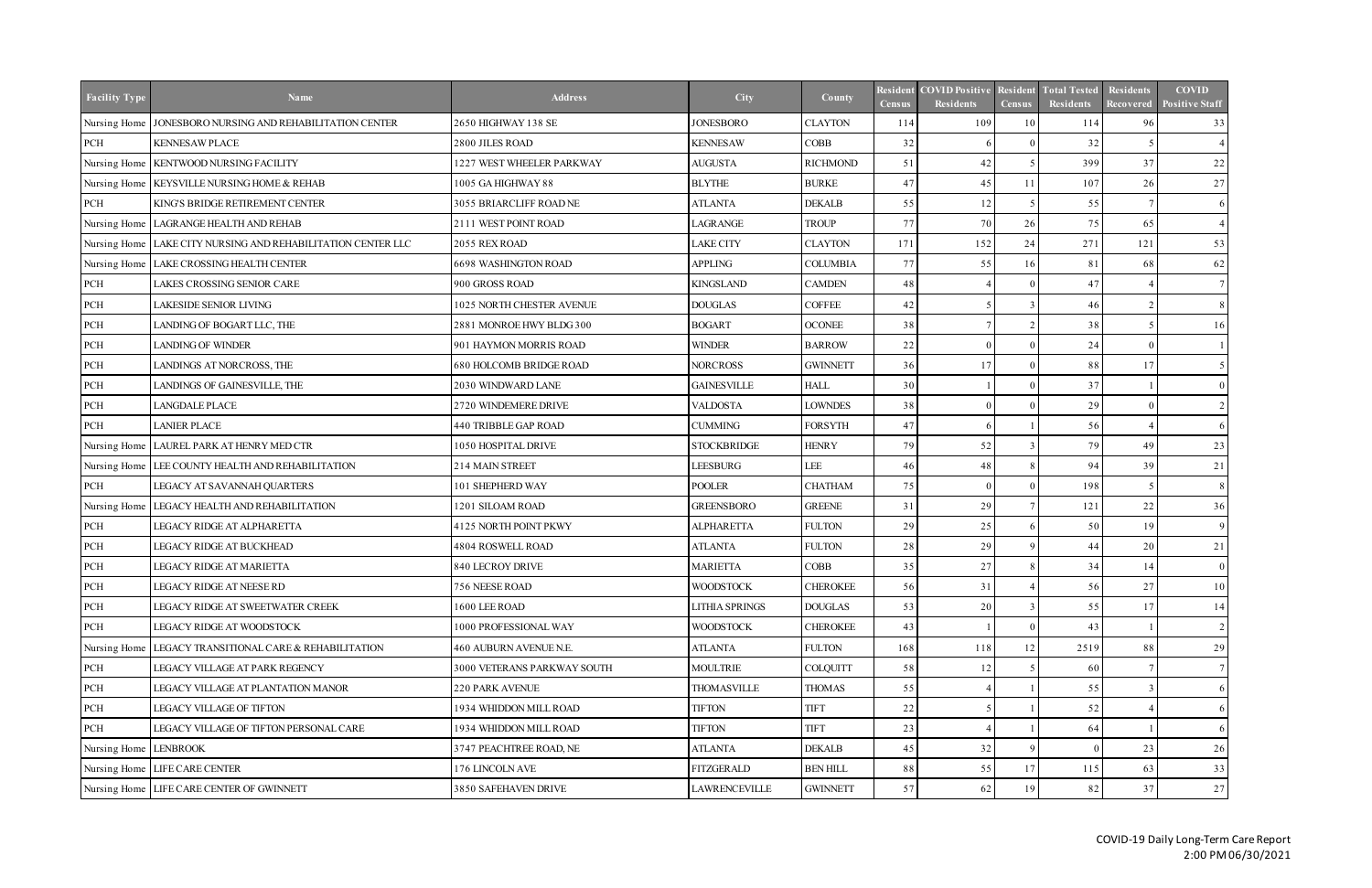| <b>Facility Type</b>      | <b>Name</b>                                                       | <b>Address</b>                 | City                      | County           | Resident<br><b>Census</b> | <b>COVID Positive</b><br>Residents | <b>Resident</b><br><b>Census</b> | <b>Total Tested</b><br><b>Residents</b> | <b>Residents</b><br>Recovered | <b>COVID</b><br><b>Positive Staff</b> |
|---------------------------|-------------------------------------------------------------------|--------------------------------|---------------------------|------------------|---------------------------|------------------------------------|----------------------------------|-----------------------------------------|-------------------------------|---------------------------------------|
| Nursing Home              | LIFE CARE CTR OF LAWRENCEVILLE                                    | 210 COLLINS INDUSTRIAL WAY     | LAWRENCEVILLE             | <b>GWINNETT</b>  | 75                        | 38                                 | 10                               | $^{\circ}$                              |                               | 33                                    |
|                           | Nursing Home   LILLIAN G CARTER HEALTH AND REHABILITATION         | 225 HOSPITAL STREET            | <b>PLAINS</b>             | <b>SUMTER</b>    | 77                        | 43                                 |                                  | 109                                     | 39                            | 32                                    |
| PCH                       | LODGE AT BETHANY, THE                                             | 77 BETHANY WAY                 | <b>STATESBORO</b>         | <b>BULLOCH</b>   | 37                        | $\Omega$                           |                                  | $\Omega$                                | - 0                           |                                       |
| Nursing Home   LODGE, THE |                                                                   | 200 SOUTH KIMBERLY ROAD        | <b>WARNER ROBINS</b>      | <b>HOUSTON</b>   | 67                        | 58                                 | 11                               | 617                                     | 47                            | 38                                    |
|                           | Nursing Home   LYNN HAVEN HEALTH AND REHABILITATION               | 747 MONTICELLO HIGHWAY         | <b>GRAY</b>               | <b>JONES</b>     | 55                        | 39                                 | 10                               | 133                                     | 28                            | 40                                    |
|                           | Nursing Home   MACON REHABILITATION AND HEALTHCARE                | 505 COLISEUM DRIVE             | <b>MACON</b>              | <b>BIBB</b>      | 77                        | 52                                 | 20                               | 249                                     | 52                            | 42                                    |
| PCH                       | MADELINE OF DECATUR, THE                                          | 475 IRVIN COURT                | <b>DECATUR</b>            | <b>DEKALB</b>    | 49                        | 26                                 |                                  | 48                                      | $21$                          | 12                                    |
|                           | Nursing Home   MADISON HEALTH AND REHAB                           | 2036 SOUTH MAIN STREET         | <b>MADISON</b>            | <b>MORGAN</b>    | 61                        | 26                                 |                                  | 89                                      | 25                            | 25                                    |
| PCH                       | <b>MADISON HEIGHTS</b>                                            | 2822 KNOB HILL FARM ROAD       | <b>EVANS</b>              | <b>COLUMBIA</b>  | 35                        | 22                                 |                                  | 35                                      | 19                            | 11                                    |
| PCH                       | <b>MADISON HEIGHTS AT THE PRADO</b>                               | 250 WATER TOWER COURT          | <b>MACON</b>              | <b>BIBB</b>      | 40                        | 25                                 |                                  | $\Omega$                                | 20                            | $\overline{0}$                        |
| PCH                       | <b>MAGNOLIA ESTATES</b>                                           | <b>68 COLLEGE AVENUE</b>       | <b>ELBERTON</b>           | <b>ELBERT</b>    | 28                        | 31                                 |                                  | 78                                      | 28                            | 18                                    |
| $\rm PCH$                 | MAGNOLIA ESTATES OF OCONEE                                        | 1641 VIRGIL LANGFORD ROAD      | <b>WATKINSVILLE</b>       | <b>OCONEE</b>    | 27                        | 12                                 |                                  | $\Omega$                                | -8                            | $\overline{0}$                        |
| $\rm PCH$                 | <b>MAGNOLIA ESTATES OF WINDER</b>                                 | 624 GAINESVILLE HIGHWAY        | <b>WINDER</b>             | <b>BARROW</b>    | 24                        | 18                                 |                                  | 28                                      | 14                            | 13                                    |
| PCH                       | MAGNOLIA HILLS RETIREMENT HOME                                    | 504 HISTORIC 441 NORTH         | <b>DEMOREST</b>           | <b>HABERSHAM</b> | 43                        | 10                                 |                                  | 36                                      |                               |                                       |
| Nursing Home              | MAGNOLIA MANOR METHODIST NSG C                                    | 2001 SOUTH LEE STREET          | <b>AMERICUS</b>           | <b>SUMTER</b>    | 127                       | 50                                 | 10                               | 159                                     | 40                            | 64                                    |
| PCH                       | MAGNOLIA MANOR OF COLUMBUS ASSISTED LIVING                        | 2040 WARM SPRINGS ROAD         | <b>COLUMBUS</b>           | <b>MUSCOGEE</b>  | 21                        | $\gamma$                           |                                  | 21                                      |                               | $\mathcal{L}$                         |
|                           | Nursing Home   MAGNOLIA MANOR OF COLUMBUS NURSING CENTER - EAST   | 2010 WARM SPRINGS RD           | <b>COLUMBUS</b>           | <b>MUSCOGEE</b>  | 87                        | 71                                 | 12                               | 136                                     | 52                            | 34                                    |
|                           | Nursing Home   MAGNOLIA MANOR OF COLUMBUS NURSING CENTER - WEST   | 2000 WARM SPRINGS RD           | <b>COLUMBUS</b>           | <b>MUSCOGEE</b>  | 83                        | 52                                 |                                  | 109                                     | 37                            | $\overline{0}$                        |
| PCH                       | MAGNOLIA MANOR OF MACON                                           | 194 PIERCE AVENUE              | <b>MACON</b>              | <b>BIBB</b>      | 19                        | $\Omega$                           |                                  | $\overline{0}$                          | $\Omega$                      | 2 <sub>1</sub>                        |
|                           | Nursing Home   MAGNOLIA MANOR OF MARION COUNTY                    | 349 GENEVA ROAD                | <b>BUENA VISTA</b>        | <b>MARION</b>    | 53                        | 31                                 |                                  | 61                                      | 26                            | 33                                    |
|                           | Nursing Home   MAGNOLIA MANOR OF MIDWAY                           | 652 NORTH COASTAL HIGHWAY 17   | <b>MIDWAY</b>             | LIBERTY          | 65                        | 72                                 | 10                               | 68                                      | 62                            | 18                                    |
| PCH                       | MAGNOLIA MANOR OF ST MARY'S                                       | 4695 CHARLIE SMITH, SR HIGHWAY | <b>SAINT MARYS</b>        | <b>CAMDEN</b>    | 19                        | $\Omega$                           |                                  | 19                                      | $\Omega$                      |                                       |
| PCH                       | MAGNOLIA MANOR OF ST SIMONS                                       | 300 HERITAGE DRIVE             | <b>ST SIMONS</b>          | <b>GLYNN</b>     | 22                        |                                    |                                  | 25                                      | $\mathcal{R}$                 |                                       |
|                           | Nursing Home   MAGNOLIA MANOR OF ST SIMONS REHAB & NURSING CENTER | 2255 FREDERICA ROAD            | SAINT SIMONS ISLAND GLYNN |                  | 61                        | 41                                 | 15                               | 61                                      | 24                            | 22                                    |
| PCH                       | MAGNOLIA MANOR ON THE COAST                                       | 141 TIMBER TRAIL               | RICHMOND HILL             | <b>BRYAN</b>     | 22                        |                                    |                                  |                                         |                               |                                       |
| $\rm PCH$                 | MAGNOLIA MANOR RETIREMENT CTR                                     | 2001 SOUTH LEE STREET          | <b>AMERICUS</b>           | <b>SUMTER</b>    | 49                        |                                    |                                  | 676                                     |                               | 13                                    |
| $\operatorname{PCH}$      | MAGNOLIA PLACE OF CAIRO                                           | 1710 SOUTH BROAD STREET        | CAIRO                     | <b>GRADY</b>     | 25                        | 14                                 |                                  | 35                                      | 14                            | 12                                    |
| $\operatorname{PCH}$      | MAGNOLIA PLACE OF ROSWELL PCH & MEMORY CARE                       | <b>655 MANSELL ROAD</b>        | <b>ROSWELL</b>            | <b>FULTON</b>    | 47                        |                                    |                                  | 59                                      |                               | 6                                     |
| $\operatorname{PCH}$      | MAGNOLIA SENIOR LIVING                                            | 89 OZORA ROAD                  | LOGANVILLE                | <b>GWINNETT</b>  | 33                        |                                    |                                  | 29                                      |                               |                                       |
| PCH                       | MAJESTIC MANOR                                                    | 67 PIN OAK DRIVE               | ROCK SPRING               | <b>WALKER</b>    | 16                        |                                    |                                  | $\mathcal{D}$                           | - 0                           |                                       |
| PCH                       | MAJESTIC SENIOR LIVING BOWDON                                     | 501 MITCHELL AVENUE            | <b>BOWDON</b>             | CARROLL          | 23                        | 14                                 |                                  | 14                                      | 10                            |                                       |
| Nursing Home              | MANOR CARE REHABILITATION CENTER - DECATUR                        | 2722 NORTH DECATUR ROAD        | <b>DECATUR</b>            | <b>DEKALB</b>    | 104                       | 75                                 |                                  | 777                                     | 74                            | 62                                    |
|                           | Nursing Home MANOR CARE REHABILITATION CENTER - MARIETTA          | 4360 JOHNSON FERRY PLACE       | <b>MARIETTA</b>           | COBB             | 89                        | 94                                 |                                  | 89                                      | 94                            | $\overline{0}$                        |
| PCH                       | <b>MANOR LAKE ATHENS</b>                                          | 933 US HIGHWAY 29              | <b>ATHENS</b>             | <b>CLARKE</b>    | 46                        | 22                                 |                                  | 44                                      | 19                            | 14                                    |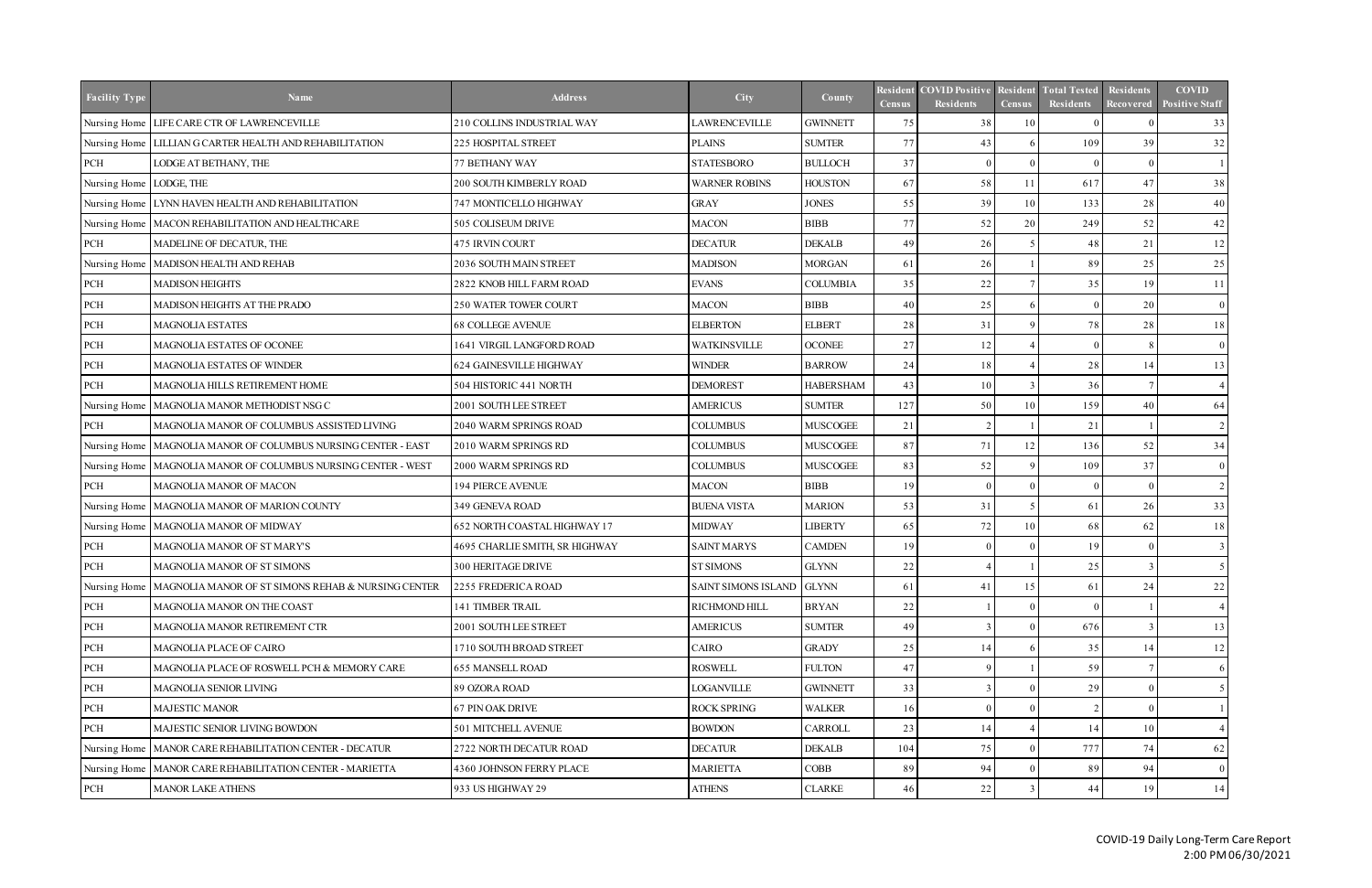| <b>Facility Type</b> | <b>Name</b>                                               | <b>Address</b>                | City                      | County           | <b>Resident</b><br><b>Census</b> | <b>COVID Positive</b><br><b>Residents</b> | <b>Resident</b><br><b>Census</b> | <b>Total Tested</b><br><b>Residents</b> | <b>Residents</b><br><b>Recovered</b> | <b>COVID</b><br><b>Positive Staff</b> |
|----------------------|-----------------------------------------------------------|-------------------------------|---------------------------|------------------|----------------------------------|-------------------------------------------|----------------------------------|-----------------------------------------|--------------------------------------|---------------------------------------|
| PCH                  | <b>MANOR LAKE BRIDGEMILL</b>                              | 131 HOLLY STREET              | <b>CANTON</b>             | <b>CHEROKEE</b>  | 49                               | 25                                        |                                  | 21                                      | 21                                   | 24                                    |
| $\mbox{PCH}$         | MANOR LAKE GAINESVILLE                                    | 2900 MCEVER ROAD              | <b>GAINESVILLE</b>        | <b>HALL</b>      | 88                               | 33                                        |                                  | 88                                      | 26                                   | $\theta$                              |
| $\rm PCH$            | <b>MANOR LAKE HIRAM</b>                                   | <b>68 BREEZY VALLEY CONN</b>  | <b>HIRAM</b>              | <b>PAULDING</b>  | 56                               | 35                                        |                                  | 85                                      | 28                                   | 11                                    |
| $\rm PCH$            | MANSIONS AT ALPHARETTA SENIOR LIVING & MEMORY             | 3675 OLD MILTON PARKWAY       | <b>ALPHARETTA</b>         | <b>FULTON</b>    | 48                               | 14                                        |                                  | 40                                      | 10                                   |                                       |
| $\rm PCH$            | MANSIONS AT GWINNETT PARK ASSISTED LIVING AND MC          | 2450 BUFORD DRIVE             | <b>LAWRENCEVILLE</b>      | <b>GWINNETT</b>  | 45                               | $\Omega$                                  |                                  | $\Omega$                                | 11                                   |                                       |
| PCH                  | MANSIONS AT SANDY SPRINGS AL AND MEMORY CARE              | 7300 SPALDING DRIVE           | PEACHTREE CORNERS         | <b>FULTON</b>    | 43                               | 21                                        |                                  | $\Omega$                                | 19                                   | 9                                     |
| PCH                  | MAPLE COURT SENIOR RESIDENCE                              | 2408 NORTH TIFT AVENUE        | <b>TIFTON</b>             | <b>TIFT</b>      | 39                               | 10                                        |                                  | 49                                      | -9                                   |                                       |
|                      | Nursing Home   MAPLE RIDGE HEALTH CARE CENTER             | 22 MAPLE RIDGE DRIVE S.E.     | <b>CARTERSVILLE</b>       | <b>BARTOW</b>    | 65                               | 52                                        | 12                               | 127                                     | 40                                   | 20                                    |
| PCH                  | <b>MARSH'S EDGE</b>                                       | 111 RENEGAR WAY               | SAINT SIMONS ISLAND GLYNN |                  | 24                               |                                           |                                  | 37                                      | $\mathcal{R}$                        | 2 <sup>1</sup>                        |
|                      | Nursing Home   MARSH'S EDGE                               | 111 RENEGAR WAY               | SAINT SIMONS ISLAND GLYNN |                  |                                  |                                           |                                  | 26                                      | $\Omega$                             |                                       |
| PCH                  | MARSHALL PINES ALZHEIMER'S SPECIAL CARE CENTER            | <b>743 NORTH BELAIR ROAD</b>  | <b>EVANS</b>              | <b>COLUMBIA</b>  | 30                               |                                           |                                  | 28                                      | $\Omega$                             |                                       |
| PCH                  | MATTIE H MARSHALL MEMORY CARE CENTER                      | 2001 SOUTH LEE STREET         | <b>AMERICUS</b>           | <b>SUMTER</b>    | 22                               |                                           |                                  | 27                                      |                                      |                                       |
|                      | Nursing Home   MCRAE MANOR NURSING HOME                   | <b>160 SOUTH FIRST AVENUE</b> | MC RAE                    | <b>TELFAIR</b>   | 87                               | 55                                        |                                  | 93                                      | 51                                   | 39                                    |
|                      | Nursing Home   MEADOWBROOK HEALTH AND REHAB               | 4608 LAWRENCEVILLE HIGHWAY    | <b>TUCKER</b>             | <b>DEKALB</b>    | 97                               | 114                                       | 16                               | 222                                     | 97                                   | 30                                    |
|                      | Nursing Home   MEADOWS PARK HEALTH AND REHABILITATION     | 119 MEADOWS PARKWAY WEST      | <b>VIDALIA</b>            | <b>TOOMBS</b>    | 56                               | 59                                        | 11                               | 284                                     | 34                                   | 28                                    |
|                      | Nursing Home   MEDICAL MANAGEMENT HEALTH AND REHAB CENTER | 1509 CEDAR AVE                | <b>MACON</b>              | <b>BIBB</b>      | 79                               | 49                                        |                                  | 67                                      | 41                                   | 32                                    |
|                      | Nursing Home   MEMORIAL MANOR NURSING HOME                | 1500 EAST SHOTWELL STREET     | <b>BAINBRIDGE</b>         | <b>DECATUR</b>   | 78                               | 59                                        | 11                               | 77                                      | 48                                   | 34                                    |
| PCH                  | MEMORY CENTER ATLANTA, THE                                | 12050 FINDLEY ROAD            | <b>JOHNS CREEK</b>        | <b>FULTON</b>    | 50                               | 14                                        |                                  | 44                                      | 16                                   | 17                                    |
| PCH                  | MERRILL GARDENS AT WOODSTOCK                              | 12730 HIGHWAY 92 EAST         | <b>WOODSTOCK</b>          | <b>CHEROKEE</b>  | 115                              |                                           |                                  | 236                                     | $\overline{0}$                       | 8                                     |
| PCH                  | MERRYVALE ASSISTED LIVING                                 | 1980 HIGHWAY 142 NORTH        | <b>OXFORD</b>             | <b>NEWTON</b>    | 55                               | 17                                        |                                  | 67                                      | 12                                   |                                       |
|                      | Nursing Home   MILLER NURSING HOME                        | 206 GRACE ST                  | COLQUITT                  | <b>MILLER</b>    | 149                              | 23                                        |                                  | 5608                                    | 22                                   | 80                                    |
|                      | Nursing Home MIONA GERIATRIC & DEMENTIA CENTER            | 201 POPLAR STREET             | <b>IDEAL</b>              | <b>MACON</b>     | 79                               | 26                                        |                                  | 1686                                    | 20                                   | 28                                    |
|                      | Nursing Home   MITCHELL COUNTY NURSING HOMES              | 37 SOUTH ELLIS STREET         | <b>CAMILLA</b>            | <b>MITCHELL</b>  | 42                               | 36                                        |                                  | 54                                      | 43                                   | $\overline{0}$                        |
| PCH                  | <b>MONARCH HOUSE</b>                                      | 299 BULLSBORO DRIVE SUITE 100 | <b>NEWNAN</b>             | <b>COWETA</b>    | 37 <sup>1</sup>                  |                                           |                                  | 37 <sup>1</sup>                         |                                      |                                       |
| PCH                  | MONTCLAIR, THE                                            | 2100 CLAIRMONT LAKE           | <b>DECATUR</b>            | <b>DEKALB</b>    | 33                               |                                           |                                  |                                         |                                      |                                       |
| Nursing Home         | MONTEZUMA HEALTH CARE CENTER                              | 506 SUMTER ST                 | <b>MONTEZUMA</b>          | <b>MACON</b>     | 50                               | 50                                        |                                  | 60                                      | 43                                   | 26                                    |
| PCH                  | MORNINGSIDE OF ALPHARETTA                                 | 253 NORTH MAIN STREET         | <b>ALPHARETTA</b>         | <b>FULTON</b>    | 48                               | 19                                        |                                  | 48                                      | 19                                   | 12                                    |
| PCH                  | MORNINGSIDE OF ATHENS                                     | 1291 CEDAR SHOALS DRIVE       | <b>ATHENS</b>             | <b>CLARKE</b>    | 23                               |                                           |                                  | $\Omega$                                |                                      |                                       |
| PCH                  | MORNINGSIDE OF COLUMBUS                                   | 4500 SOUTH STADIUM DRIVE      | <b>COLUMBUS</b>           | <b>MUSCOGEE</b>  | 27                               |                                           |                                  | 25                                      |                                      |                                       |
| PCH                  | <b>MORNINGSIDE OF CONYERS</b>                             | 1352 WELLBROOK CIRCLE NE      | <b>CONYERS</b>            | <b>ROCKDALE</b>  | 32                               | 27                                        |                                  | 32                                      |                                      |                                       |
| PCH                  | MORNINGSIDE OF DALTON                                     | 2470 DUG GAP ROAD             | <b>DALTON</b>             | <b>WHITFIELD</b> | 33                               |                                           |                                  | 33                                      |                                      |                                       |
| PCH                  | MORNINGSIDE OF EVANS                                      | 353 NORTH BELAIR ROAD         | <b>EVANS</b>              | <b>COLUMBIA</b>  | 25                               | 13                                        |                                  | $^{\circ}$                              | - 0                                  |                                       |
| PCH                  | MORNINGSIDE OF GAINESVILLE                                | 2435 LIMESTONE PARKWAY        | <b>GAINESVILLE</b>        | <b>HALL</b>      | 36                               |                                           |                                  | $\Omega$                                |                                      | $\overline{0}$                        |
| PCH                  | MORNINGSIDE OF MACON                                      | 6191 PEAKE ROAD               | <b>MACON</b>              | <b>BIBB</b>      | 24                               | 10                                        |                                  | 26                                      | -6                                   |                                       |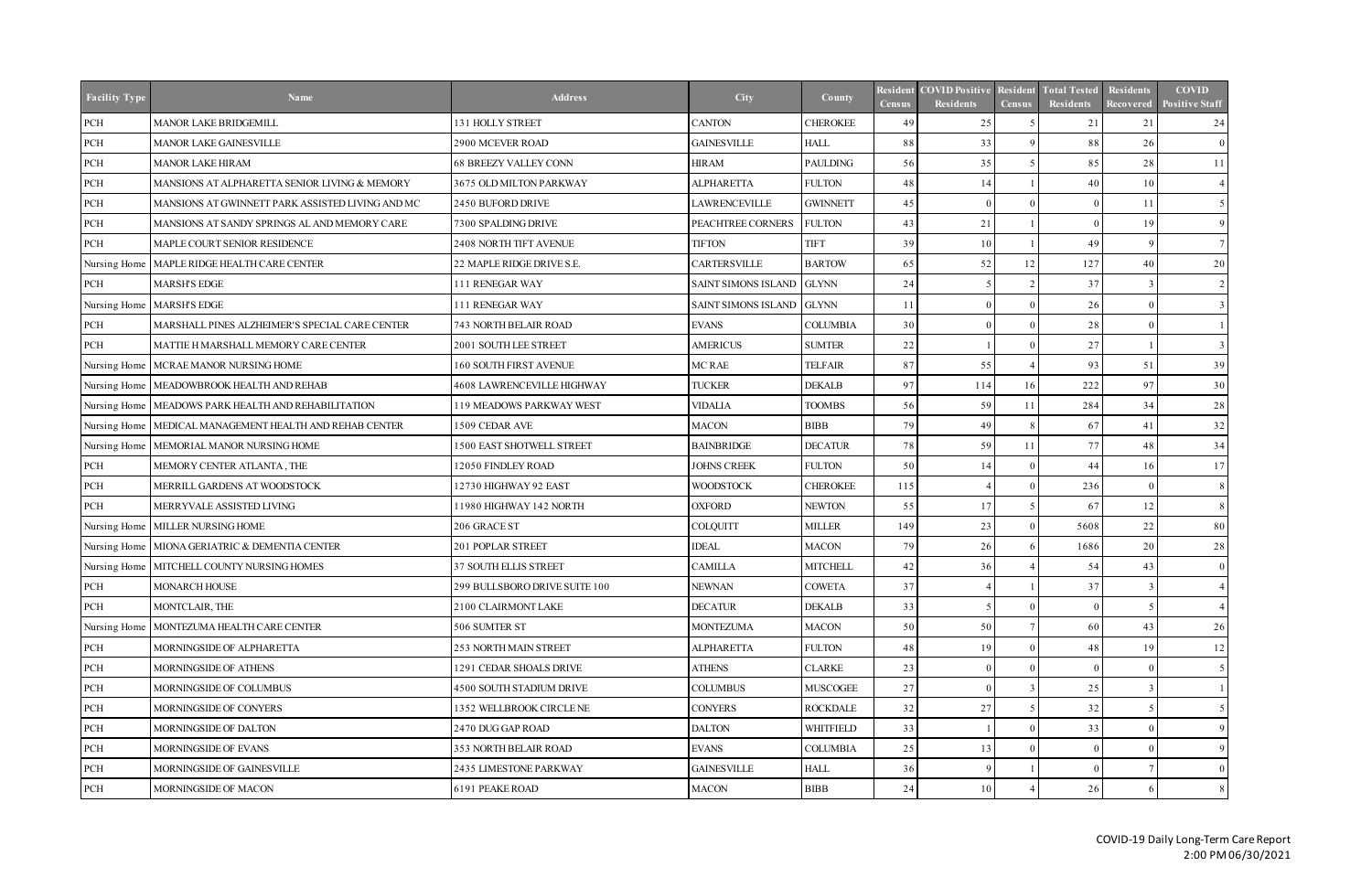| <b>Facility Type</b> | <b>Name</b>                                                   | <b>Address</b>               | <b>City</b>         | County           | <b>Resident</b><br><b>Census</b> | <b>COVID Positive</b><br><b>Residents</b> | <b>Resident</b><br><b>Census</b> | <b>Total Tested</b><br><b>Residents</b> | <b>Residents</b><br><b>Recovered</b> | <b>COVID</b><br><b>Positive Staff</b> |
|----------------------|---------------------------------------------------------------|------------------------------|---------------------|------------------|----------------------------------|-------------------------------------------|----------------------------------|-----------------------------------------|--------------------------------------|---------------------------------------|
| PCH                  | MORNINGSIDE OF SAVANNAH                                       | 7410 SKIDAWAY ROAD           | <b>SAVANNAH</b>     | <b>CHATHAM</b>   | 49                               | 14                                        |                                  | 60                                      | 10                                   | 6                                     |
| PCH                  | MOUNT CARMEL ASSISTED LIVING                                  | 3084 MT CARMEL ROAD          | <b>HAMPTON</b>      | <b>HENRY</b>     | 32                               | 24                                        |                                  | 42                                      | 24                                   |                                       |
| Nursing Home         | MOUNTAIN VIEW HEALTH CARE                                     | 547 WARWOMAN ROAD            | <b>CLAYTON</b>      | <b>RABUN</b>     | 67                               | 127                                       | 14                               | 102                                     | 113                                  | 83                                    |
| PCH                  | <b>MULBERRY GROVE</b>                                         | 343 PRICE STREET             | <b>STATHAM</b>      | <b>BARROW</b>    | 31                               |                                           |                                  | 50                                      | $\gamma$                             | 13                                    |
|                      | Nursing Home   MUSCOGEE MANOR & REHABILITATION CTR            | 7150 MANOR ROAD              | <b>COLUMBUS</b>     | <b>MUSCOGEE</b>  | $11^{\circ}$                     | 170                                       | 43                               | 87                                      | 170                                  | 104                                   |
|                      | Nursing Home NANCY HART NURSING CENTER                        | 2117 DOCTOR WARD ROAD        | <b>ELBERTON</b>     | <b>ELBERT</b>    | 41                               | 49                                        |                                  | 17                                      | 39                                   | 29                                    |
|                      | Nursing Home   NAVICENT HEALTH BALDWIN SKILLED NURSING UNIT   | 821 NORTH COBB ST            | MILLEDGEVILLE       | <b>BALDWIN</b>   | 8                                |                                           |                                  | 101                                     | $\Omega$                             | 5 <sup>5</sup>                        |
|                      | Nursing Home NEW HORIZONS LANIER PARK                         | 675 WHITE SULPHUR ROAD       | <b>GAINESVILLE</b>  | <b>HALL</b>      | 97                               | 63                                        |                                  | 175                                     | 58                                   | 49                                    |
|                      | Nursing Home NEW HORIZONS LIMESTONE                           | 2020 BEVERLY ROAD NE         | <b>GAINESVILLE</b>  | <b>HALL</b>      | 84                               | 99                                        |                                  | 195                                     | 88                                   | 85                                    |
|                      | Nursing Home NEWNAN HEALTH AND REHABILITATION                 | 244 EAST BROAD STREET        | <b>NEWNAN</b>       | <b>COWETA</b>    | 67                               | 46                                        | 12                               | 525                                     | 42                                   | 25                                    |
|                      | Nursing Home NHC HEALTHCARE FT OGLETHORPE                     | 2403 BATTLEFIELD PKWY        | FORT OGLETHORPE     | <b>CATOOSA</b>   | 120                              | 106                                       | 10                               | 212                                     | 94                                   | 71                                    |
|                      | Nursing Home NHC HEALTHCARE ROSSVILLE                         | 1425 MCFARLAND AVE           | <b>ROSSVILLE</b>    | <b>WALKER</b>    | 86                               | 68                                        | 10                               | 100                                     | 58                                   | 47                                    |
|                      | Nursing Home   NORTH DECATUR HEALTH AND REHABILITATION CENTER | 2787 NORTH DECATUR ROAD      | <b>DECATUR</b>      | <b>DEKALB</b>    | 54                               | 56                                        | 5                                | 100                                     | $\Omega$                             | 31                                    |
| PCH                  | NORTH GEORGIA ASSISTED LIVING & MEMORY CARE                   | 181 MEMORY LANE              | <b>DAWSONVILLE</b>  | <b>DAWSON</b>    | 39                               | 15                                        |                                  | 20                                      | $\Omega$                             |                                       |
| PCH                  | NORTHLAKE GARDENS                                             | 1300 MONTREAL ROAD           | <b>TUCKER</b>       | <b>DEKALB</b>    | 26                               | 19                                        |                                  | $\Omega$                                | 19                                   | 18                                    |
|                      | Nursing Home NORTHRIDGE HEALTH AND REHABILITATION             | 100 MEDICAL CENTER DRIVE     | <b>COMMERCE</b>     | <b>JACKSON</b>   | 115                              | 69                                        | 13                               | 225                                     | 56                                   | 32                                    |
|                      | Nursing Home   NORTHSIDE GWINNETT EXTENDED CARE CENTER        | 650 PROFESSIONAL DRIVE       | LAWRENCEVILLE       | <b>GWINNETT</b>  | 42                               | $\Omega$                                  |                                  | $\mathcal{L}$                           | $\Omega$                             | 28                                    |
| PCH                  | NORTHSTAR PLACE                                               | 3250 QUICK WATER LANDING NW  | <b>KENNESAW</b>     | <b>COBB</b>      | 43                               |                                           |                                  | 43                                      |                                      | $\overline{0}$                        |
|                      | Nursing Home NURSE CARE OF BUCKHEAD                           | 2920 PHARR COURT SOUTH NW    | <b>ATLANTA</b>      | <b>FULTON</b>    | 181                              | 268                                       | 15                               | 5478                                    | 253                                  | 67                                    |
| PCH                  | OAK BRIDGE TERRACE AT LANIER VILLAGE EST                      | 3950 VILLAGE VIEW DRIVE      | <b>GAINESVILLE</b>  | <b>HALL</b>      | 46                               |                                           |                                  | 47                                      | -5                                   | $\overline{0}$                        |
|                      | Nursing Home   OAK VIEW HOME, INC                             | 119 OAKVIEW STREET           | <b>WAVERLY HALL</b> | <b>HARRIS</b>    | 78                               | 68                                        |                                  | 2581                                    | 56                                   | 30                                    |
|                      | Nursing Home   OAKS - ATHENS SKILLED NURSING, THE             | 490 KATHWOOD DR              | <b>ATHENS</b>       | <b>CLARKE</b>    | 107                              | 52                                        |                                  | 52                                      | 38                                   | 44                                    |
| PCH                  | OAKS - BETHANY ASSISTED LIVING, THE                           | 1400 NORTHEAST MAIN STREET   | <b>VIDALIA</b>      | <b>TOOMBS</b>    | 20                               |                                           |                                  | 20                                      | $\Omega$                             | 2                                     |
|                      | Nursing Home   OAKS - BETHANY SKILLED NURSING, THE            | 1305 EAST NORTH STREET       | <b>VIDALIA</b>      | <b>TOOMBS</b>    | 108                              | 127                                       | 18 <sup> </sup>                  | 319                                     | $\overline{0}$                       | 53                                    |
| PCH                  | OAKS - CARROLLTON ASSISTED LIVING, THE                        | 921 OLD NEWNAN ROAD          | CARROLLTON          | CARROLL          | 32                               | 11                                        |                                  | 18                                      | 10                                   | $\overline{0}$                        |
|                      | Nursing Home   OAKS - LIMESTONE, THE                          | 2560 FLINTRIDGE ROAD         | <b>GAINESVILLE</b>  | <b>HALL</b>      | 67                               | 52                                        | 13                               | 196                                     | 48                                   | 41                                    |
| PCH                  | OAKS - PEAKE, THE                                             | 400 FOSTER ROAD              | <b>MACON</b>        | <b>BIBB</b>      | 21                               |                                           |                                  | $\Omega$                                |                                      | $\overline{0}$                        |
| PCH                  | OAKS - SCENIC VIEW ASSISTED LIVING, THE                       | 209 PEACH ORCHARD ROAD       | <b>BALDWIN</b>      | <b>HABERSHAM</b> | 13                               | 11                                        |                                  | 26                                      |                                      |                                       |
|                      | Nursing Home   OAKS - SCENIC VIEW SKILLED NURSING, THE        | 205 PEACH ORCHARD ROAD       | <b>BALDWIN</b>      | <b>HABERSHAM</b> | 94                               | 171                                       | 21                               | 433                                     | 134                                  | 67                                    |
| PCH                  | OAKS AL AT MARSHES OF SKIDAWAY ISLAND                         | 95 SKIDAWAY ISLAND PARK ROAD | <b>SAVANNAH</b>     | <b>CHATHAM</b>   | 21                               |                                           |                                  | 24                                      |                                      |                                       |
| PCH                  | OAKS AT ASHTON HILLS                                          | 10050 EAGLE DRIVE            | <b>COVINGTON</b>    | <b>NEWTON</b>    | 57                               | 33                                        |                                  | 70                                      | 28                                   | 15 <sup>1</sup>                       |
| PCH                  | OAKS AT BRASELTON                                             | 5373 THOMPSON MILL ROAD      | <b>HOSCHTON</b>     | <b>HALL</b>      | 64                               | 20                                        |                                  | 63                                      | 14                                   | 15 <sup>1</sup>                       |
| PCH                  | OAKS AT DOUGLASVILLE                                          | 4605 TIMBER RIDGE DRIVE      | <b>DOUGLASVILLE</b> | <b>DOUGLAS</b>   | 43                               |                                           |                                  | 45                                      |                                      | 3                                     |
| PCH                  | OAKS AT GROVE PARK                                            | 1479 GROVE PARK DRIVE        | <b>COLUMBUS</b>     | <b>MUSCOGEE</b>  | 71                               |                                           |                                  | 153                                     | $\Omega$                             |                                       |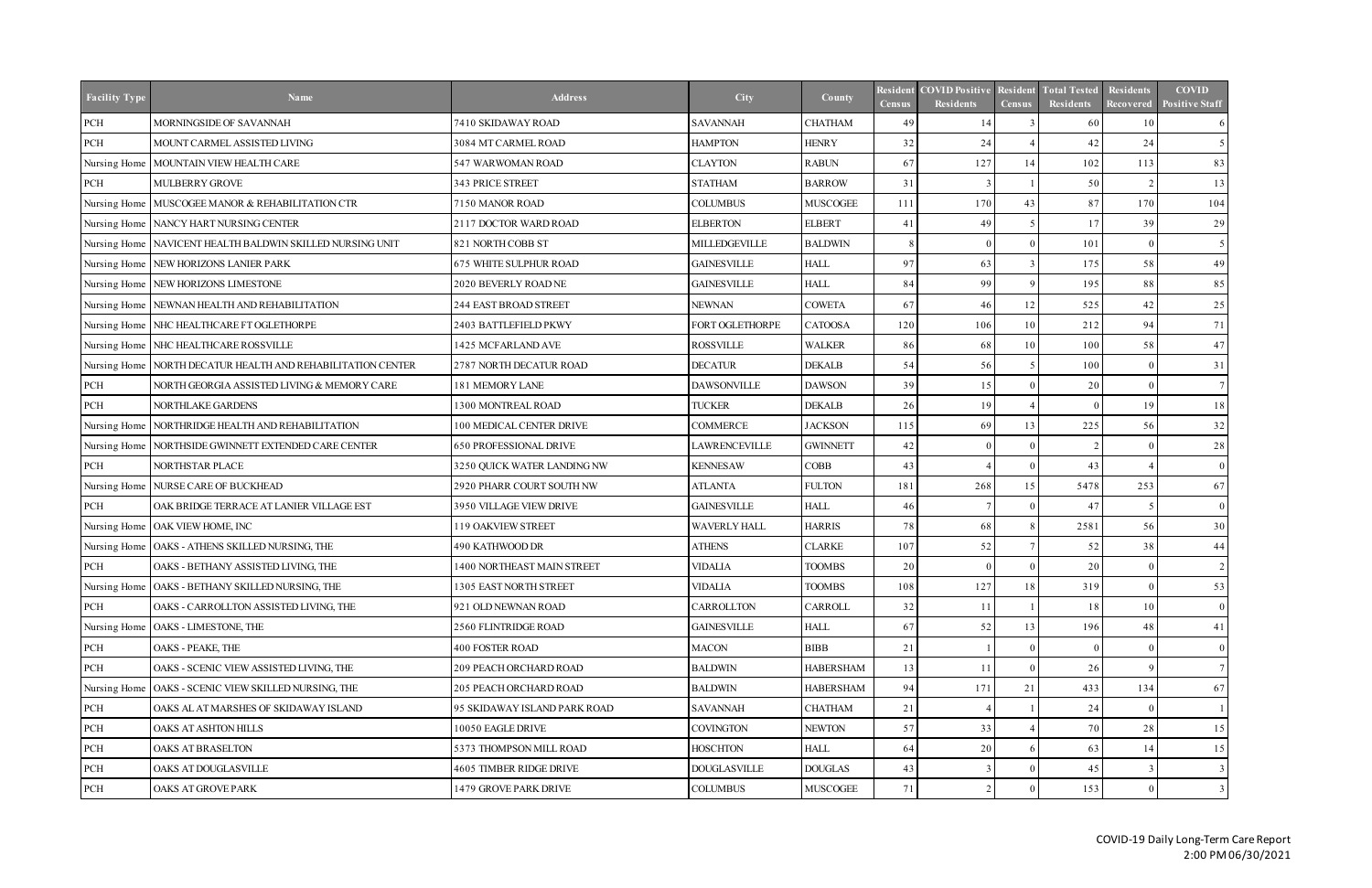| <b>Facility Type</b> | <b>Name</b>                                                      | <b>Address</b>                      | <b>City</b>         | County            | <b>Resident</b><br><b>Census</b> | <b>COVID Positive</b><br><b>Residents</b> | <b>Resident</b><br><b>Census</b> | <b>Total Tested</b><br><b>Residents</b> | <b>Residents</b><br><b>Recovered</b> | <b>COVID</b><br><b>Positive Staff</b> |
|----------------------|------------------------------------------------------------------|-------------------------------------|---------------------|-------------------|----------------------------------|-------------------------------------------|----------------------------------|-----------------------------------------|--------------------------------------|---------------------------------------|
| PCH                  | OAKS AT HAMPTON ASSISTED LIVING                                  | 5610 HAMPTON PARK DRIVE             | <b>CUMMING</b>      | <b>FORSYTH</b>    | 88                               | 25                                        |                                  | 88                                      | 25                                   | 12                                    |
| $\mbox{PCH}$         | OAKS AT OAKLAND PLANTATION                                       | 166 OAKLAND PARKWAY                 | <b>LEESBURG</b>     | LEE               | 66                               | 25                                        |                                  | 94                                      | 22                                   | 11                                    |
| $\rm PCH$            | <b>OAKS AT POOLER</b>                                            | 125 SOUTHERN JUNCTION BLVD BLDG 800 | <b>POOLER</b>       | <b>CHATHAM</b>    | 75                               |                                           |                                  | 58                                      | $\Omega$                             | 3                                     |
| PCH                  | OAKS AT POST ROAD                                                | 3875 POST ROAD                      | <b>CUMMING</b>      | <b>FORSYTH</b>    | 82                               | 41                                        |                                  | 128                                     | 38                                   | 23                                    |
| PCH                  | OAKS AT TOWNE LAKE                                               | 4580 TOWNE LAKE PARKWAY             | <b>WOODSTOCK</b>    | <b>CHEROKEE</b>   | 59                               | 22                                        |                                  | 49                                      | 14                                   | 12                                    |
|                      | Nursing Home   OAKS HEALTH CTR AT THE MARSHES OF SKIDAWAY ISLAND | 95 SKIDAWAY ISLAND PARK ROAD        | <b>SAVANNAH</b>     | <b>CHATHAM</b>    | 13                               |                                           |                                  | 31                                      | $\Omega$                             |                                       |
|                      | Nursing Home   OAKS NURSING HOME, INC, THE                       | 777 NURSING HOME ROAD               | MARSHALLVILLE       | <b>MACON</b>      | 58                               |                                           |                                  | 764                                     | $\Omega$                             |                                       |
|                      | Nursing Home   OAKVIEW HEALTH AND REHABILITATION                 | 960 HIGHLAND AVENUE                 | <b>SUMMERVILLE</b>  | <b>CHATTOOGA</b>  | 138                              | 108                                       |                                  | 232                                     | 96                                   | 63                                    |
| PCH                  | OASIS AT SCHOLARS LANDING                                        | 134 JOHN HOPE DRIVE SW              | <b>ATLANTA</b>      | <b>FULTON</b>     | 62                               |                                           |                                  | $\Omega$                                | $\Omega$                             | $\overline{0}$                        |
|                      | Nursing Home   OCEANSIDE HEALTH AND REHAB                        | <b>ROSEWOOD AVENUE</b>              | <b>TYBEE ISLAND</b> | <b>CHATHAM</b>    | 58                               | 48                                        |                                  | 617                                     | 48                                   | 11                                    |
|                      | Nursing Home   OCONEE HEALTH AND REHABILITATION                  | 107 RIDGEVIEW DR                    | <b>OCONEE</b>       | <b>WASHINGTON</b> | 30                               | 38                                        |                                  | 48                                      | 29                                   | 17                                    |
| PCH                  | ORCHARD AT ATHENS                                                | 2750 ATLANTA HWY                    | <b>ATHENS</b>       | <b>CLARKE</b>     | 60                               | 13                                        |                                  | 60                                      | <sup>Q</sup>                         | 12                                    |
| PCH                  | ORCHARD AT BROOKHAVEN                                            | 1634 AFTON LANE NE                  | <b>BROOKHAVEN</b>   | <b>DEKALB</b>     | 74                               | 23                                        |                                  | 83                                      | 18                                   | 8                                     |
|                      | Nursing Home   ORCHARD HEALTH AND REHABILITATION                 | 1321 PULASKI SCHOOL ROAD            | <b>PULASKI</b>      | <b>CANDLER</b>    | 66                               | 53                                        |                                  | 78                                      | 46                                   | 23                                    |
|                      | Nursing Home   ORCHARD VIEW REHABILITATION & SKILLED NURSING CTR | 8414 WHITESVILLE ROAD               | <b>COLUMBUS</b>     | <b>MUSCOGEE</b>   | 113                              | 135                                       | 17                               | 113                                     | 97                                   | 122                                   |
|                      | Nursing Home OUR LADY OF PERPETUAL HELP FRE                      | 760 POLLARD BOULEVARD SW            | <b>ATLANTA</b>      | <b>FULTON</b>     | 15                               | $\Omega$                                  |                                  | $\Omega$                                | $\Omega$                             | 3                                     |
| PCH                  | OVERLOOK AT CEDARCREST, THE                                      | 2351 CEDARCREST ROAD                | <b>ACWORTH</b>      | <b>PAULDING</b>   | 19                               | $\Omega$                                  |                                  | 19                                      | 14                                   | 18                                    |
|                      | Nursing Home OXLEY PARK HEALTH AND REHABILITATION                | 181 OXLEY DRIVE                     | <b>LYONS</b>        | <b>TOOMBS</b>     | 62                               | 42                                        |                                  | 114                                     | 39                                   | 31                                    |
|                      | Nursing Home   PALEMON GASKINS MEM NSG HOME                      | 710 NORTH IRWIN AVENUE              | <b>OCILLA</b>       | <b>IRWIN</b>      | 22                               |                                           |                                  | 192                                     |                                      | 9                                     |
| PCH                  | PALMETTO INN                                                     | I SAVANNAH SQUARE DRIVE             | <b>SAVANNAH</b>     | <b>CHATHAM</b>    | 30                               |                                           |                                  | 45                                      |                                      |                                       |
| PCH                  | PARC AT DULUTH                                                   | 3315 PEACHTREE INDUSTRIAL BLVD      | <b>DULUTH</b>       | <b>GWINNETT</b>   | 24                               |                                           |                                  | $\Omega$                                |                                      |                                       |
|                      | Nursing Home   PARK PLACE NURSING FACILITY                       | 1865 BOLD SPRINGS ROAD              | <b>MONROE</b>       | <b>WALTON</b>     | 127                              | 121                                       | 35                               | 242                                     | 85                                   | 68                                    |
|                      | Nursing Home   PARKSIDE CENTER FOR NURSING AND REHAB AT ELLIJAY  | 1362 SOUTH MAIN STREET              | <b>ELLIJAY</b>      | <b>GILMER</b>     | 89                               | 134                                       | 37                               | 115                                     | 88                                   | 65                                    |
|                      | Nursing Home   PARKSIDE POST ACUTE AND REHABILITATION            | 3000 LENORA CHURCH DRIVE            | <b>SNELLVILLE</b>   | <b>GWINNETT</b>   | 151                              | 156                                       | 31                               | 6283                                    | 123                                  | <sup>69</sup>                         |
| PCH                  | PEACHTREE CREEK ASSISTED LIVING COMMUNITY                        | 4375 BEECH HAVEN TRAIL SE           | <b>ATLANTA</b>      | <b>COBB</b>       | 29                               |                                           |                                  | 29                                      |                                      | $\overline{0}$                        |
| PCH                  | PEARL AT DALLAS, THE                                             | 3366 ATLANTA HIGHWAY                | <b>DALLAS</b>       | <b>PAULDING</b>   | 56                               | 19                                        |                                  | 58                                      | 16                                   | 12                                    |
| PCH                  | PEARL AT LOGANVILLE, THE                                         | 690 TOMMY LEE FULLER DRIVE          | <b>LOGANVILLE</b>   | <b>WALTON</b>     | 27                               | 33                                        |                                  | 28                                      | 27                                   | 9                                     |
| Nursing Home         | PEBBLEBROOK HEALTH CENTER AT PARK SPRINGS                        | 5610 NEW BERMUDA ROAD               | STONE MOUNTAIN      | <b>GWINNETT</b>   | 31                               |                                           |                                  | 88                                      |                                      | $\overline{0}$                        |
| PCH                  | PEBBLEBROOK MEMORY CARE AT PARK SPRINGS                          | 5610 NEW BERMUDA ROAD               | STONE MOUNTAIN      | <b>GWINNETT</b>   | 25                               | 14                                        |                                  | 23                                      | 10                                   | 10 <sup>1</sup>                       |
| Nursing Home         | PELHAM PARKWAY NURSING HOME                                      | 608 DOGWOOD DRIVE N.E.              | PELHAM              | <b>MITCHELL</b>   | 87                               | 48                                        | 15                               | 133                                     | 30                                   | 32                                    |
| PCH                  | PERFECT CARE                                                     | 114 SULLIVAN DRIVE                  | <b>AMERICUS</b>     | <b>SUMTER</b>     | 36                               | 17                                        |                                  | 36                                      | 11                                   |                                       |
| PCH                  | PHOENIX AT ALBANY, THE                                           | 1721 BEATTIE ROAD                   | <b>ALBANY</b>       | <b>DOUGHERTY</b>  | 53                               |                                           |                                  | 51                                      |                                      |                                       |
| PCH                  | PHOENIX AT DUNWOODY, THE                                         | 4484 N SHALLOWFORD ROAD             | <b>DUNWOODY</b>     | <b>DEKALB</b>     | 49                               |                                           |                                  | 49                                      | - 0                                  |                                       |
| PCH                  | PHOENIX AT JAMES CREEK, THE                                      | 90 RUTH LANE                        | <b>CUMMING</b>      | <b>FORSYTH</b>    | 41                               |                                           |                                  | 228                                     |                                      |                                       |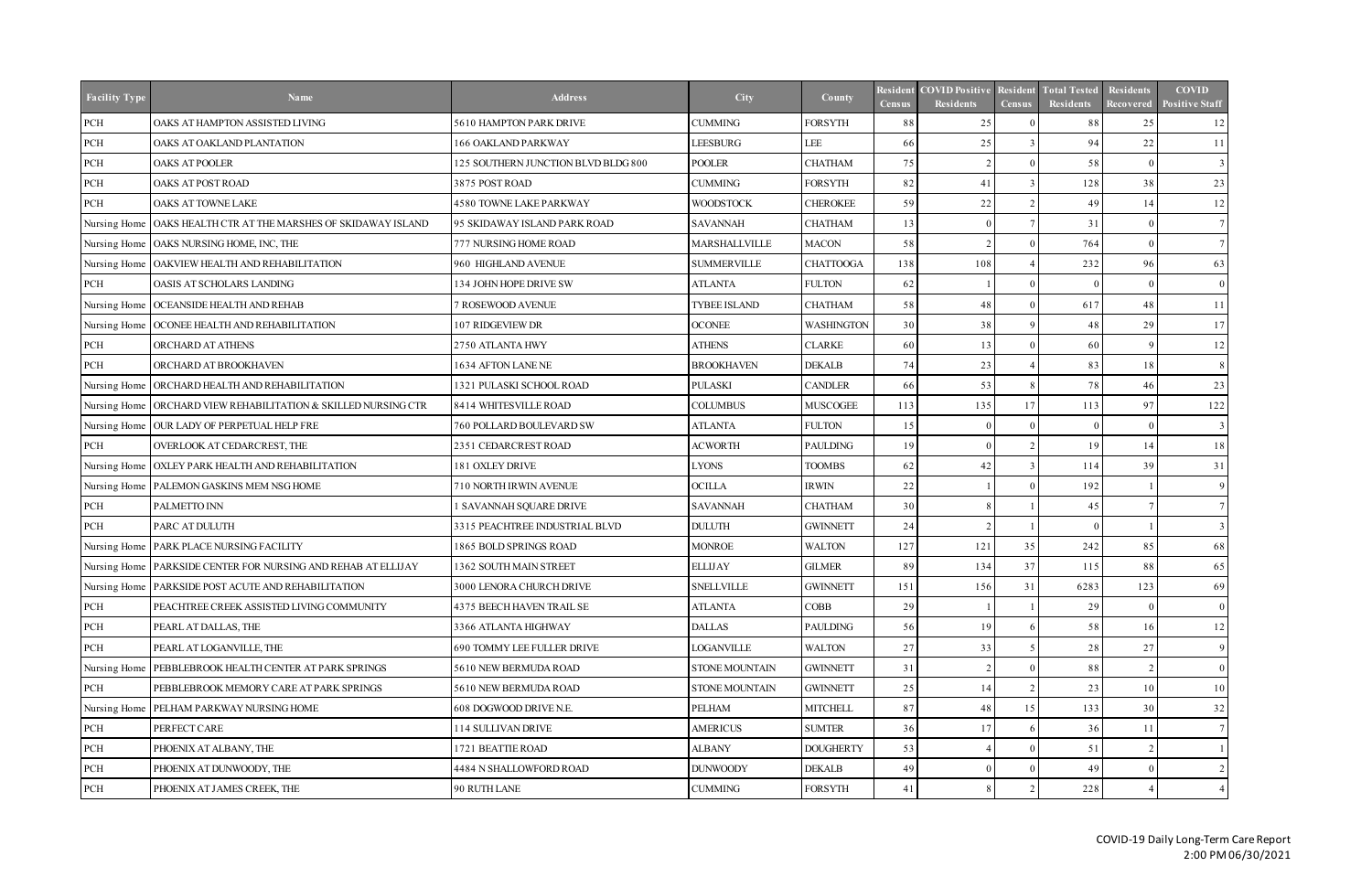| <b>Facility Type</b> | <b>Name</b>                                                      | <b>Address</b>                  | City                 | County          | Resident<br><b>Census</b> | <b>COVID Positive</b><br><b>Residents</b> | <b>Resident</b><br><b>Census</b> | <b>Total Tested</b><br>Residents | <b>Residents</b><br><b>Recovered</b> | <b>COVID</b><br><b>Positive Staff</b> |
|----------------------|------------------------------------------------------------------|---------------------------------|----------------------|-----------------|---------------------------|-------------------------------------------|----------------------------------|----------------------------------|--------------------------------------|---------------------------------------|
| PCH                  | PHOENIX AT LAKE JOY, THE                                         | 100 LAKE CROSSING DRIVE         | <b>WARNER ROBINS</b> | <b>HOUSTON</b>  | 57                        |                                           |                                  | 70                               |                                      |                                       |
| $\rm PCH$            | PHOENIX AT LAKE LANIER, THE                                      | 2601 THOMPSON BRIDGE ROAD       | <b>GAINESVILLE</b>   | <b>HALL</b>     | 94                        | 37                                        |                                  | 88                               | 28                                   | 14                                    |
| $\rm PCH$            | PHOENIX AT MILTON, THE                                           | 13943 HIGHWAY 9 NORTH           | <b>MILTON</b>        | <b>FULTON</b>   | 72                        | 28                                        |                                  | 69                               | 23                                   | 8                                     |
| $\rm PCH$            | PIEDMONT AT BUCKHEAD, THE                                        | 650 PHIPPS BLVD                 | <b>ATLANTA</b>       | <b>FULTON</b>   | 17                        |                                           |                                  | 187                              | $\gamma$                             |                                       |
| Nursing Home         | PINE KNOLL NURSING & REHAB CTR                                   | 156 PINE KNOLL DRIVE            | CARROLLTON           | CARROLL         | 97                        | 80                                        |                                  | 97                               | 72                                   | 55                                    |
|                      | Nursing Home   PINEWOOD MANOR NURSING HOME & REHABILITATION CNTR | 277 COMMERCE STREET             | <b>HAWKINSVILLE</b>  | <b>PULASKI</b>  | 58                        | 70                                        | 18                               | 1616                             | 52                                   | 30                                    |
|                      | Nursing Home PINEWOOD NURSING CENTER                             | <b>433 NORTH MCGRIFF STREET</b> | WHIGHAM              | <b>GRADY</b>    | 47                        | 53                                        | 14                               | 64                               | 50                                   | 30                                    |
|                      | Nursing Home   PIONEER HEALTH OF CENTRAL GEORGIA                 | 712 PATTERSON STREET            | <b>BYROMVILLE</b>    | <b>DOOLY</b>    | 69                        | 44                                        |                                  | 69                               | 46                                   | <sup>6</sup>                          |
|                      | Nursing Home   PLACE AT MARTINEZ, THE                            | <b>409 PLEASANT HOME ROAD</b>   | <b>AUGUSTA</b>       | <b>RICHMOND</b> | 64                        | 55                                        |                                  | 64                               | 55                                   | $\overline{0}$                        |
| PCH                  | PLANTATION SUITES                                                | 6000 PLANTATION WAY             | <b>MACON</b>         | <b>BIBB</b>     | 32                        | $\Omega$                                  |                                  | 32                               | $\Omega$                             | 6                                     |
|                      | Nursing Home   PLEASANT VIEW NURSING CENTER                      | <b>475 WASHINGTON STREET</b>    | <b>METTER</b>        | <b>CANDLER</b>  | 99                        | $\Omega$                                  |                                  | 48                               | $\Omega$                             |                                       |
|                      | Nursing Home   POWDER SPRINGS TRANSITIONAL CARE AND REHAB        | 3460 POWDER SPRINGS ROAD        | POWDER SPRINGS       | <b>COBB</b>     | 166                       | 195                                       | 40                               | $\theta$                         | 195                                  | $\overline{0}$                        |
|                      | Nursing Home PREMIER ESTATES OF DUBLIN, LLC                      | 1634 TELFAIR STREET             | <b>DUBLIN</b>        | LAURENS         | 76                        | 45                                        | 10                               | 105                              | 35                                   | 47                                    |
|                      | Nursing Home PRESBYTERIAN HOME, QUITMAN, IN                      | 1901 WEST SCREVEN STREET        | <b>QUITMAN</b>       | <b>BROOKS</b>   | 162                       | 79                                        | 22                               | 195                              | 51                                   | 70                                    |
|                      | Nursing Home   PRESBYTERIAN VILLAGE                              | 2000 EAST-WEST CONNECTOR        | <b>AUSTELL</b>       | <b>COBB</b>     | 82                        | 29                                        |                                  | 9                                | 26                                   | 39                                    |
| $\rm PCH$            | PRESBYTERIAN VILLAGE                                             | 2000 EAST-WEST CONNECTOR        | <b>AUSTELL</b>       | <b>COBB</b>     | 16                        | $\mathcal{R}$                             |                                  | 16                               | $\mathcal{L}$                        | $\mathcal{L}$                         |
|                      | Nursing Home   PROVIDENCE HEALTHCARE                             | 1011 SOUTH GREEN STREET         | <b>THOMASTON</b>     | <b>UPSON</b>    | 72                        | 67                                        | 15 <sup>1</sup>                  | 89                               | 52                                   | 35                                    |
|                      | Nursing Home   PROVIDENCE OF SPARTA HEALTH AND REHAB             | 60 PROVIDENCE STREET, PO BOX 86 | <b>SPARTA</b>        | <b>HANCOCK</b>  | 46                        | 51                                        |                                  | 57                               | 49                                   | 22                                    |
| PCH                  | PROVIDENT VILLAGE AT CANTON                                      | 1100 REINHARDT COLLEGE PARKWAY  | <b>CANTON</b>        | <b>CHEROKEE</b> | 50                        | 36                                        |                                  | 52                               | 36                                   | 12                                    |
|                      | Nursing Home   PRUITTHEALTH - ASHBURN                            | 441 INDUSTRIAL BLVD             | <b>ASHBURN</b>       | <b>TURNER</b>   | 60                        | 38                                        | 12                               | 123                              | 25                                   | 31                                    |
|                      | Nursing Home PRUITTHEALTH - ATHENS HERITAGE                      | 960 HAWTHORNE AVENUE            | <b>ATHENS</b>        | <b>CLARKE</b>   | 83                        | 159                                       | 12                               | 1294                             | 134                                  | 33                                    |
|                      | Nursing Home   PRUITTHEALTH - AUGUSTA                            | 2541 MILLEDGEVILLE ROAD         | <b>AUGUSTA</b>       | <b>RICHMOND</b> | 75                        | 174                                       | 17                               | 142                              | 157                                  | 45                                    |
|                      | Nursing Home   PRUITTHEALTH - AUGUSTA HILLS                      | 2122 CUMMING ROAD               | <b>AUGUSTA</b>       | <b>RICHMOND</b> | 75                        | 69                                        |                                  | 234                              | 60                                   | 43                                    |
|                      | Nursing Home   PRUITTHEALTH - AUSTELL                            | 1700 MULKEY RD                  | <b>AUSTELL</b>       | <b>COBB</b>     | 107                       | 102                                       |                                  | 211                              | 95                                   | 33                                    |
|                      | Nursing Home PRUITTHEALTH - BETHANY                              | <b>466 SOUTH GRAY STREET</b>    | <b>MILLEN</b>        | <b>JENKINS</b>  | 73                        | 68                                        | 12                               | 136                              | 56                                   | 34                                    |
|                      | Nursing Home   PRUITTHEALTH - BLUE RIDGE                         | 99 OUIDA STREET                 | <b>BLUE RIDGE</b>    | <b>FANNIN</b>   | 66                        | 66                                        | 16                               | 95                               | 50                                   | 50                                    |
|                      | Nursing Home   PRUITTHEALTH - BROOKHAVEN                         | 3535 ASHTON WOODS DRIVE NE      | <b>ATLANTA</b>       | <b>DEKALB</b>   | 124                       | 172                                       |                                  | 619                              | 155                                  | 51                                    |
|                      | Nursing Home   PRUITTHEALTH - COVINGTON                          | 4148 CARROLL STREET             | <b>COVINGTON</b>     | <b>NEWTON</b>   | 59                        | 61                                        | 10                               | 595                              | 49                                   | 42                                    |
|                      | Nursing Home   PRUITTHEALTH - CRESTWOOD                          | <b>415 PENDLETON PLACE</b>      | <b>VALDOSTA</b>      | LOWNDES         | 62                        | 44                                        | 10 <sup>1</sup>                  | 64                               | 31                                   | 21                                    |
|                      | Nursing Home   PRUITTHEALTH - DECATUR                            | 3200 PANTHERSVILLE ROAD         | <b>DECATUR</b>       | <b>DEKALB</b>   | 130                       | 62                                        |                                  | 63                               | 57                                   | $\overline{0}$                        |
|                      | Nursing Home PRUITTHEALTH - EASTSIDE                             | 2795 FINNEY CIRCLE              | <b>MACON</b>         | <b>BIBB</b>     | 77                        | 71                                        |                                  | 79                               | 67                                   | 38                                    |
|                      | Nursing Home PRUITTHEALTH - FAIRBURN                             | 7560 BUTNER ROAD                | <b>FAIRBURN</b>      | <b>FULTON</b>   | 53                        | 109                                       | 19                               | 241                              | 71                                   | 33                                    |
|                      | Nursing Home   PRUITTHEALTH - FITZGERALD                         | 185 BOWEN'S MILL HIGHWAY        | <b>FITZGERALD</b>    | <b>BEN HILL</b> | 61                        | 58                                        | 13 <sup>1</sup>                  | 269                              | 70                                   | 32                                    |
|                      | Nursing Home PRUITTHEALTH - FORSYTH                              | 521 CABINESS ROAD               | <b>FORSYTH</b>       | <b>MONROE</b>   | 45                        | 58                                        |                                  | 80                               | 50                                   | 23                                    |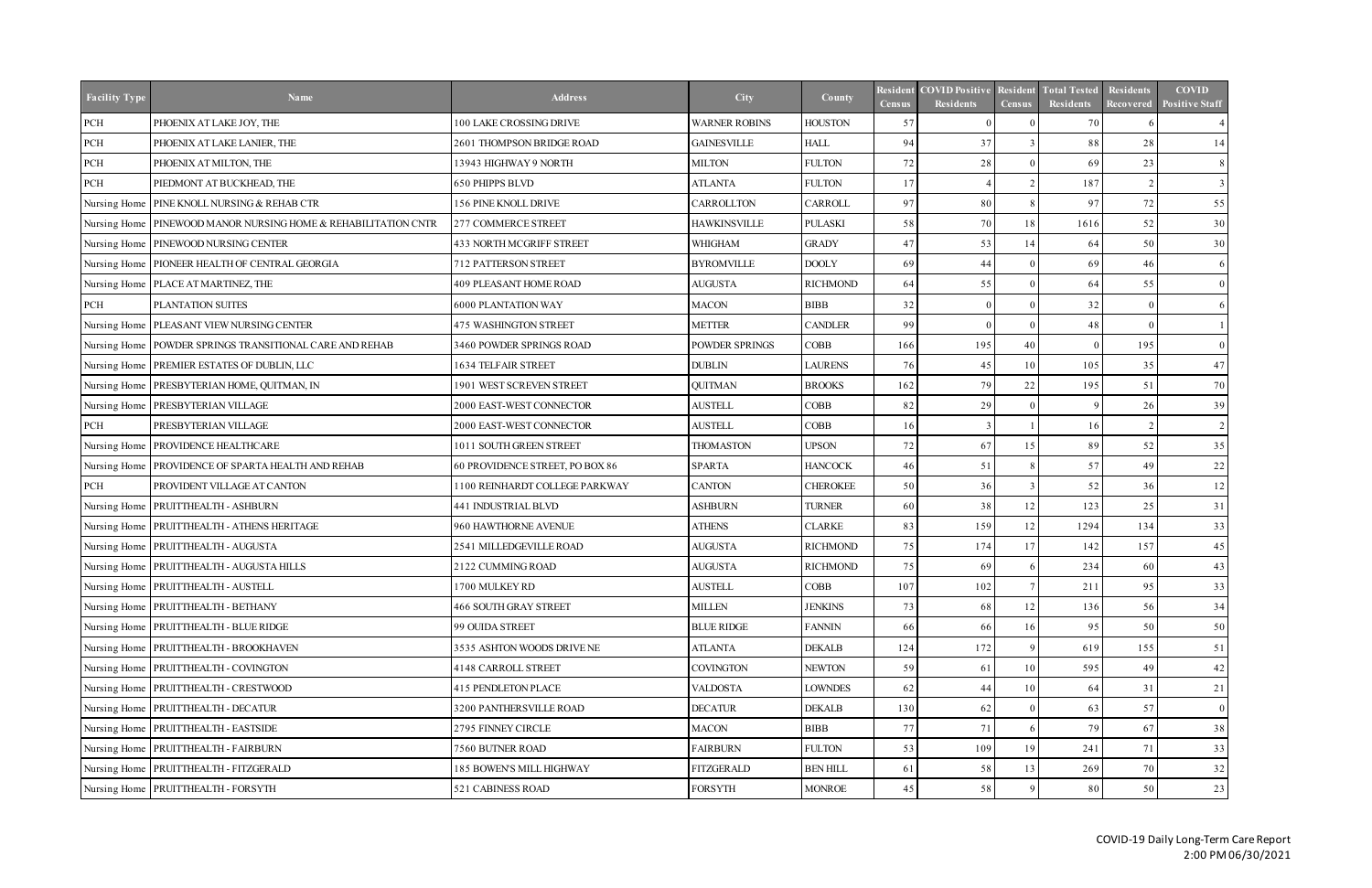| <b>Facility Type</b> | <b>Name</b>                                   | <b>Address</b>                 | City              | County            | Resident<br><b>Census</b> | <b>COVID Positive</b><br><b>Residents</b> | <b>Resident</b><br><b>Census</b> | <b>Total Tested</b><br><b>Residents</b> | <b>Residents</b><br>Recovered | <b>COVID</b><br><b>Positive Staff</b> |
|----------------------|-----------------------------------------------|--------------------------------|-------------------|-------------------|---------------------------|-------------------------------------------|----------------------------------|-----------------------------------------|-------------------------------|---------------------------------------|
|                      | Nursing Home   PRUITTHEALTH - FORT OGLETHORPE | 1067 BATTLEFIELD PARKWAY       | FORT OGLETHORPE   | <b>CATOOSA</b>    | 94                        | 82                                        | 10                               | 1220                                    | 72                            | 44                                    |
|                      | Nursing Home   PRUITTHEALTH - FRANKLIN        | <b>360 SOUTH RIVER ROAD</b>    | <b>FRANKLIN</b>   | <b>HEARD</b>      | 59                        | 42                                        |                                  | 36                                      | 36                            | 19                                    |
|                      | Nursing Home   PRUITTHEALTH - GRANDVIEW       | 165 WINSTON DRIVE              | <b>ATHENS</b>     | <b>CLARKE</b>     | 61                        | 46                                        | 13                               | $\Omega$                                | 35                            | 15                                    |
|                      | Nursing Home   PRUITTHEALTH - GREENVILLE      | 99 HILLHAVEN RD.               | <b>GREENVILLE</b> | <b>MERIWETHER</b> | 54                        | 73                                        | 17                               | 161                                     | 59                            | 20                                    |
|                      | Nursing Home   PRUITTHEALTH - GRIFFIN         | <b>619 NORTHSIDE DRIVE</b>     | <b>GRIFFIN</b>    | <b>SPALDING</b>   | 49                        | 13                                        |                                  | 49                                      | $\Omega$                      | 16                                    |
|                      | Nursing Home   PRUITTHEALTH - HOLLY HILL      | <b>413 PENDLETON PLACE</b>     | <b>VALDOSTA</b>   | LOWNDES           | 74                        |                                           |                                  | $\Omega$                                | 46                            | 20                                    |
|                      | Nursing Home PRUITTHEALTH - JASPER            | 1350 EAST CHURCH STREET        | <b>JASPER</b>     | <b>PICKENS</b>    | 47                        | 33                                        |                                  | 165                                     | 30                            | 24                                    |
|                      | Nursing Home   PRUITTHEALTH - LAFAYETTE       | 205 ROADRUNNER BOULEVARD       | <b>LAFAYETTE</b>  | <b>WALKER</b>     | 69                        | 71                                        |                                  | 105                                     | 65                            | 31                                    |
|                      | Nursing Home PRUITTHEALTH - LAKEHAVEN         | 410 EAST NORTHSIDE DRIVE       | <b>VALDOSTA</b>   | LOWNDES           | 81                        | 76                                        | 18                               | 266                                     | 61                            | 39                                    |
|                      | Nursing Home   PRUITTHEALTH - LANIER          | 2451 PEACHTREE INDUSTRIAL BLVD | <b>BUFORD</b>     | <b>GWINNETT</b>   | 55                        | 62                                        | 13                               | 130                                     | 41                            | 31                                    |
|                      | Nursing Home   PRUITTHEALTH - LILBURN         | <b>788 INDIAN TRAIL ROAD</b>   | LILBURN           | <b>GWINNETT</b>   | 99                        | 145                                       | 21                               | 291                                     | 118                           | 62                                    |
|                      | Nursing Home   PRUITTHEALTH - MACON           | 2255 ANTHONY ROAD              | <b>MACON</b>      | <b>BIBB</b>       | 153                       | $\mathcal{D}$                             | 16                               | 205                                     | 174                           | 49                                    |
|                      | Nursing Home   PRUITTHEALTH - MAGNOLIA MANOR  | 3003 VETERANS PARKWAY S        | <b>MOULTRIE</b>   | <b>COLQUITT</b>   | 89                        | 40                                        |                                  | 89                                      | 38                            | 22                                    |
|                      | Nursing Home   PRUITTHEALTH - MARIETTA        | 70 SAINE DRIVE SW              | <b>MARIETTA</b>   | COBB              | 80                        | 111                                       | 27                               | 161                                     | 85                            | 24                                    |
|                      | Nursing Home PRUITTHEALTH - MONROE            | 4796 HIGHWAY 42 NORTH          | <b>FORSYTH</b>    | <b>MONROE</b>     | 51                        | 39                                        |                                  | $\overline{0}$                          | 39                            | 27                                    |
|                      | Nursing Home   PRUITTHEALTH - MOULTRIE        | 233 SUNSET CIRCLE              | <b>MOULTRIE</b>   | COLQUITT          | 50                        | 42                                        |                                  | $\theta$                                | 35                            | $\overline{0}$                        |
|                      | Nursing Home   PRUITTHEALTH - OCILLA          | 209 WEST HUDSON STREET         | <b>OCILLA</b>     | <b>IRWIN</b>      | 55                        | 63                                        | 20                               | 78                                      | 27                            | $\overline{0}$                        |
|                      | Nursing Home   PRUITTHEALTH - OLD CAPITOL     | 310 HIGHWAY #1 BYPASS          | <b>LOUISVILLE</b> | <b>JEFFERSON</b>  | 94                        | 73                                        | 15                               | 168                                     | 55                            | 50                                    |
|                      | Nursing Home PRUITTHEALTH - PALMYRA           | 1904 PALMYRA ROAD              | <b>ALBANY</b>     | <b>DOUGHERTY</b>  | 134                       | 168                                       | 27                               | 566                                     | 125                           | 85                                    |
|                      | Nursing Home PRUITTHEALTH - PEAKE             | 6190 PEAKE ROAD                | <b>MACON</b>      | <b>BIBB</b>       | 98                        | 68                                        |                                  | 239                                     | 43                            | 26                                    |
|                      | Nursing Home   PRUITTHEALTH - ROME            | 2 THREE MILE ROAD NE           | ROME              | <b>FLOYD</b>      | 71                        | 63                                        |                                  | 229                                     | 58                            | 69                                    |
|                      | Nursing Home   PRUITTHEALTH - SAVANNAH        | 12825 WHITE BLUFF ROAD         | <b>SAVANNAH</b>   | <b>CHATHAM</b>    | 109                       | 72                                        | 10 <sup>1</sup>                  | 328                                     | 58                            | 54                                    |
|                      | Nursing Home   PRUITTHEALTH - SEASIDE         | 1000 DORSET ROAD               | PORT WENTWORTH    | <b>CHATHAM</b>    | 57                        |                                           | 10                               | 131                                     | 42                            | $25\,$                                |
|                      | Nursing Home   PRUITTHEALTH - SHEPHERD HILLS  | 800 PATTERSON RD               | LA FAYETTE        | <b>WALKER</b>     | 99                        | 72                                        | 8                                | 211                                     | 64                            | 22                                    |
|                      | Nursing Home   PRUITTHEALTH - SPRING VALLEY   | 651 RHODES DRIVE               | <b>ELBERTON</b>   | <b>ELBERT</b>     | 51                        | 45                                        |                                  | 63                                      | 40                            | 26                                    |
|                      | Nursing Home   PRUITTHEALTH - SWAINSBORO      | 856 HIGHWAY 1 SOUTH            | <b>SWAINSBORO</b> | <b>EMANUEL</b>    | 52                        | 51                                        | 14                               | 145                                     | 36                            | 39                                    |
|                      | Nursing Home   PRUITTHEALTH - SYLVESTER       | 104 MONK STREET                | <b>SYLVESTER</b>  | <b>WORTH</b>      | 79                        | 71                                        | 14                               | 193                                     | 50                            | 37                                    |
|                      | Nursing Home   PRUITTHEALTH - TOCCOA          | <b>633 FALLS ROAD</b>          | <b>TOCCOA</b>     | <b>STEPHENS</b>   | 115                       | 136                                       | 18                               | 210                                     | 114                           | 56                                    |
|                      | Nursing Home   PRUITTHEALTH - TOOMSBORO       | 210 MAIN STREET                | <b>TOOMSBORO</b>  | <b>WILKINSON</b>  | 52                        | 22                                        |                                  | 140                                     | 15                            | 15                                    |
|                      | Nursing Home   PRUITTHEALTH - VALDOSTA        | 2501 NORTH ASHLEY STREET       | <b>VALDOSTA</b>   | LOWNDES           | 69                        | 87                                        | 18                               | 69                                      | 69                            | 38                                    |
|                      | Nursing Home PRUITTHEALTH - VIRGINIA PARK     | 1000 BRIARCLIFF ROAD NE        | <b>ATLANTA</b>    | <b>DEKALB</b>     | 101                       | 278                                       |                                  | 175                                     | 263                           | 42                                    |
|                      | Nursing Home   PRUITTHEALTH - WEST ATLANTA    | 2645 WHITING STREET N.W.       | <b>ATLANTA</b>    | <b>FULTON</b>     | 79                        | 66                                        |                                  | $\theta$                                | - 0                           | 30                                    |
|                      | Nursing Home   QUIET OAKS HEALTH CARE CENTER  | 125 QUIET OAKS DRIVE           | <b>CRAWFORD</b>   | <b>OGLETHORPE</b> | 53                        | 43                                        |                                  | 55                                      | 41                            | 25                                    |
|                      | Nursing Home QUINTON MEM HC & REHAB CENTER    | 1115 PROFESSIONAL BLVD         | <b>DALTON</b>     | <b>WHITFIELD</b>  | 70                        | 44                                        |                                  | 70                                      | 41                            | 56                                    |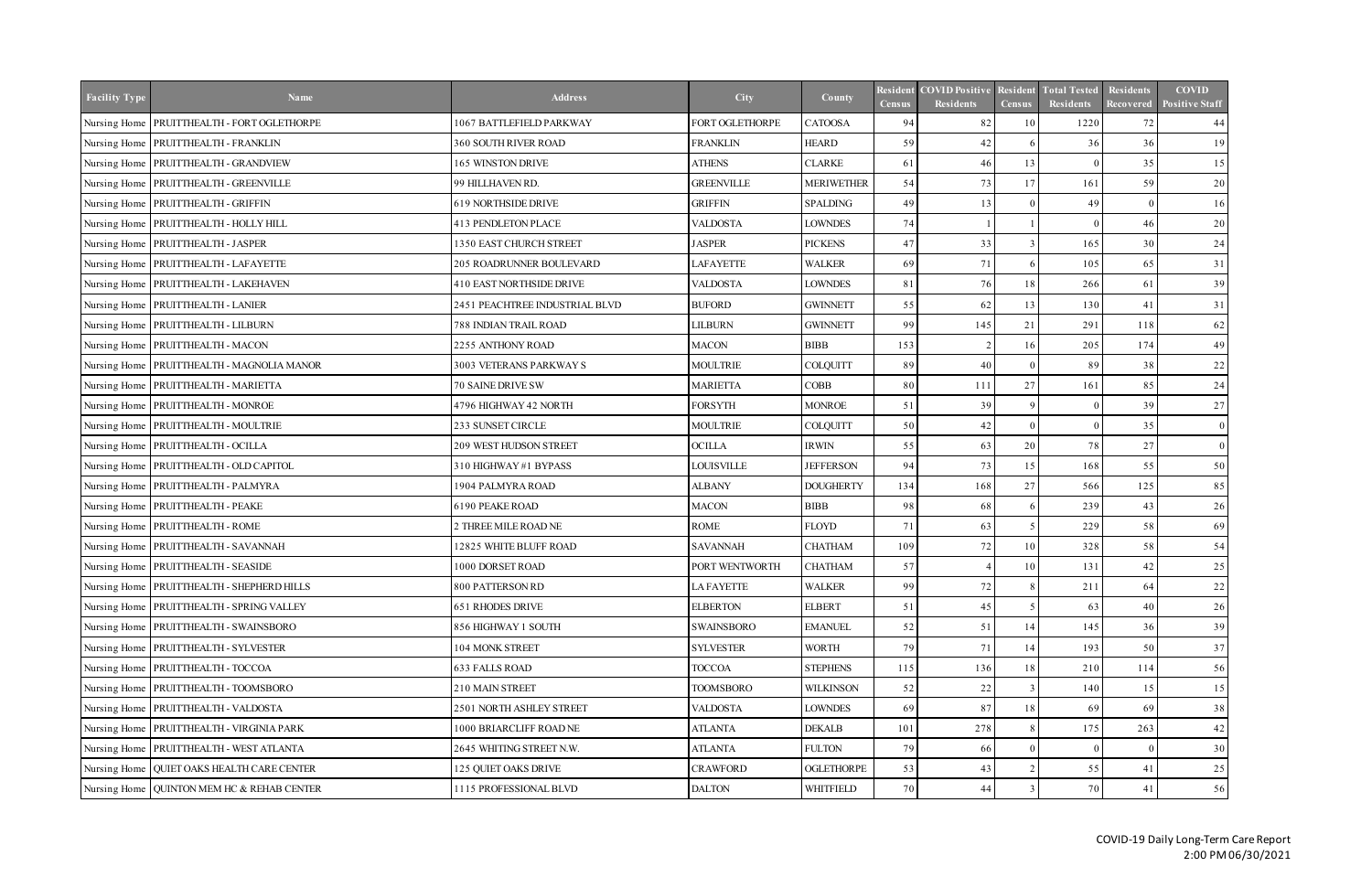| <b>Facility Type</b> | <b>Name</b>                                               | <b>Address</b>             | City               | County           | Resident<br><b>Census</b> | <b>COVID Positive</b><br><b>Residents</b> | Resident<br><b>Census</b> | <b>Total Tested</b><br>Residents | Residents<br>Recovered | <b>COVID</b><br><b>Positive Staff</b> |
|----------------------|-----------------------------------------------------------|----------------------------|--------------------|------------------|---------------------------|-------------------------------------------|---------------------------|----------------------------------|------------------------|---------------------------------------|
|                      | Nursing Home REGENCY PARK HEALTH AND REHABILITATION       | 1212 BROADRICK DRIVE       | <b>DALTON</b>      | <b>WHITFIELD</b> | 79                        | 48                                        |                           | 79                               | 42                     | 53                                    |
|                      | Nursing Home REHABILITATION CENTER OF SOUTH GEORGIA       | 2002 TIFT AVENUE NORTH     | <b>TIFTON</b>      | <b>TIFT</b>      | 116                       | 90                                        |                           | 87                               | 69                     | 32                                    |
|                      | Nursing Home RELIABLE HEALTH & REHAB AT LAKEWOOD          | 1980 ARROW STREET, SW      | <b>ATLANTA</b>     | <b>FULTON</b>    | 80                        | 54                                        |                           | 2865                             | 49                     | 45                                    |
| PCH                  | REMEMBRANCE VILLAGE AT RIVERWOOD SR LIVING                | 511 WEST 10TH STREET       | <b>ROME</b>        | FLOYD            | 25                        |                                           |                           | 25                               | $\gamma$               |                                       |
| Nursing Home         | RENAISSANCE CENTER FOR NURSING AND HEALING                | <b>415 AIRPORT ROAD</b>    | <b>GRIFFIN</b>     | <b>SPALDING</b>  | 90                        | 29                                        |                           | 156                              | 25                     | 26                                    |
| $\rm PCH$            | RENAISSANCE MARQUIS RETIREMENT VILLAGE                    | 3126 CEDAR TOWN HIGHWAY    | <b>ROME</b>        | FLOYD            | 48                        |                                           |                           | 48                               | $\Omega$               |                                       |
| PCH                  | RENAISSANCE ON PEACHTREE                                  | 3755 PEACHTREE ROAD NE     | <b>ATLANTA</b>     | <b>FULTON</b>    | 33                        |                                           |                           | 127                              |                        | 11                                    |
| PCH                  | RESERVE AT TOWNE LAKE, THE                                | 1962 EAGLE DRIVE           | <b>WOODSTOCK</b>   | <b>CHEROKEE</b>  | 26                        |                                           |                           | 72                               |                        |                                       |
| Nursing Home         | <b>RESORTS AT POOLER INC</b>                              | 508 SOUTH ROGERS STREET    | <b>POOLER</b>      | <b>CHATHAM</b>   | 62                        | 60                                        | 12                        | $\Omega$                         | 49                     | $\overline{0}$                        |
| $\rm PCH$            | RETREAT AT BUFORD, THE                                    | 3177 GRAVEL SPRINGS ROAD   | <b>BUFORD</b>      | <b>GWINNETT</b>  | 47                        | 32                                        | 10                        | 60                               | 22                     | 16                                    |
| PCH                  | RETREAT AT CANTON                                         | 3333 EAST CHEROKEE DRIVE   | <b>CANTON</b>      | <b>CHEROKEE</b>  | 62                        | 12                                        |                           | $\Omega$                         |                        |                                       |
| PCH                  | RETREAT AT CONYERS, THE                                   | 1504 RENAISSANCE DRIVE     | <b>CONYERS</b>     | <b>ROCKDALE</b>  | 40                        | 15                                        |                           | 51                               | 12                     | 23                                    |
| PCH                  | RETREAT AT JASPER                                         | 190 SAMMY MCGHEE BLVD      | <b>JASPER</b>      | <b>PICKENS</b>   | 52                        | $2\sqrt{2}$                               |                           | 52                               | 18                     | 18                                    |
| PCH                  | RETREAT AT LOGANVILLE, THE                                | 580 TOMMY LEE FULLER DRIVE | <b>LOGANVILLE</b>  | <b>WALTON</b>    | 64                        | 39                                        |                           | 65                               | 33                     | 26                                    |
|                      | Nursing Home RETREAT, THE                                 | 898 COLLEGE ST             | <b>MONTICELLO</b>  | <b>JASPER</b>    | 39                        | 44                                        | 11                        | 44                               | 30                     | 40                                    |
| Nursing Home         | RIDGEWOOD MANOR HEALTH AND REHABILITATION                 | 1110 BURLEYSON DRIVE       | <b>DALTON</b>      | <b>WHITFIELD</b> | 74                        | 65                                        | 11                        | 114                              | 54                     | $\overline{0}$                        |
| PCH                  | <b>RIVER PLACE</b>                                        | 3492 JOHNSTONVILLE ROAD    | <b>FORSYTH</b>     | <b>MONROE</b>    | 37                        |                                           |                           | 37                               | -6                     | 3                                     |
|                      | Nursing Home RIVER TOWNE CENTER                           | 5131 WARM SPRINGS RD       | <b>COLUMBUS</b>    | <b>MUSCOGEE</b>  | 127                       | 112                                       |                           | 108                              | 107                    | 47                                    |
|                      | Nursing Home RIVERDALE CENTER FOR NURSING AND HEALING     | 315 UPPER RIVERDALE ROAD   | <b>RIVERDALE</b>   | <b>CLAYTON</b>   | 130                       | 150                                       |                           | 1610                             | 146                    | $\overline{0}$                        |
|                      | Nursing Home RIVERSIDE HEALTH AND REHABILITATION          | 101 OLD TALBOTTON RD       | <b>THOMASTON</b>   | <b>UPSON</b>     | 58                        | 59                                        | 17                        | 149                              | 42                     | 30                                    |
|                      | Nursing Home RIVERSIDE HEALTH CARE CENTER                 | 5100 WEST ST NW            | <b>COVINGTON</b>   | <b>NEWTON</b>    | 119                       | 112                                       | 40                        | 222                              | 76                     | 66                                    |
|                      | Nursing Home RIVERVIEW HEALTH & REHAB CTR                 | 6711 LAROCHE AVENUE        | <b>SAVANNAH</b>    | <b>CHATHAM</b>   | 163                       | 79                                        | 13                        | 228                              | 66                     | 48                                    |
| PCH                  | RIVERWOOD SENIOR LIVING                                   | 511 WEST 10TH STREET       | <b>ROME</b>        | FLOYD            | 27                        | $\Omega$                                  |                           | 27                               | $\Omega$               |                                       |
|                      | Nursing Home   ROCKDALE HEALTHCARE CENTER                 | 1510 RENIASSANCE DRIVE     | <b>CONYERS</b>     | <b>ROCKDALE</b>  | 97                        | 48                                        | 9                         | 362                              | 39                     | 58                                    |
|                      | Nursing Home ROCKMART HEALTH                              | 528 HUNTER STREET          | <b>ROCKMART</b>    | <b>POLK</b>      | 36                        | 34                                        |                           | 34                               | 34                     | $\overline{0}$                        |
|                      | Nursing Home   ROME HEALTH AND REHABILITATION CENTER      | 1345 REDMOND ROAD          | ROME               | <b>FLOYD</b>     | 70                        | 75                                        | 13 <sup>l</sup>           | 161                              | 62                     | 60                                    |
|                      | Nursing Home ROSE CITY HEALTH AND REHABILITATION CENTER   | 930 SOUTH BROAD ST.        | <b>THOMASVILLE</b> | <b>THOMAS</b>    | 48                        | 40                                        |                           | 82                               | 33                     | 36                                    |
|                      | Nursing Home ROSELANE HEALTH AND REHABILITATION CENTER    | <b>613 ROSELANE STREET</b> | <b>MARIETTA</b>    | <b>COBB</b>      | 120                       | 93                                        | 12                        | 107                              | 68                     | 37                                    |
|                      | Nursing Home ROSEMONT AT STONE MOUNTAIN                   | 5160 SPRING VIEW AVENUE    | STONE MOUNTAIN     | <b>DEKALB</b>    | 135                       | 87                                        | 21                        | 135                              | 66                     | 14                                    |
| PCH                  | ROSEWOOD ASSISTED LIVING                                  | 14 FORT TOWN DRIVE         | FORT OGLETHORPE    | <b>CATOOSA</b>   | 36                        | 34                                        |                           | 366                              | 31                     | 28                                    |
| PCH                  | ROSEWOOD AT FORT OGLETHORPE, THE                          | 14 FORT TOWN DRIVE         | FORT OGLETHORPE    | <b>CATOOSA</b>   | 34                        |                                           |                           | 260                              |                        | 28                                    |
|                      | Nursing Home ROSS MEMORIAL HEALTH CARE CTR                | 1780 OLD HIGHWAY 41        | <b>KENNESAW</b>    | COBB             | 71                        | 80                                        | 10 <sup>1</sup>           | 1162                             | 70                     | 42                                    |
|                      | Nursing Home ROSWELL NURSING & REHAB CENTER               | 1109 GREEN STREET          | <b>ROSWELL</b>     | COBB             | 174                       | 181                                       |                           | 248                              | 169                    | 66                                    |
|                      | Nursing Home SADIE G. MAYS HEALTH & REHABILITATION CENTER | 1821 ANDERSON AVENUE NW    | <b>ATLANTA</b>     | <b>FULTON</b>    | 149                       | 162                                       |                           | 174                              | 150                    | 56                                    |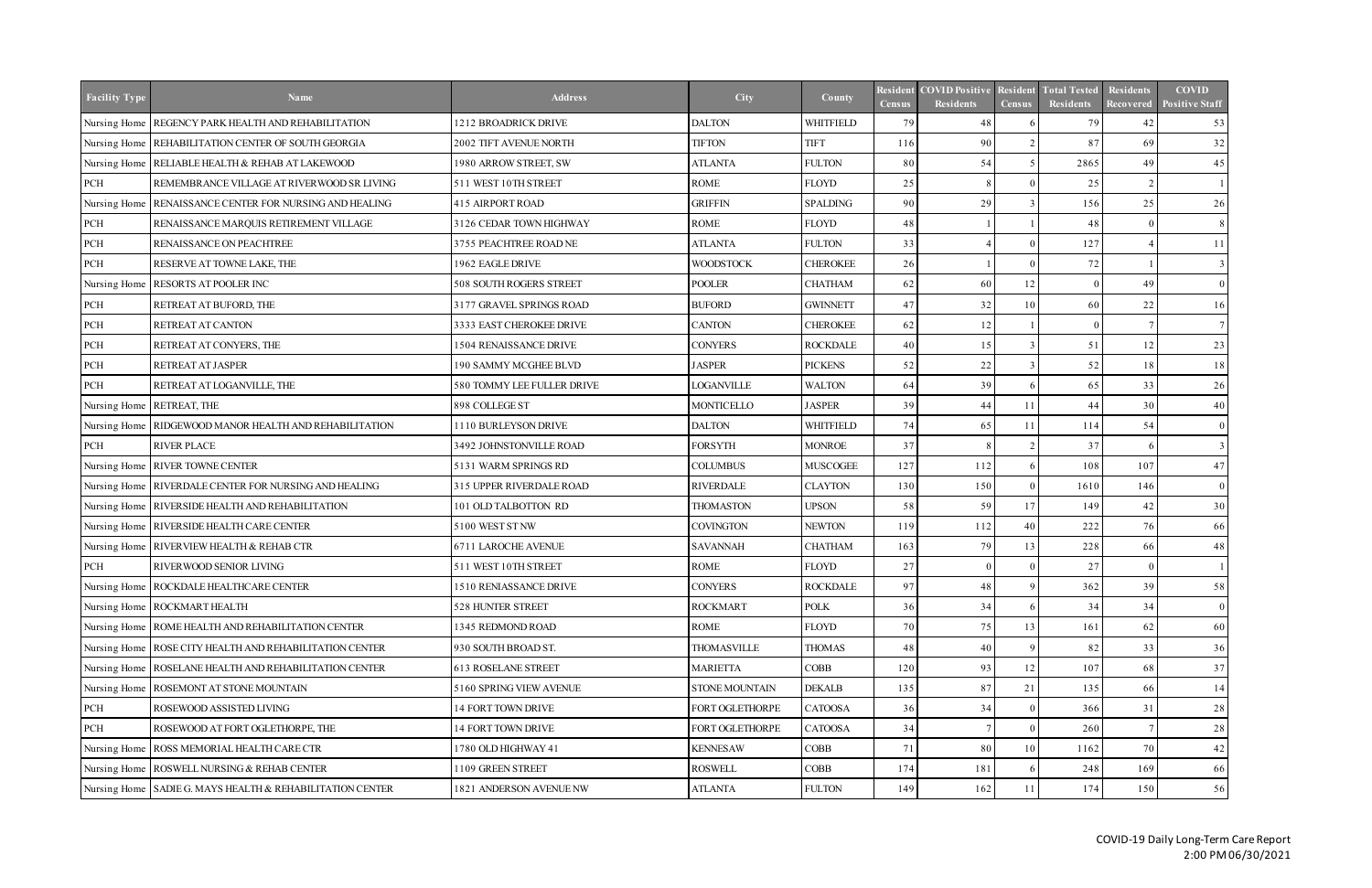| <b>Facility Type</b> | <b>Name</b>                                          | <b>Address</b>               | City                 | County            | Resident<br><b>Census</b>   | <b>COVID Positive</b><br><b>Residents</b> | Resident<br><b>Census</b> | <b>Total Tested</b><br>Residents | Residents<br><b>Recovered</b> | <b>COVID</b><br><b>Positive Staff</b> |
|----------------------|------------------------------------------------------|------------------------------|----------------------|-------------------|-----------------------------|-------------------------------------------|---------------------------|----------------------------------|-------------------------------|---------------------------------------|
|                      | Nursing Home SALUDE - THE ART OF RECOVERY            | 601 NORTHOLT PARKWAY         | <b>SUWANEE</b>       | <b>GWINNETT</b>   | 56                          |                                           |                           | 758                              |                               | 31                                    |
|                      | Nursing Home SANDY SPRINGS HEALTH AND REHABILITATION | 1500 S JOHNSON FERRY ROAD    | <b>ATLANTA</b>       | <b>DEKALB</b>     | 107                         | 69                                        | 13                        | 126                              | 51                            | 26                                    |
| PCH                  | SANDY SPRINGS-MEMORY CARE                            | <b>1262 HIGHTOWER TRAIL</b>  | <b>ATLANTA</b>       | <b>FULTON</b>     | 44                          |                                           |                           | 49                               |                               | 12                                    |
| PCH                  | SANDY SPRINGS-PERSONAL CARE                          | 1260 HIGHTOWER TRAIL         | <b>ATLANTA</b>       | <b>FULTON</b>     | 79                          | $\mathcal{D}$                             |                           | 16                               | $\Omega$                      | 5 <sup>1</sup>                        |
| PCH                  | SATILLA BLUFFS SENIOR CARE                           | 101 SATILLA BLUFFS DRIVE     | <b>BLACKSHEAR</b>    | PIERCE            | 17                          | $\sim$                                    |                           | 34                               | -5                            | -5                                    |
|                      | Nursing Home SAVANNAH BEACH HEALTH AND REHAB         | 26 VAN HORNE STREET          | TYBEE ISLAND         | <b>CHATHAM</b>    | 41                          | -6                                        |                           | 640                              | -6                            | 6                                     |
| PCH                  | SAVANNAH COMMONS                                     | 1 PEACHTREE DRIVE            | <b>SAVANNAH</b>      | <b>CHATHAM</b>    | 55                          |                                           |                           | 46                               | $\mathbf{Q}$                  | $\overline{0}$                        |
| $PCH$                | SAVANNAH COURT OF CAMILLA                            | 161 E BROAD STREET           | <b>CAMILLA</b>       | <b>MITCHELL</b>   | 22                          | 12                                        |                           | 22                               | $\mathbf{Q}$                  | 16                                    |
| $PCH$                | SAVANNAH COURT OF LAKE OCONEE                        | 1061 WILLOW RUN ROAD         | <b>GREENSBORO</b>    | <b>GREENE</b>     | 63                          | 19                                        |                           | $\Omega$                         | 16                            | 18                                    |
| $PCH$                | SAVANNAH COURT OF MILLEDGEVILLE                      | <b>61 MARSHALL ROAD</b>      | MILLEDGEVILLE        | <b>BALDWIN</b>    | 35                          |                                           |                           | $\Omega$                         |                               |                                       |
| PCH                  | SAVANNAH GRAND OF COLUMBUS                           | 8301 FRANCISCAN WOODS DRIVE  | <b>COLUMBUS</b>      | <b>MUSCOGEE</b>   | 40                          | 37                                        |                           | 48                               | 34                            | 21                                    |
|                      | Nursing Home SAVANNAH SQUARE HEALTH CENTER           | 1 SAVANNAH SQUARE DRIVE      | <b>SAVANNAH</b>      | <b>CHATHAM</b>    | $\mathcal{D}_{\mathcal{L}}$ | $\tau$                                    |                           | 112                              | $\sim$                        | 8                                     |
|                      | Nursing Home SCOTT HEALTH & REHABILITATION           | 12 SMITH LANE                | <b>ADRIAN</b>        | <b>JOHNSON</b>    | 44                          | 46                                        |                           | 88                               | 38                            | 21                                    |
|                      | Nursing Home SEARS MANOR NURSING HOME                | 3311 LEE STREET              | <b>BRUNSWICK</b>     | <b>GLYNN</b>      | 62                          |                                           |                           | 192                              | $\mathcal{D}$                 | 15                                    |
|                      | Nursing Home SEMINOLE MANOR NURSING HOME             | 100 FLORENCE STREET          | <b>DONALSONVILLE</b> | <b>SEMINOLE</b>   | 55                          | $\mathcal{R}$                             |                           | 55                               |                               | 26                                    |
|                      | Nursing Home SENIOR CARE CENTER - BRUNSWICK          | 2611 WILDWOOD DRIVE          | <b>BRUNSWICK</b>     | <b>GLYNN</b>      | 151                         | 136                                       | 15                        | 144                              | 119                           | 91                                    |
|                      | Nursing Home SENIOR CARE CENTER - ST MARYS           | 805 DILWORTH STREET          | <b>SAINT MARYS</b>   | <b>CAMDEN</b>     | 46                          | 63                                        |                           | 44                               | 57                            | 55                                    |
| PCH                  | SENIOR LIVING SUITES AT PARKSIDE                     | 3000 LENORA CHURCH ROAD      | <b>SNELLVILLE</b>    | <b>GWINNETT</b>   | 28                          | 14                                        |                           | 45                               | 14                            | 9                                     |
| PCH                  | <b>SEVEN HILLS PLACE</b>                             | 279 TECHNOLOGY PARKWAY       | ROME                 | FLOYD             | 27                          | 21                                        |                           | 23                               | $21$                          | 10 <sup>1</sup>                       |
|                      | Nursing Home SGMC LAKELAND VILLA                     | 138 WEST THIGPEN AVE         | <b>LAKELAND</b>      | <b>LANIER</b>     | 57                          | $\tau$                                    |                           | 912                              |                               | 11                                    |
|                      | Nursing Home SIGNATURE HEALTHCARE AT TOWER ROAD      | 26 TOWER RD                  | <b>MARIETTA</b>      | <b>COBB</b>       | 120                         | 219                                       | 35                        | 62                               | 219                           | 50                                    |
|                      | Nursing Home SIGNATURE HEALTHCARE OF BUCKHEAD        | 54 PEACHTREE PARK DRIVE N.E. | <b>ATLANTA</b>       | <b>FULTON</b>     | 118                         | 140                                       |                           | 141                              | 139                           | 69                                    |
|                      | Nursing Home SIGNATURE HEALTHCARE OF SAVANNAH        | 815 EAST 63 STREET           | <b>SAVANNAH</b>      | <b>CHATHAM</b>    | 105                         | 100                                       | 24                        | $\overline{0}$                   | 102                           | $\overline{0}$                        |
| PCH                  | SILVERLEAF ALZHEIMER'S CARE OF ATHENS                | 705 WHITEHEAD ROAD           | <b>ATHENS</b>        | <b>CLARKE</b>     | 16                          | 23                                        |                           | 68                               | 11                            |                                       |
| PCH                  | SILVERLEAF ALZHEIMER'S CARE OF SNELLVILLE            | 2106 MCGEE ROAD              | <b>SNELLVILLE</b>    | <b>GWINNETT</b>   | 25                          |                                           |                           | 25                               |                               | 2                                     |
|                      | Nursing Home SMITH MEDICAL NURSING CARE CTR          | 501 EAST MCCARTY ST          | <b>SANDERSVILLE</b>  | <b>WASHINGTON</b> | 36                          |                                           |                           | 494                              | 34                            | 10 <sup>1</sup>                       |
|                      | Nursing Home SOCIAL CIRCLENSG & REHAB CTR            | 671 NORTH CHEROKEE ROAD      | SOCIAL CIRCLE        | <b>WALTON</b>     | 53                          | 49                                        |                           | $\Omega$                         | 41                            | 34                                    |
| PCH                  | SOLANA EAST COBB, THE                                | 1032 JOHNSON FERRY ROAD      | <b>MARIETTA</b>      | <b>COBB</b>       | 93                          |                                           |                           | 95                               | -5                            | 25                                    |
| PCH                  | SOMERBY PEACHTREE CITY                               | 200 ROCKAWAY ROAD            | PEACHTREE CITY       | <b>FAYETTE</b>    | 81                          |                                           |                           | 92                               | -5                            | $\vert 0 \vert$                       |
| PCH                  | SOMERBY SANDY SPRINGS                                | 25 GLENLAKE PARKWAY          | <b>SANDY SPRINGS</b> | <b>FULTON</b>     | 71                          | 27                                        |                           | 71                               | 23                            | 22                                    |
|                      | Nursing Home SOUTHERN PINES                          | 801 ELBERTA ROAD             | <b>WARNER ROBINS</b> | <b>HOUSTON</b>    | 40                          | 14                                        |                           | 84                               | 13                            | 14                                    |
|                      | Nursing Home SOUTHLAND HEALTH AND REHABILITATION     | 151 WISDOM ROAD              | PEACHTREE CITY       | <b>FAYETTE</b>    | 101                         | 36                                        |                           | 232                              | 32                            | 28                                    |
|                      | Nursing Home SOUTHLAND HEALTHCARE AND REHAB CENTER   | 606 SIMMONS ST               | <b>DUBLIN</b>        | <b>LAURENS</b>    | 78                          | 74                                        |                           |                                  | 69                            | $\overline{0}$                        |
|                      | Nursing Home SOUTHWELL HEALTH AND REHABILITATION     | 260 MJ TAYLOR ROAD           | ADEL                 | ${\rm COOK}$      | 94                          | 78                                        | <sup>16</sup>             | 112                              | 62                            | 35                                    |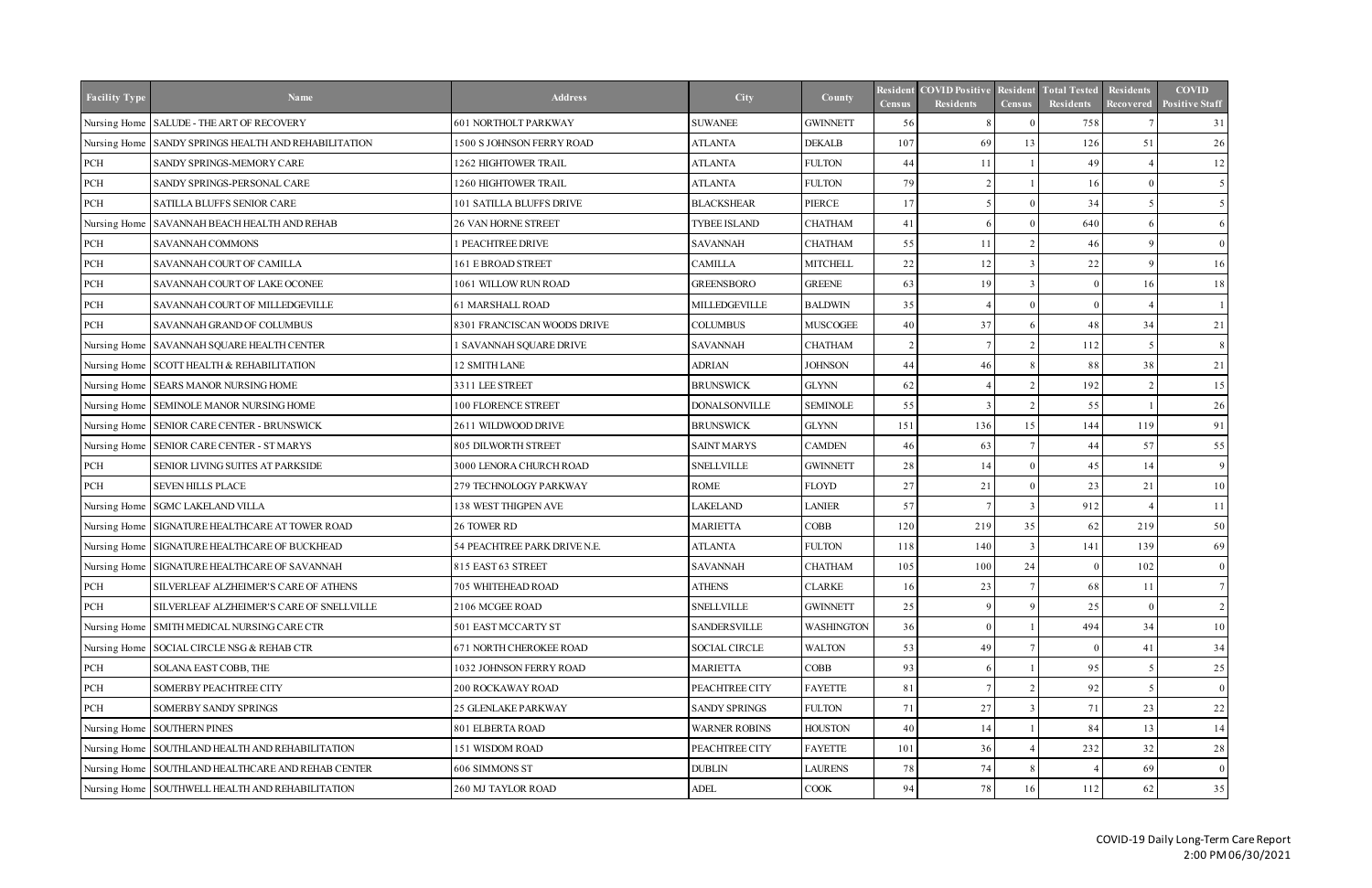| <b>Facility Type</b> | <b>Name</b>                                     | <b>Address</b>                 | <b>City</b>          | County          | <b>Resident</b><br><b>Census</b> | <b>COVID Positive</b><br><b>Residents</b> | <b>Resident</b><br><b>Census</b> | <b>Total Tested</b><br>Residents | <b>Residents</b><br>Recovered | <b>COVID</b><br><b>Positive Staff</b> |
|----------------------|-------------------------------------------------|--------------------------------|----------------------|-----------------|----------------------------------|-------------------------------------------|----------------------------------|----------------------------------|-------------------------------|---------------------------------------|
| PCH                  | SPANISH OAKS RETREAT                            | 8510 WHITFIELD AVENUE          | <b>SAVANNAH</b>      | <b>CHATHAM</b>  | 36                               |                                           |                                  | 36                               |                               | 9                                     |
| PCH                  | SPARKS INN RETIREMENT CENTER                    | 7290 LESTER ROAD               | <b>UNION CITY</b>    | <b>FULTON</b>   | 70                               |                                           |                                  | 102                              | -6                            | $\overline{0}$                        |
| Nursing Home         | SPARTA HEALTH AND REHABILITATION                | 11744 HIGHWAY 22 E             | <b>SPARTA</b>        | <b>HANCOCK</b>  | 46                               | 57                                        | 22                               | 95                               | 35                            | 37                                    |
|                      | Nursing Home SPRING HARBOR AT GREEN ISLAND      | 200 SPRING HARBOR DRIVE        | <b>COLUMBUS</b>      | <b>MUSCOGEE</b> | 12                               | 11                                        |                                  | 38                               | -6                            | 26                                    |
| PCH                  | SPRING HARBOR AT GREEN ISLAND                   | 100 SPRING HARBOR DRIVE        | <b>COLUMBUS</b>      | <b>MUSCOGEE</b> | 41                               |                                           |                                  | 42                               |                               | 12                                    |
| $\rm PCH$            | ST GABRIEL OF ATHENS                            | 2040 RESURGENCE DRIVE          | <b>WATKINSVILLE</b>  | <b>OCONEE</b>   | 39                               | 20                                        |                                  | 60                               | 12                            | 11                                    |
| PCH                  | ST IVES ASSISTED LIVING                         | 5835 MEDLOCK BRIDGE PARKWAY    | <b>ALPHARETTA</b>    | <b>FULTON</b>   | 36                               | 21                                        |                                  | 39                               | $\Omega$                      | 3                                     |
| $\rm PCH$            | ST MARYS HIGHLAND HILLS VILLAGE                 | 1660 JENNINGS MILL ROAD        | <b>WATKINSVILLE</b>  | <b>OCONEE</b>   | 51                               |                                           |                                  | 51                               |                               | 13                                    |
| PCH                  | <b>STERLING ESTATES</b>                         | 3165 DALLAS HIGHWAY            | <b>MARIETTA</b>      | COBB            | 128                              |                                           |                                  | 117                              | $\Omega$                      | 19                                    |
| PCH                  | STERLING ESTATES SENIOR LIVING COMMUNITY        | 4220 LOWER ROSWELL ROAD        | <b>MARIETTA</b>      | <b>COBB</b>     | 76                               | 15                                        |                                  | 76                               | -6                            | $\overline{0}$                        |
| Nursing Home         | STEVENS PARK HEALTH AND REHABILITATION          | 820 STEVENS CREEK ROAD         | <b>AUGUSTA</b>       | <b>RICHMOND</b> | 38                               | 15                                        |                                  | 38                               | 10                            | 14                                    |
| PCH                  | STEWART COMMUNITY HOME                          | 1125 15TH STREET               | <b>COLUMBUS</b>      | <b>MUSCOGEE</b> | 51                               | 17                                        |                                  | 51                               | 16                            | 5 <sup>1</sup>                        |
| PCH                  | STEWART HOUSE, THE                              | <b>102 SOUTH STREET</b>        | <b>CARROLLTON</b>    | <b>CARROLL</b>  | 39                               | 23                                        |                                  | 40                               | 19                            | 13                                    |
| PCH                  | STONE BROOKE SUITES                             | 114 STONE BROOKE DRIVE         | <b>GRAY</b>          | <b>JONES</b>    | 18                               |                                           |                                  | $\theta$                         | $\mathcal{R}$                 |                                       |
| PCH                  | SUITES AT CYPRESS POND, THE                     | <b>15 KENT ROAD</b>            | <b>TIFTON</b>        | <b>TIFT</b>     | 35                               | 21                                        |                                  | 45                               | 19                            | 13                                    |
| PCH                  | SUITES AT POPLAR CREEK (THE)                    | 114 OLD AIRPORT ROAD           | LAGRANGE             | <b>TROUP</b>    | 27                               | 19                                        |                                  | 37                               | 13                            | 8                                     |
| PCH                  | SUITES AT STATION EXCHANGE, THE                 | 3205 TSX GRAND CENTRAL         | RICHMOND HILL        | <b>BRYAN</b>    | 44                               |                                           |                                  | 72                               | $\mathcal{R}$                 |                                       |
| PCH                  | SUITES AT WILLOW POND (THE)                     | 4344 COUNTRY CLUB ROAD         | <b>STATESBORO</b>    | <b>BULLOCH</b>  | 37                               |                                           |                                  | 48                               | $\mathcal{R}$                 |                                       |
| PCH                  | SUITES OF WOODLEAF, THE                         | 2022 E. PINETREE BLVD.         | THOMASVILLE          | <b>THOMAS</b>   | 39                               |                                           |                                  | 47                               | $\overline{2}$                | $\mathcal{D}$                         |
| PCH                  | SUMMER BREEZE SENIOR LIVING                     | 351 WILMINGTON ISLAND ROAD     | <b>SAVANNAH</b>      | <b>CHATHAM</b>  | 51                               | 19                                        |                                  | 55                               | 17                            | 12                                    |
| $\rm PCH$            | SUMMER'S LANDING OF WARNER ROBINS               | <b>600 SOUTH KIMBERLY ROAD</b> | <b>WARNER ROBINS</b> | <b>HOUSTON</b>  | 67                               | 16                                        |                                  | 250                              | 10                            | 8                                     |
| $\rm PCH$            | SUMMER'S LANDING TILLY MILL                     | <b>4821 N PEACHTREE ROAD</b>   | <b>DUNWOODY</b>      | <b>DEKALB</b>   | $\Omega$                         |                                           |                                  | 13                               | $\Omega$                      |                                       |
| PCH                  | SUMMER'S LANDING VIDALIA                        | 311 JERRIEL STREET             | <b>VIDALIA</b>       | <b>TOOMBS</b>   | 17                               |                                           |                                  | 32                               | $\mathcal{R}$                 |                                       |
|                      | Nursing Home SUMMERHILL ELDERLIVING HOME & CARE | 500 STANLEY STREET             | <b>PERRY</b>         | <b>HOUSTON</b>  | 127                              | 86                                        | 8                                | 2732                             | 78                            | 70                                    |
| PCH                  | SUNABELLA AT SAVANNAH, LLC                      | 11310 WHITE BLUFF ROAD         | <b>SAVANNAH</b>      | <b>CHATHAM</b>  | 22                               | 17                                        |                                  | 44                               | 15                            |                                       |
| PCH                  | SUNABELLA OF TOWNE LAKE LLC                     | 1835 EAGLE DRIVE               | <b>WOODSTOCK</b>     | <b>CHEROKEE</b> | 25                               |                                           |                                  | 30                               | -6                            |                                       |
| PCH                  | SUNRISE AT HUNTCLIFF SUMMIT                     | 8480 ROSWELL ROAD              | ATLANTA              | <b>FULTON</b>   | 60                               | 22                                        |                                  | 616                              | 19                            | 19                                    |
| PCH                  | SUNRISE AT WEBB GIN                             | 1375 WEBB GIN HOUSE ROAD       | <b>LAWRENCEVILLE</b> | <b>GWINNETT</b> | 71                               | 16                                        |                                  | 615                              | 16                            | 24                                    |
| PCH                  | <b>SUNRISE OF BUCKHEAD</b>                      | 1000 LENOX PARK BOULEVARD, NE  | <b>ATLANTA</b>       | <b>FULTON</b>   | 65                               | 16                                        |                                  | 65                               | 16                            | 11                                    |
| PCH                  | <b>SUNRISE OF DECATUR</b>                       | 920 CLAIRMONT AVENUE           | <b>DECATUR</b>       | <b>DEKALB</b>   | 69                               | 10                                        |                                  | 67                               |                               | 14                                    |
| PCH                  | <b>SUNRISE OF EAST COBB</b>                     | 1551 JOHNSON FERRY ROAD NE     | <b>MARIETTA</b>      | COBB            | 42                               | 12                                        |                                  | 41                               | 11                            | 15                                    |
| PCH                  | <b>SUNRISE OF FIVE FORKS</b>                    | 3997 FIVE FORKS TRICKUM ROAD   | LILBURN              | <b>GWINNETT</b> | 53                               | 11                                        |                                  | 80                               |                               | <sup>16</sup>                         |
| PCH                  | <b>SUNRISE OF IVEY RIDGE</b>                    | 2950 OLD ALABAMA ROAD          | <b>ALPHARETTA</b>    | <b>FULTON</b>   | 54                               |                                           |                                  | 58                               | <sup>Q</sup>                  | 12                                    |
| PCH                  | SUNRISE OF JOHNS CREEK                          | 11405 MEDLOCK BRIDGE ROAD      | <b>JOHNS CREEK</b>   | <b>FULTON</b>   | 46                               | 25                                        | 12                               | 288                              | - 0                           | 21                                    |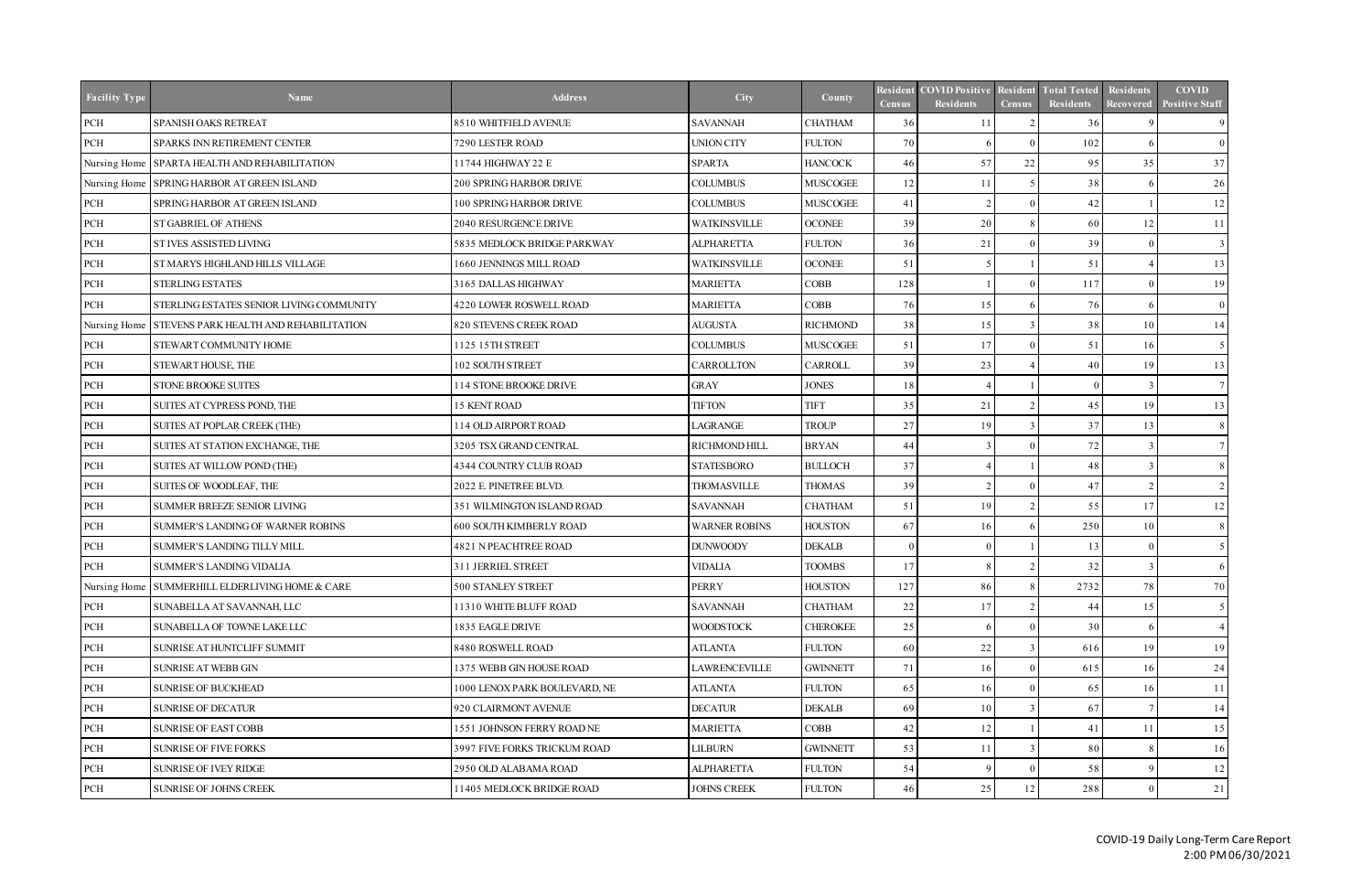| <b>Facility Type</b> | <b>Name</b>                                      | <b>Address</b>             | City                      | County            | Resident<br><b>Census</b> | <b>COVID Positive</b><br>Residents | <b>Resident</b><br><b>Census</b> | <b>Total Tested</b><br><b>Residents</b> | Residents<br>Recovered | <b>COVID</b><br><b>Positive Staff</b> |
|----------------------|--------------------------------------------------|----------------------------|---------------------------|-------------------|---------------------------|------------------------------------|----------------------------------|-----------------------------------------|------------------------|---------------------------------------|
|                      | Nursing Home SYL-VIEW HEALTH CARE CENTER         | 411 PINE STREET            | <b>SYLVANIA</b>           | <b>SCREVEN</b>    | 53                        | 35                                 |                                  | 82                                      | 32                     | 18                                    |
| PCH                  | TAPESTRY HOUSE ASSISTED LIVING                   | 2725 HOLCOMB BRIDGE ROAD   | <b>ALPHARETTA</b>         | <b>FULTON</b>     | 59                        | $\mathcal{D}$                      |                                  | 57                                      |                        |                                       |
| PCH                  | TAPESTRY HOUSE MEMORY CARE                       | 9212 NESBIT FERRY ROAD     | <b>ALPHARETTA</b>         | <b>FULTON</b>     | 20                        | 15                                 | 10 <sup>1</sup>                  | 57                                      | $\Omega$               | 6                                     |
|                      | Nursing Home   TATTNALL HEALTHCARE CENTER        | 142 MEMORIAL DRIVE         | <b>REIDSVILLE</b>         | <b>TATTNALL</b>   | 57                        | 49                                 | 12                               | 129                                     | 39                     | 28                                    |
| Nursing Home         | TAYLOR COUNTY HEALTH AND REHABILITATION          | 165 SOUTH BROAD STREET     | <b>BUTLER</b>             | <b>TAYLOR</b>     | 56                        | 35                                 |                                  | 70                                      | 28                     | 28                                    |
| Nursing Home         | THE PAVILION AT BRANDON WILDE                    | 4275 OWENS ROAD            | <b>EVANS</b>              | <b>COLUMBIA</b>   | 44                        | 38                                 | 11                               | 430                                     | 26                     | 33                                    |
| Nursing Home         | THOMASVILLE HEALTH & REHAB, LLC                  | 120 SKYLINE DRIVE          | <b>THOMASVILLE</b>        | <b>THOMAS</b>     | 36                        | 27                                 |                                  | 69                                      | 23                     | 17                                    |
| Nursing Home         | THOMSON HEALTH AND REHABILITATION                | 511 MT. PLEASANT ROAD      | <b>THOMSON</b>            | <b>MCDUFFIE</b>   | 86                        | 83                                 | 11                               | 145                                     | 72                     | 69                                    |
| PCH                  | THRIVE ASSISTED LIVING AND MEMORY CARE           | 37 BROCK DRIVE             | LOOKOUT MOUNTAIN          | <b>DADE</b>       | 49                        |                                    |                                  | 534                                     |                        | 11                                    |
| $\mbox{PCH}$         | THRIVE AT AUGUSTA                                | 2222 INDIGO HALL DRIVE     | <b>MARTINEZ</b>           | <b>COLUMBIA</b>   | 64                        | 26                                 |                                  | 93                                      | 21                     | $\overline{0}$                        |
| $PCH$                | THRIVE AT FREDERICA                              | 3615 FREDERICA ROAD        | SAINT SIMONS ISLAND GLYNN |                   | 51                        | $\Omega$                           |                                  | 50                                      | 19                     |                                       |
| $PCH$                | THRIVE AT GREEN ISLAND                           | <b>6896 RIVER ROAD</b>     | <b>COLUMBUS</b>           | <b>MUSCOGEE</b>   | 38                        | 20                                 |                                  | 52                                      | 17                     | 16                                    |
| Nursing Home         | THUNDERBOLT TRANSITIONAL CARE AND REHABILITATION | 3223 FALLIGANT AVENUE      | THUNDERBOLT               | <b>CHATHAM</b>    | 115                       | 65                                 |                                  | 649                                     | 36                     | 39                                    |
| Nursing Home         | TIFTON HEALTH AND REHABILITATION CENTER          | 1451 NEWTON DRIVE          | <b>TIFTON</b>             | <b>TIFT</b>       | 77                        | 51                                 |                                  | 209                                     | 49                     | 29                                    |
| PCH                  | TOWNE CLUB WINDERMERE ASSISTED LIVING            | 3950 TOWNE CLUB PARKWAY    | <b>CUMMING</b>            | <b>FORSYTH</b>    | 54                        | 15                                 |                                  | 103                                     | 10                     | $\vert 0 \vert$                       |
| Nursing Home         | TOWNSEND PARK HEALTH AND REHABILITATION          | 196 NORTH DIXIE AVENUE     | CARTERSVILLE              | <b>BARTOW</b>     | 84                        | 77                                 | 16                               | 231                                     | 59                     | 39                                    |
| Nursing Home         | TRADITIONS HEALTH AND REHABILITATION             | 2816 EVANS MILL ROAD       | <b>LITHONIA</b>           | <b>DEKALB</b>     | 115                       | 49                                 |                                  | 218                                     | 46                     | 27                                    |
| $\mbox{PCH}$         | TRANQUIL GARDENS ASSISTED LIVING & MEMORY CARE   | 330 TRANQUIL GARDENS DRIVE | <b>ACWORTH</b>            | <b>CHEROKEE</b>   | 33                        |                                    |                                  | 33                                      |                        |                                       |
| PCH                  | TRANQUILITY OF CARTERSVILLE                      | 60 MASSELL DRIVE SE        | CARTERSVILLE              | <b>BARTOW</b>     | 23                        | $\mathcal{D}$                      |                                  | $\Omega$                                | - 0                    | $\overline{0}$                        |
| Nursing Home         | TREUTLEN COUNTY HEALTH AND REHABILITATION        | 2249 COLLEGE STREET, NORTH | <b>SOPERTON</b>           | <b>TREUTLEN</b>   | 41                        | 28                                 |                                  | 83                                      | 20                     | 34                                    |
| Nursing Home         | TWIN FOUNTAINS HOME                              | 1400 HOGANSVILLE ROAD      | LAGRANGE                  | <b>TROUP</b>      | 74                        | 75                                 |                                  | 938                                     | 69                     | 33                                    |
| Nursing Home         | TWIN OAKS CONVALESCENT CENTER                    | 301 SOUTH BAKER STREET     | <b>ALMA</b>               | <b>BACON</b>      | 72                        | 44                                 |                                  | 139                                     | 37                     | 63                                    |
| Nursing Home         | TWIN VIEW HEALTH AND REHAB                       | 211 MATHIS AVENUE          | <b>TWIN CITY</b>          | <b>EMANUEL</b>    | 81                        | 39                                 |                                  | 95                                      | 39                     | 36                                    |
|                      | Nursing Home   UNION COUNTY NURSING HOME         | 164 NURSING HOME CIRCLE    | <b>BLAIRSVILLE</b>        | <b>UNION</b>      | 111                       | 122                                | <sup>16</sup>                    | 189                                     | 126                    | 139                                   |
|                      | Nursing Home UNIVERSITY EXTENDED CARE/WESTW      | 561 UNIVERSITY DRIVE       | <b>EVANS</b>              | <b>COLUMBIA</b>   | 83                        | 60                                 |                                  | 105                                     | 53                     | 28                                    |
| Nursing Home         | UNIVERSITY NURSING & REHAB CTR                   | 180 EPPS BRIDGE RD         | <b>ATHENS</b>             | <b>CLARKE</b>     | 86                        | 54                                 | -11                              | 107                                     | 43                     | 27                                    |
| PCH                  | VERNON SPRINGS SENIOR LIVING, INC                | 690 MOUNT VERNON HWY NE    | <b>ATLANTA</b>            | <b>FULTON</b>     | 47                        |                                    |                                  | $\Omega$                                |                        | $\overline{0}$                        |
| PCH                  | VERNON WOODS RETIREMENT COMMUNITY                | 101 VERNON WOODS DRIVE     | LAGRANGE                  | <b>TROUP</b>      | 28                        |                                    |                                  | 41                                      |                        | 16 <sup> </sup>                       |
| $\mbox{PCH}$         | VILLAGE PARK AT SPALDING                         | 5701 SPALDING DRIVE        | PEACHTREE CORNERS         | <b>GWINNETT</b>   | 106                       |                                    |                                  | 106                                     |                        | 2                                     |
| PCH                  | VILLAGE PARK OF ALPHARETTA                       | 12300 MORRIS ROAD          | <b>ALPHARETTA</b>         | <b>FULTON</b>     | 147                       |                                    |                                  | 147                                     |                        |                                       |
| PCH                  | VILLAS AT CANTERFIELD, THE                       | 815 ATLANTA HIGHWAY        | <b>CUMMING</b>            | <b>FORSYTH</b>    | 76                        |                                    |                                  | 77                                      |                        |                                       |
| Nursing Home         | VISTA PARK HEALTH AND REHABILITATION             | 1310 WEST GORDON STREET    | <b>DOUGLAS</b>            | <b>COFFEE</b>     | 113                       | 109                                | 17                               | 353                                     | 88                     | 40                                    |
| PCH                  | <b>WALDROP RESIDENCES</b>                        | 89 BURNT HICKORY ROAD      | CARTERSVILLE              | <b>BARTOW</b>     | 27                        | 21                                 |                                  | 28                                      | 18                     | $\overline{0}$                        |
| Nursing Home         | WARM SPRINGS MEDICAL CENTER NURSING HOME         | 5995 SPRING STREET         | WARM SPRINGS              | <b>MERIWETHER</b> | 57                        | 62                                 | 13                               | 93                                      | 58                     | 37                                    |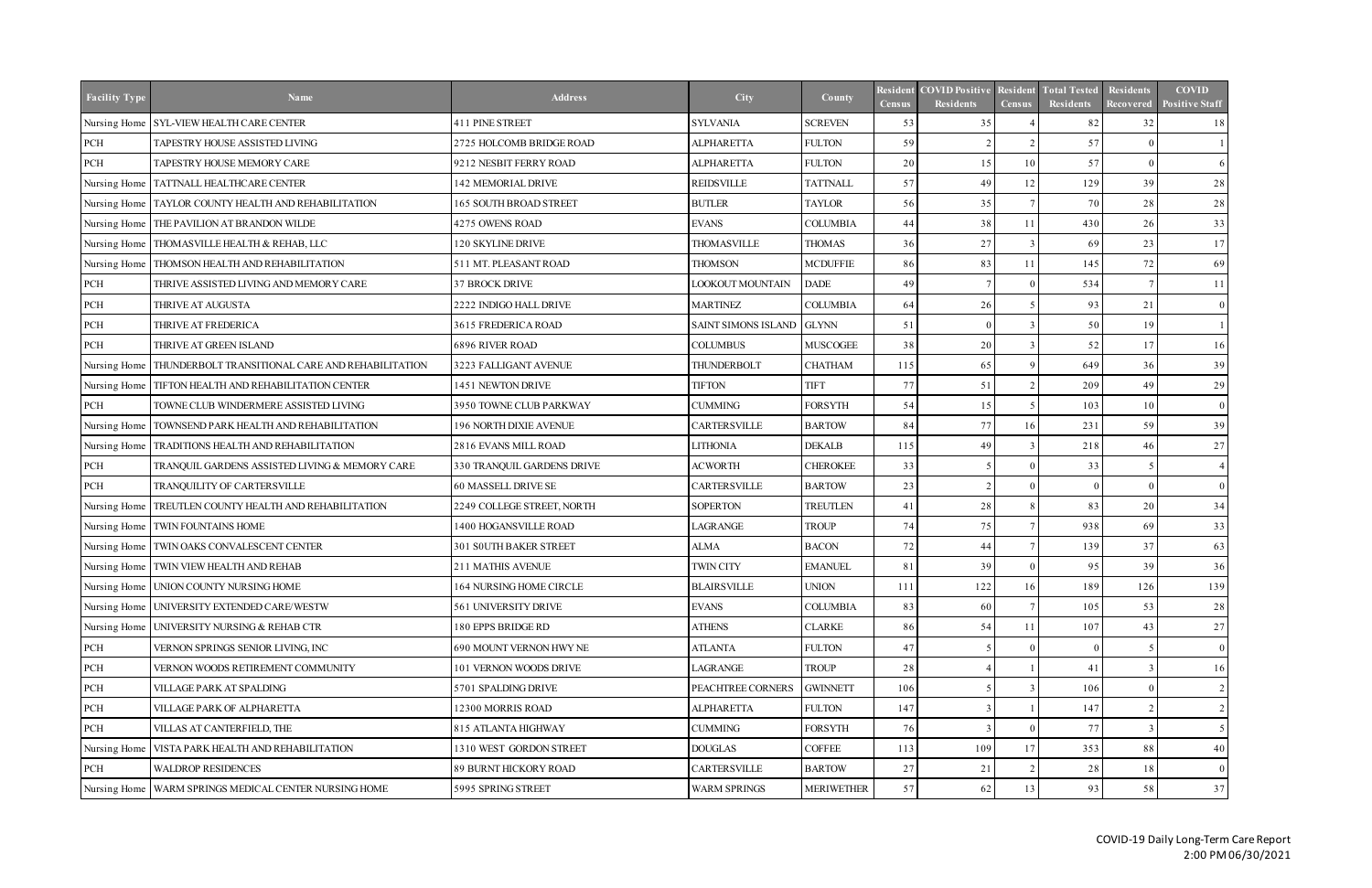| <b>Facility Type</b> | <b>Name</b>                                                 | <b>Address</b>               | City                  | County            | Resident<br><b>Census</b> | <b>COVID Positive</b><br><b>Residents</b> | <b>Resident</b><br><b>Census</b> | <b>Total Tested</b><br><b>Residents</b> | Residents<br><b>Recovered</b> | <b>COVID</b><br><b>Positive Staff</b> |
|----------------------|-------------------------------------------------------------|------------------------------|-----------------------|-------------------|---------------------------|-------------------------------------------|----------------------------------|-----------------------------------------|-------------------------------|---------------------------------------|
| Nursing Home         | <b>WARNER ROBINS REHABILITATION CENTER</b>                  | 1601 ELBERTA ROAD            | <b>WARNER ROBINS</b>  | <b>HOUSTON</b>    | 93                        | 68                                        |                                  | $\Omega$                                |                               | $\overline{0}$                        |
| Nursing Home         | WARRENTON HEALTH AND REHAB                                  | 813 ATLANTA HIGHWAY          | <b>WARRENTON</b>      | <b>WARREN</b>     | 53                        | 10                                        |                                  | 99                                      |                               | 18                                    |
| Nursing Home         | WASHINGTON CO EXTENDED CARE FA                              | <b>610 SPARTA ROAD</b>       | <b>SANDERSVILLE</b>   | <b>WASHINGTON</b> | 43                        | 35                                        |                                  | 86                                      | 29                            | 19                                    |
| $\rm PCH$            | WATERCREST NEWNAN ASSISTED LIVING AND MEMORY CARE           | 285 SUMMERLIN BLVD           | <b>NEWNAN</b>         | <b>COWETA</b>     | 24                        | 13                                        |                                  | 50                                      | 12                            | 16                                    |
| PCH                  | WATERFORD AT HIDDEN LAKE, THE                               | 3100 HIDDEN VALLEN DRIVE     | <b>CANTON</b>         | <b>CHEROKEE</b>   | 41                        | 11                                        |                                  | 48                                      | <sup>Q</sup>                  |                                       |
| $\rm PCH$            | WATERFORD OF OAKWOOD, THE                                   | 4251 HUDSON DRIVE            | <b>OAKWOOD</b>        | <b>HALL</b>       | 47                        | 25                                        | 15                               | 50                                      |                               | 12                                    |
| Nursing Home         | <b>WAYCROSS HEALTH AND REHABILITATION</b>                   | 1910 DOROTHY STREET          | <b>WAYCROSS</b>       | <b>WARE</b>       | 46                        | 50                                        |                                  | 83                                      | 45                            | 36                                    |
| PCH                  | WELLINGTON COURT ASSISTED LIVING                            | 11350 WOODSTOCK ROAD         | <b>ROSWELL</b>        | <b>FULTON</b>     | 35                        |                                           |                                  | 34                                      |                               | 8                                     |
|                      | Nursing Home   WELLINGTON COURT AT ST GEORGE VILLAGE        | 11350 WOODSTOCK ROAD         | <b>ROSWELL</b>        | <b>COBB</b>       | 19                        | $\Omega$                                  |                                  | 19                                      | $\Omega$                      |                                       |
|                      | Nursing Home   WELLSTAR PAULDING NURSING CTR                | 600 WEST MEMORIAL DRIVE      | <b>DALLAS</b>         | <b>PAULDING</b>   | 110                       | 116                                       | 23                               | 232                                     | 87                            | 90                                    |
|                      | Nursing Home   WESLEY WOODS OF NEWNAN PEACHTR               | 110 EDGEWORTH ROAD           | <b>NEWNAN</b>         | <b>COWETA</b>     | 17                        | $\Omega$                                  |                                  | 23                                      | - 0                           | <sup>6</sup>                          |
| PCH                  | WESLEY WOODS TOWERS PCH                                     | 1825 CLIFTON ROAD, NE        | <b>ATLANTA</b>        | <b>DEKALB</b>     | 140                       | -5                                        |                                  | 5                                       | $\Omega$                      | $\mathcal{L}$                         |
|                      | Nursing Home   WESTBURY CONYERS, LLC                        | 1420 MILSTEAD ROAD           | <b>CONYERS</b>        | <b>ROCKDALE</b>   | 99                        | 87                                        | 26                               | 97                                      | 61                            | 80                                    |
|                      | Nursing Home   WESTBURY MCDONOUGH, LLC                      | <b>198 HAMPTON STREET</b>    | <b>MCDONOUGH</b>      | <b>HENRY</b>      | 113                       | 56                                        | 22                               | $\Omega$                                | 42                            | $\overline{0}$                        |
|                      | Nursing Home   WESTBURY MEDICAL CARE AND REHAB              | 922 MCDONOUGH ROAD           | <b>JACKSON</b>        | <b>BUTTS</b>      | 141                       | 124                                       | 34                               | 182                                     | 90                            | 66                                    |
|                      | Nursing Home   WESTMINSTER COMMONS                          | 560 ST CHARLES AVE, NE       | <b>ATLANTA</b>        | <b>FULTON</b>     | 66                        | 47                                        |                                  | 66                                      | 43                            | 45                                    |
| Nursing Home         | WESTWOOD HEALTHCARE AND REHABILITATION                      | 101 STOCKYARD ROAD           | <b>STATESBORO</b>     | <b>BULLOCH</b>    | 53                        | 10                                        |                                  | 46                                      | -8                            | 11                                    |
| PCH                  | WICKSHIRE CANTON                                            | 125 RIVERSIDE TERRACE        | <b>CANTON</b>         | <b>APPLING</b>    | 44                        | 19                                        |                                  | 43                                      | 10                            | 12                                    |
| $\rm PCH$            | WICKSHIRE SOUTH LEE BUFORD                                  | <b>4355 SOUTH LEE STREET</b> | <b>BUFORD</b>         | <b>GWINNETT</b>   | 27                        | $\mathcal{D}$                             |                                  | 23                                      | $\gamma$                      |                                       |
|                      | Nursing Home   WILDWOOD HEALTH AND REHAB                    | 184 PIN HOOK ROAD            | <b>TALKING ROCK</b>   | <b>PICKENS</b>    | 34                        | 30                                        |                                  | 32                                      | 31                            | 27                                    |
|                      | Nursing Home   WILLIAM BREMAN JEWISH HOME, THE              | 3150 HOWELL MILL ROAD N.W.   | <b>ATLANTA</b>        | <b>FULTON</b>     | 88                        | 62                                        | 14                               | 220                                     | 34                            | 46                                    |
|                      | Nursing Home   WILLOWBROOKE COURT AT LANIER VILLAGE ESTATES | 4145 MISTY MORNING WAY       | <b>GAINESVILLE</b>    | <b>HALL</b>       | 60                        |                                           |                                  | 60                                      |                               | 19                                    |
|                      | Nursing Home   WILLOWWOOD HEALTHCARE AND REHABILITATION     | 4595 CANTRELL ROAD           | <b>FLOWERY BRANCH</b> | <b>HALL</b>       | 79                        | 65                                        |                                  | $\Omega$                                | 66                            | 27                                    |
|                      | Nursing Home WINDER HEALTH CARE & REHAB CTR                 | 263 E MAY STREET             | <b>WINDER</b>         | <b>BARROW</b>     | 112                       | 94                                        | 17 <sup>1</sup>                  | 121                                     | 76                            | 38                                    |
| PCH                  | WINDSOR HOUSE                                               | 4275 OWENS ROAD              | <b>EVANS</b>          | <b>COLUMBIA</b>   | 17                        |                                           |                                  | 83                                      |                               |                                       |
| $\operatorname{PCH}$ | WINNWOOD RETIREMENT COMMUNITY                               | 100 WHITLOCK AVENUE          | <b>MARIETTA</b>       | <b>COBB</b>       | 24                        |                                           |                                  | 24                                      | 12                            |                                       |
| $\rm PCH$            | WINTHROP COURT                                              | 10 HIGHWAY 411 EAST          | ROME                  | FLOYD             | 67                        |                                           |                                  |                                         |                               |                                       |
| Nursing Home         | WINTHROP HEALTH AND REHABILITATION                          | 12 CHATEAU DRIVE             | ROME                  | FLOYD             | 71                        | 61                                        |                                  | 218                                     | 50                            | 30 <sup>l</sup>                       |
| Nursing Home         | WOOD DALE HEALTH AND REHABILITATION                         | 1102 BURLEYSON ROAD          | <b>DALTON</b>         | <b>WHITFIELD</b>  | 64                        | 66                                        | 13 <sup>1</sup>                  | 70                                      | 53                            | 41                                    |
| PCH                  | WOODLAND RIDGE SENIOR LIVING                                | 4005 SOUTH COBB DRIVE        | <b>SMYRNA</b>         | <b>COBB</b>       | 40                        | 24                                        |                                  | 56                                      | 16                            | 8                                     |
| $\rm PCH$            | WOODS SENIOR LIVING COMMUNITY, THE                          | 1401 MACON ROAD              | <b>GRIFFIN</b>        | <b>SPALDING</b>   | 38                        | 10                                        |                                  | 45                                      |                               |                                       |
| Nursing Home         | <b>WOODSTOCK NURSING &amp; REHAB CTR</b>                    | 105 ARNOLD MILL ROAD         | <b>WOODSTOCK</b>      | <b>CHEROKEE</b>   | 127                       | 116                                       | 19                               | 329                                     | 109                           | 55                                    |
|                      | Nursing Home   WRIGHTSVILLE MANOR HEALTH AND REHAB          | 337 WEST COURT STREET        | WRIGHTSVILLE          | <b>JOHNSON</b>    | 72                        | 66                                        | 11                               | 81                                      | 55                            | 46                                    |
|                      | Nursing Home WYNFIELD PARK HEALTH AND REHABILITATION        | 223 W.THIRD AVENUE           | <b>ALBANY</b>         | <b>DOUGHERTY</b>  | 132                       | 107                                       | 20                               | 285                                     | 87                            | 51                                    |